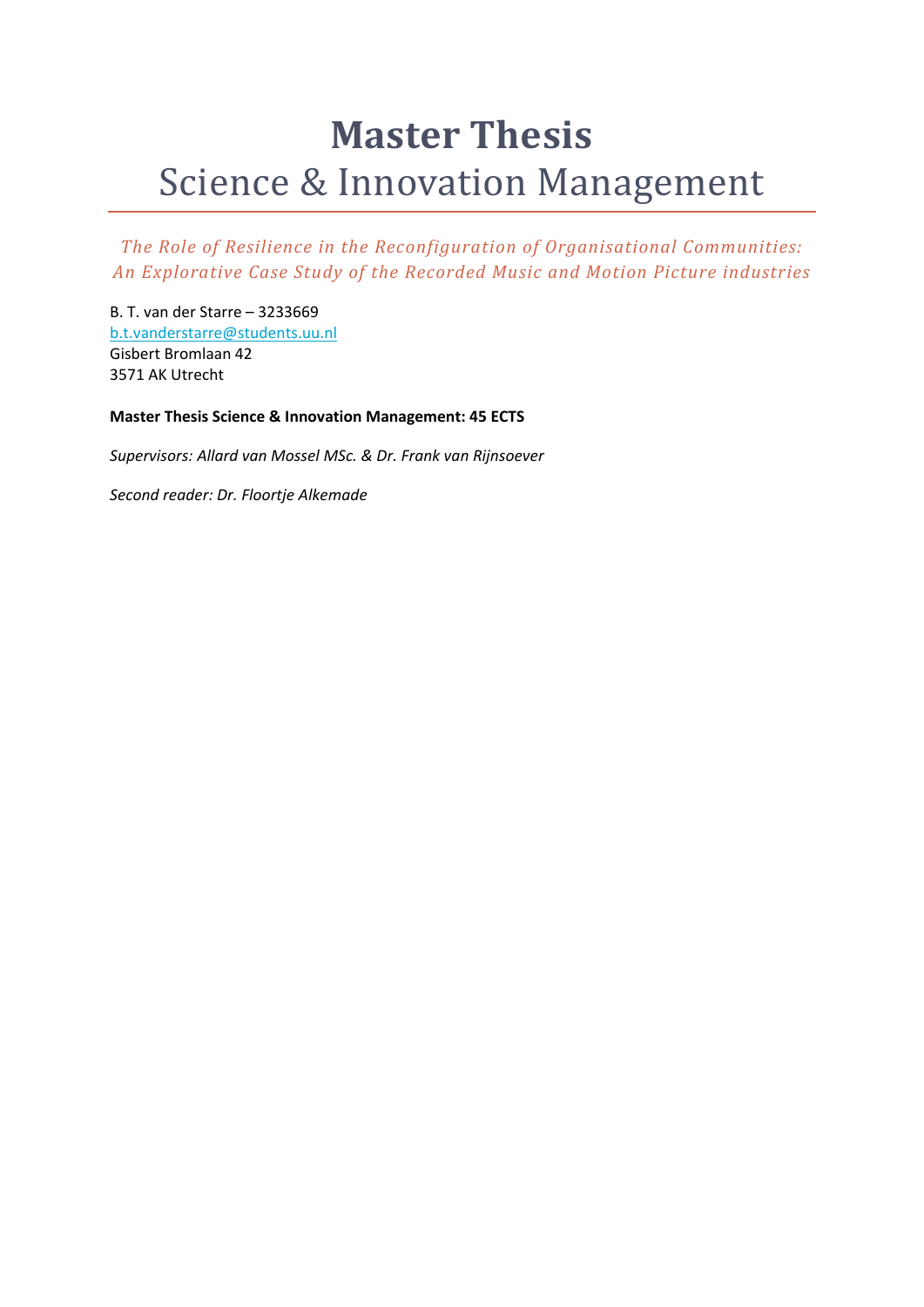# **Abstract**

This study investigates what determines the nature of reconfiguration in industries under changing environmental conditions. Analogous to recent results of empirical research and modelling in ecological literature, it postulates that regime change in industries is idiosyncratic and dependent on the resilience of that industry, in which resilience is defined as the capacity of a system to absorb shocks as to retain essentially the same function, structure, identity, and feedbacks. This resilience is determined by the interaction between environmental conditions and the particular characteristics of the industry. To analyse what industry characteristics influence resilience, industries are defined as organisational communities, which are networks of interacting organizational populations that are functionally integrated through interdependencies. Their reconfiguration is measured by change in its populations and the interdependencies between populations. To explore the relationship between these characteristics and resilience, this study constructs a historical narrative of two industries facing similar environmental conditions. The music and motion picture industry are organisational communities that both involve reproducible information goods with high uncertainty of market success. Both communities have a similar configuration in 1998. Both organisational communities have been reconfigured by the emergence of digital technologies with very different results. Based on the histories of these two communities it is proposed that community resilience is partially dependent on community structure. How dense and diverse a community's populations are and how they are interdependent determines subsequent reconfigurations of the community. This study manages to discern patterns in community configuration that signal a high or low propensity to change. This provides a first indication of how community characteristics influence resilience and provides warning signs of changing resilience. The focus of devising policy for organisational communities may not necessarily lie in the reinforcement of stability of these communities, but rather consider its resilience related to the desired configuration.

## **Keywords**

*Organisational communities, Community ecology, Resilience, Motion picture, Recorded music, Regime change, Basins of attraction*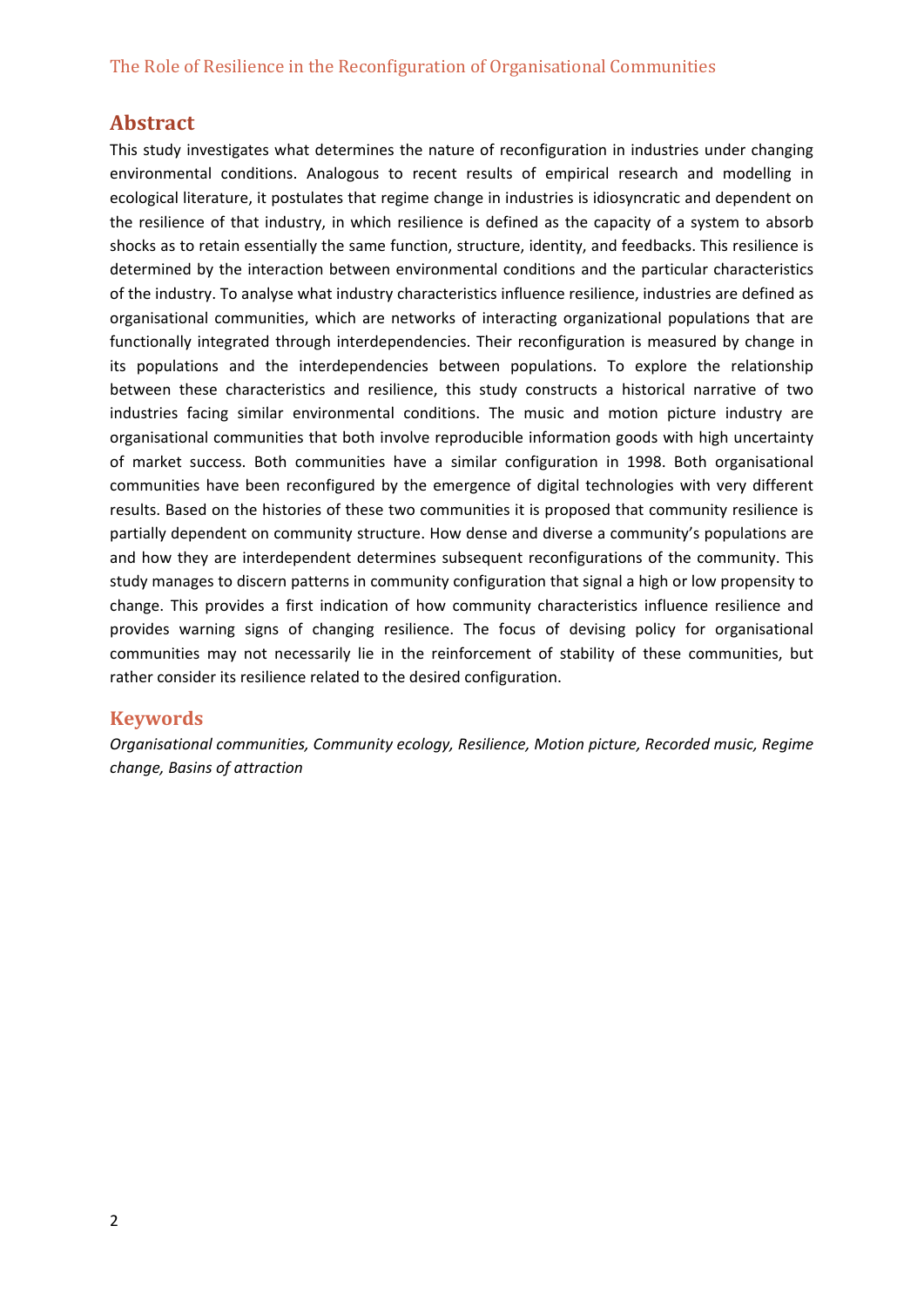# **Table of Contents**

| $\mathsf{L}$ |  |
|--------------|--|
| Ш.           |  |

# **Figures**

## **Tables**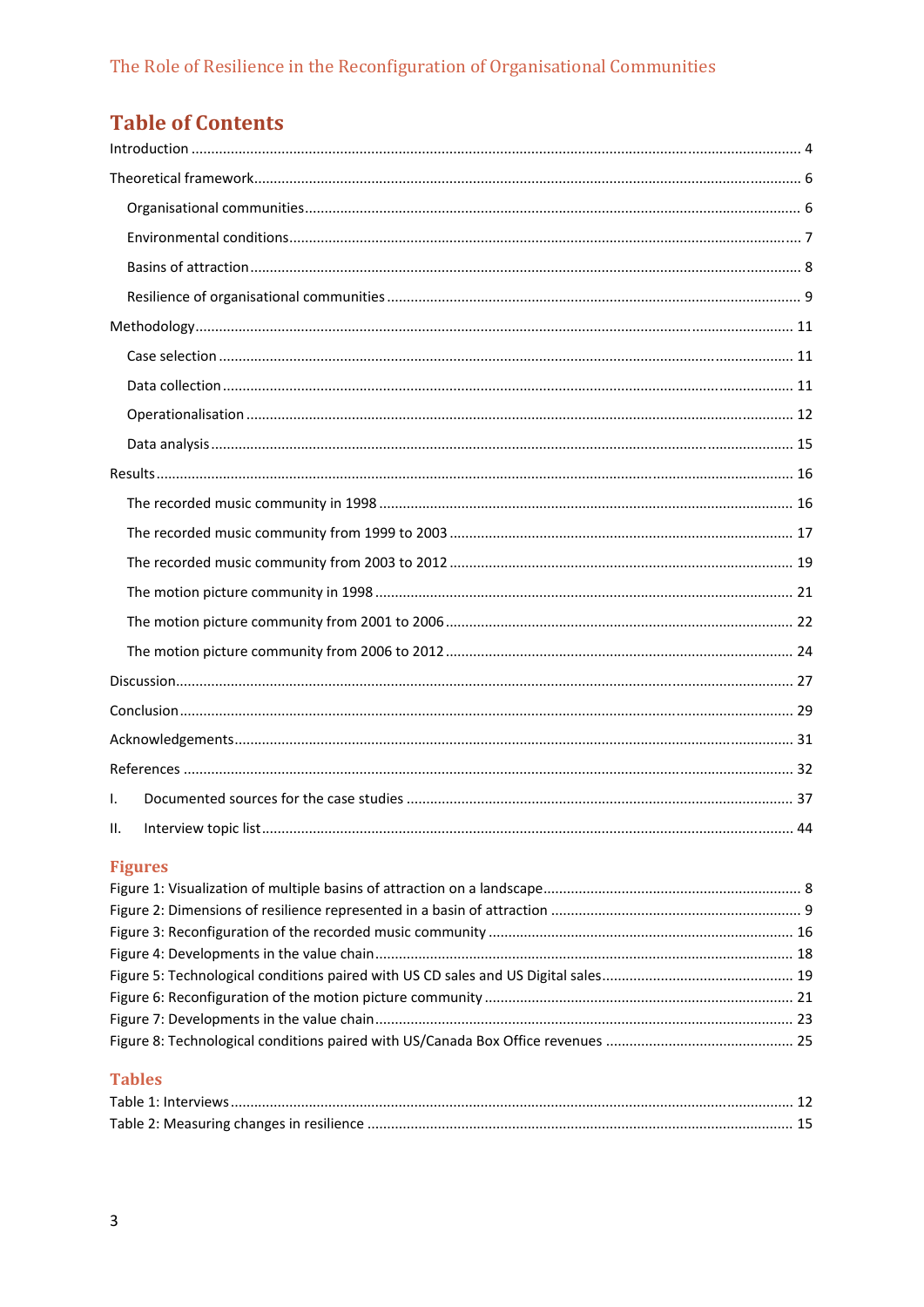## **Introduction**

In innovation theory, it has become a common belief that organisational, industrial and national systems are subject to path dependency (Teece, et al., 1997; Nelson & Winter, 1977; Carlsson & Stankiewicz, 1991) where the system's configuration to a large extent is a reflection of its historical trajectory. At the same time, research shows that sudden shocks can set in motion radical change in such systems. Organisations are able to undertake revolutions (Miller & Friesen, 1980), industries transition into new cycles (Anderson & Tushman, 1990) and even nations can radically reorient their economies (Schienstock, 2007).

Two examples will help clarify such sudden systemic anomalies, which have attracted growing academic interest. At the turn of the previous century the emergence of reliable railroad infrastructure and communication technology in the United States led to expanding markets and falling prices. The population of manufacturing firms reacted by organizing into large multidivisional forms with central administration in order to maintain competitive effectiveness through economies of scale (Chandler, 1982). Another example of reconfiguration occurred in the typewriter industry, which was dominated by an oligopoly of large manufacturing firms using one technological standard (Utterback, 1994). The shock from the introduction of the electric typewriter allowed firms new to the industry to compete with existing manufacturers on different technological terms, eventually replacing the incumbents (Utterback & Suárez, 1993; Utterback, 1994). Both examples show a similar pattern. A community of firms is disturbed by a shock. Firms react to the shock, initiating a process of reconfiguration to fit changing economic and institutional conditions. When conditions stabilise, the community of firms is substantially reconfigured.

However, the direction and timing of such reconfigurations are by no means obvious from the outset. The multidivisional form emerged after specific shocks in the United States, but many of those shocks also occurred in various European countries. However, it failed to emerge there until after the second world war (Chandler, 1982). The replacement of the typewriter was set in motion by organisations new to the industry (Utterback, 1994) but the rate of technological change and the reconfiguration of the industry seem not directly related. Different industries follow technological cycles with highly unpredictable timing and duration not predictable by technological shocks alone (Andersen, 1999). This leads to the question of whether a single shock alone is sufficient for explaining the specifics of reconfiguration in industrial systems. The literature streams on system reconfiguration as a consequence of changes in technology (Anderson & Tushman, 1990), competition (Teece, 1986) and institutions (Hamilton & Biggart, 1988) trace reconfigurations from the initial shock via the processes of change towards a new configuration. However, these analyses fail to explain why the shock triggers the reconfiguration in the first place. As such, current knowledge of industry reconfigurations cannot fully account for the idiosyncrasy in systems' reactions to shocks. Attention should be drawn to the nature of the configuration, how the system reacts to shocks and whether it is able to persist without reconfiguration despite these shocks. A promising approach for this lies in the study of resilience in a community of firms.

A system's reaction to a shock or pressure is determined by its resilience (Holling, 1973; Scheffer, et al., 2001; Scheffer & Carpenter, 2003). Resilience is the *"ability* [of a system] *to absorb change and disturbance and still maintain the same relationships* [within the system]*"* (Holling, 1973, p. 14). The resilience of a system determines what thresholds need to be crossed in order to make the relationships in a system unstable (Scheffer, et al., 2001). A resilient system may survive large or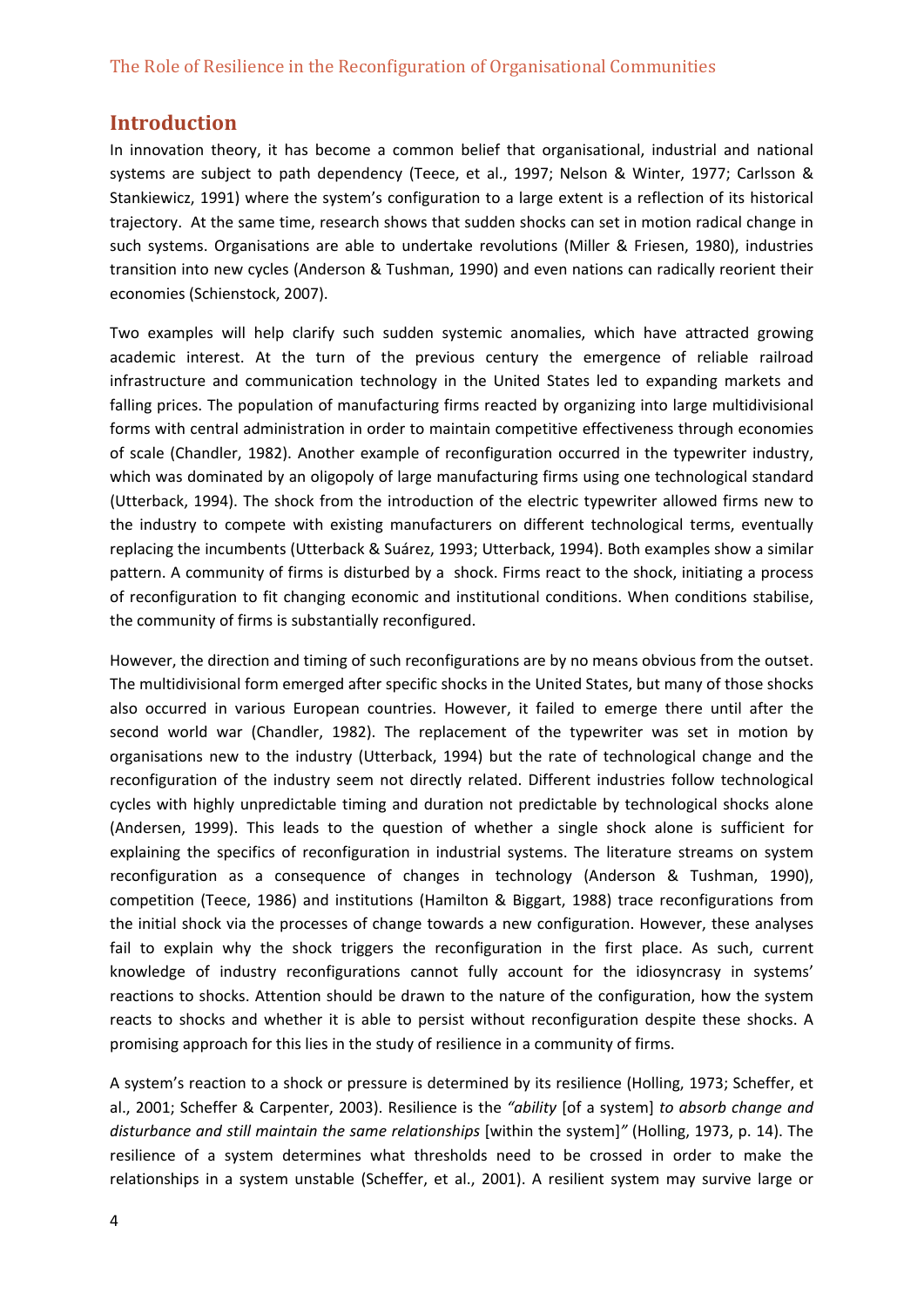frequent shocks whilst retaining the same configuration (Beisner, et al., 2003). By the same token, an industry's persistence is determined not only by the shocks it is exposed to – e.g. economical crises, technological innovation or shifts in power – but by its ability in coping with the fluctuations these shocks cause. Surprisingly, there have been no systematic studies towards uncovering what characteristics render an industrial system more impervious or more vulnerable to shocks, or in other words, what causes them to be more resilient. This research provides a first step in exploring the relationship between configuration and resilience. Defining an industry as an organisational community of multiple populations of firms that are interrelated enables a systemic view of its configuration (Hannan & Freeman, 1989). Recognizing resilience as a feature of the state of organisational communities leads to the question of what factors within the community influence its resilience and how this mediates between shocks and the subsequent dynamics of the community.

This research explores the history of structure and dynamics of two organisational communities to gain insights on how community configuration influences resilience against shocks. The organisational communities surrounding recorded music and motion pictures have had to cope with a similar shock: the rise of digitalisation and file‐sharing. The widespread adoption of the mp3 compression format (Leyshon, 2001) combined with file‐sharing technology enabled exchanging music data between internet users (Sifferd, 2002). World record sales consistently declined and value has halved as of 2012 compared to 2001 (Tschmuck, 2012). By contrast, despite increasing filesharing of films, the motion picture industry's revenues are still increasing (Huygen, et al., 2009). Digitalisation of consumption and file‐sharing do not seem to impact on the profitability of the movie industry as extremely as in the music industry. The impact of these technological conditions is different in severity and subsequent dynamics for each of the communities, which leads to the hypothesis that community resilience has had a profound impact on the nature of reconfiguration. This leads to the following research question:

## *How did community characteristics influence the resilience of organisational communities surrounding recorded music and motion pictures during their reconfigurations since 1998?*

Taking a resilience perspective, this study discusses the nature and timing of reconfiguration, tracing an industry's propensity to change back to its characteristics. How this perspective will be wielded for organisational communities is the subject of the theory section. The methodology section outlines the demarcation of the case studies, data collection and the setup of the analysis. The analysis – a historical narrative – is achieved by charting the developments within each community paired with the shocks it has to endure since 1998, inducing a relationship between community configurations and resilience. Using both quantitative and qualitative data from primary and secondary sources, the results section describes the trends within both communities and substantiates this with interview data from community representatives. The discussion of this exploratory analysis provides a comparison of two organisational communities and their structural similarities and differences, tackling empirical limitations in this type of research. The conclusion summarises a first indication of what renders a community resilient towards its environment and provides suggestions for further research and policy implications.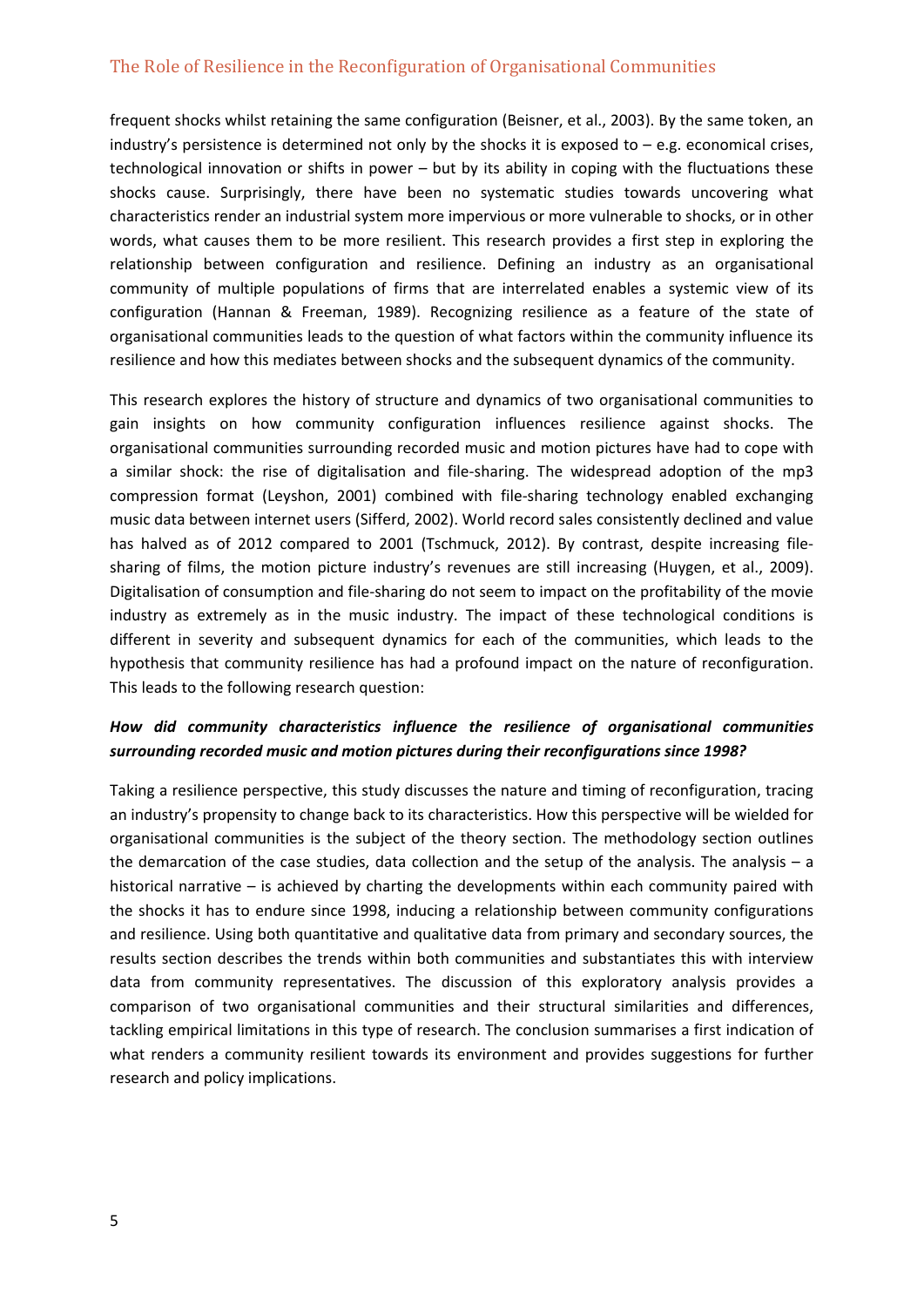## **Theoretical framework**

This section will define what will be understood by the notion of an organisational community in terms of its changing populations and interdependencies. By representing an organisational community on a landscape it is explained why communities gravitate towards certain optimal configurations, and how this landscape changes when environmental conditions shift. Finally, reviewing resilience defines the propensity towards change of organisational communities under shifting environmental conditions. For this, resilience will be split up into the dimensions latitude, resistance, precariousness and panarchy. This study will investigate how changing populations and interdependencies reconfigure a community towards a new basin of attraction by influencing the dimensions of resilience.

#### **Organisational communities**

Community ecology was developed to do justice to the variety of organisational forms and their interdependencies in an industry (Astley, 1985). Within the parameters of community ecology, **communities** are networks of interacting organizational populations that are functionally integrated through interdependencies (Hawley, 1986; Singh & Lumsden, 1990; Baum & Rao, 2004).

Within a community framework, **populations** of organisations are *"local, co‐evolving groupings of organisations that embody the same organisational form"* (Baum & Rao, 2004, p. 212). In this respect, **organisational forms** are defined as combinations of goals, authority relations, technologies and client markets (Baum & Rao, 2004, p. 212; paraphrased). The boundary between populations can be represented by the value chain position. The value chain is a representation of each of the steps that add value to a product or service (Porter, 1985), in which value is contributed by different firms of a unique organisational form. A firm can encompass only one step, or multiple steps in a value chain through vertical integration (Kogut, 1985). Firms with organisational forms comprising the same multiple steps are considered a single population, as their characteristics are fundamentally different from firms that represent only a single step in the chain (Küng, et al., 2008).

Reconfiguration in organisational communities is measured by change in its populations and the interdependencies between populations. Change in populations is measured by two characteristics. First is the **diversity** of the populations, which is defined as the number of distinctly different forms within the organisational community (Baum & Amburgey, 2000). Second is the **density** of the populations, defined as the number of firms in a bounded population (Hannan, et al., 1995). The **interdependencies** between populations are formed based on the populations' hierarchy and position in the value chain. These relationships can be categorized into several types. Symbiotic relationships are mutually beneficial relationships based on the differences between populations – such as supplier contracts – whilst commensalist relationships are based on supplementary similarities (Barnett & Carroll, 1987). The latter relationships may range from mutualistic, such as cooperative trade associations, to competitive, such as reliance on the same resources or markets (Monge, et al., 2008). On top of the type of relationship populations engage in, the intensity of their interdependency affects the configuration of the community (Baum & Amburgey, 2000).

Thus, the configuration of a community is defined by the diversity and density of populations coupled with the type and intensity of interdependencies between populations. In other words, *"Organisational communities* (...) *emerge as sets of populations* [that] *become interlinked by commensalism and symbiosis, and those linkages become increasingly important determinants of*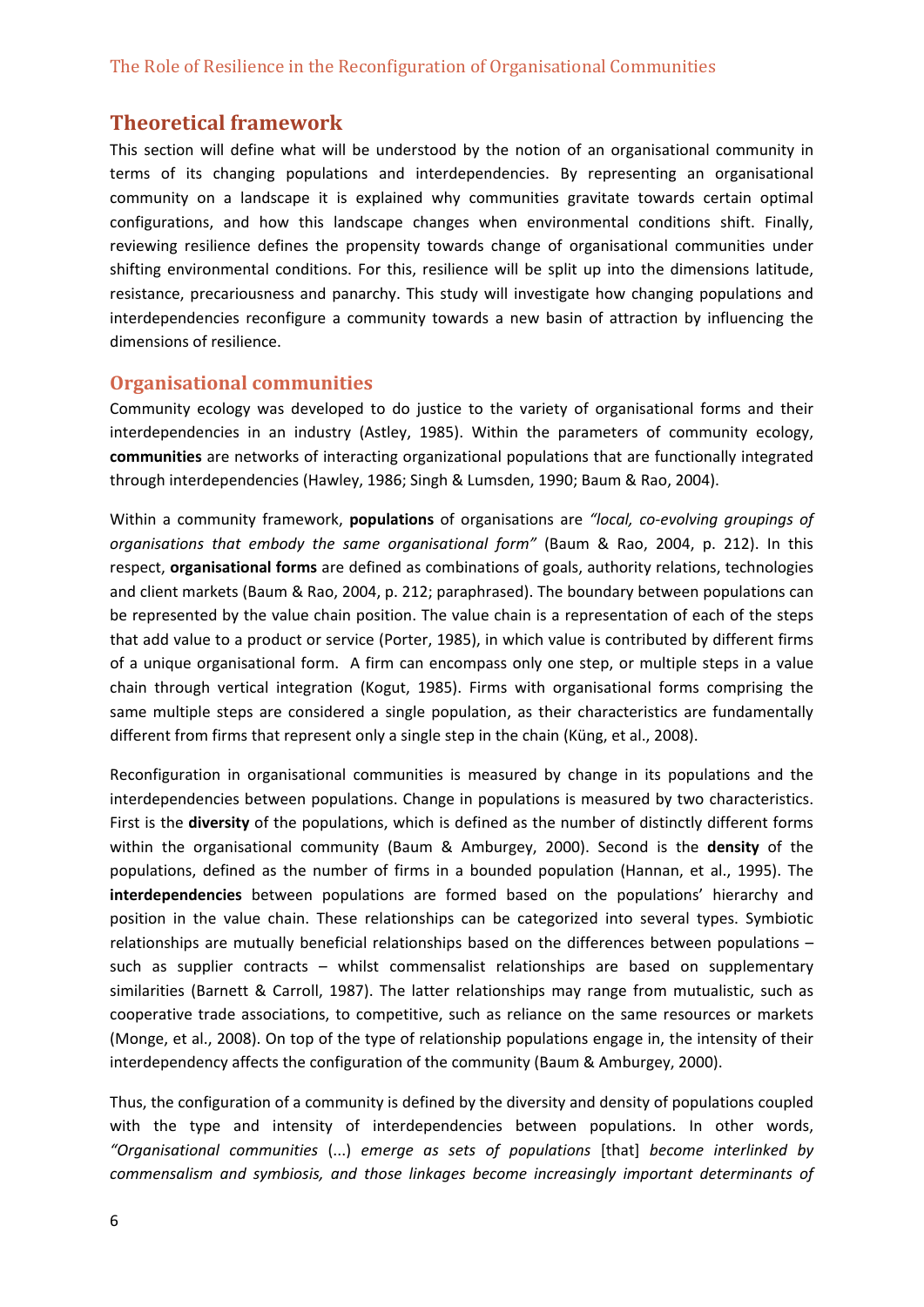*outcomes for members of the populations that comprise the community."* (Baum & Rao, 2004, p. 235). An organisational community's configuration is not stationary. Rather, its constituent populations and their interdependencies are subject to constant fluctuations due to continuous variations within populations (Levinthal, 1997). However, these fluctuations in configuration typically remain within certain boundaries and surround an optimal equilibrium.

#### **Environmental conditions**

In ecosystems, the collection of configurations that are naturally drawn to an equilibrium is referred to as a dynamic regime (Scheffer, et al., 2001; Scheffer & Carpenter, 2003). Without shocks, organisational communities persist in a dynamic regime. However, the community's environment shapes community configuration (Astley, 1985). Shocks in **environmental conditions** alter the criteria for optimal community configurations and thus shift the equilibrium of the dynamic regime. By moving the regime, environmental conditions induce selection within a community's populations by eliminating firms whilst enticing survivors to change their form attempting to increase their fit with the environment (Hannan & Freeman, 1977; Hannan & Freeman, 1989; Baum & Amburgey, 2000). Environmental conditions thus induce change in a community at the population level through selection and adaptation, resulting in reconfiguration towards the equilibrium of a new dynamic regime. Here, environmental conditions are defined as all the economic, technological and institutional conditions affecting the community's configuration (Armenakis & Bedeian, 1999).

Here, **economic conditions** are conditions that change the client market of one or more populations within the community. Markets can expand, shrink, or change their demand towards populations within the community, creating changes in financial resources (Turnheim & Geels, 2013). Resource availability impacts the populations of a community (Hannan & Freeman, 1977; Hannan & Freeman, 1989). Organisational ecology presumes that resources used by a population are finite and thus limit the density of that population (Hannan & Freeman, 1977). These changes can occur for populations across the value chain (Turnheim & Geels, 2012).

**Technological conditions** include all technologies used in the value chain. Technological conditions change when a new technology is introduced and adopted, either by firms in the community or by new entrants to the community (Haveman, 1992). This directly changes the forms of firms within a population (Hannan & Freeman, 1984). However, technological changes can also indirectly influence community configuration by affecting economic and institutional conditions such as markets and policy (Wade, 1995; Rosenkopf & Tushman, 1998).

Finally, **institutional conditions** are conditions that change the authority relations of populations within the community. These can be formal regulations and policies affecting the community's configuration by legitimizing certain organisational forms whilst excluding other options (Lee & Pennings, 2002). They can also be informal public expectations legitimizing or discrediting a community's configuration (Turnheim & Geels, 2013). Indirectly, institutions can guide technological standard setting by favouring lobby groups or influence market demand through public expectations (Rosenkopf & Tushman, 1998; Carney & Gedajlovic, 2002).

As a consequence of change in these environmental conditions, communities reconfigure through selection and adaptation in populations. For instance, technological, economic or institutional pressures may force organisations to adopt innovations after a first mover or be selected against (Abrahamson & Rosenkopf, 1993). Or, firms in a population may adopt a similar form based on a new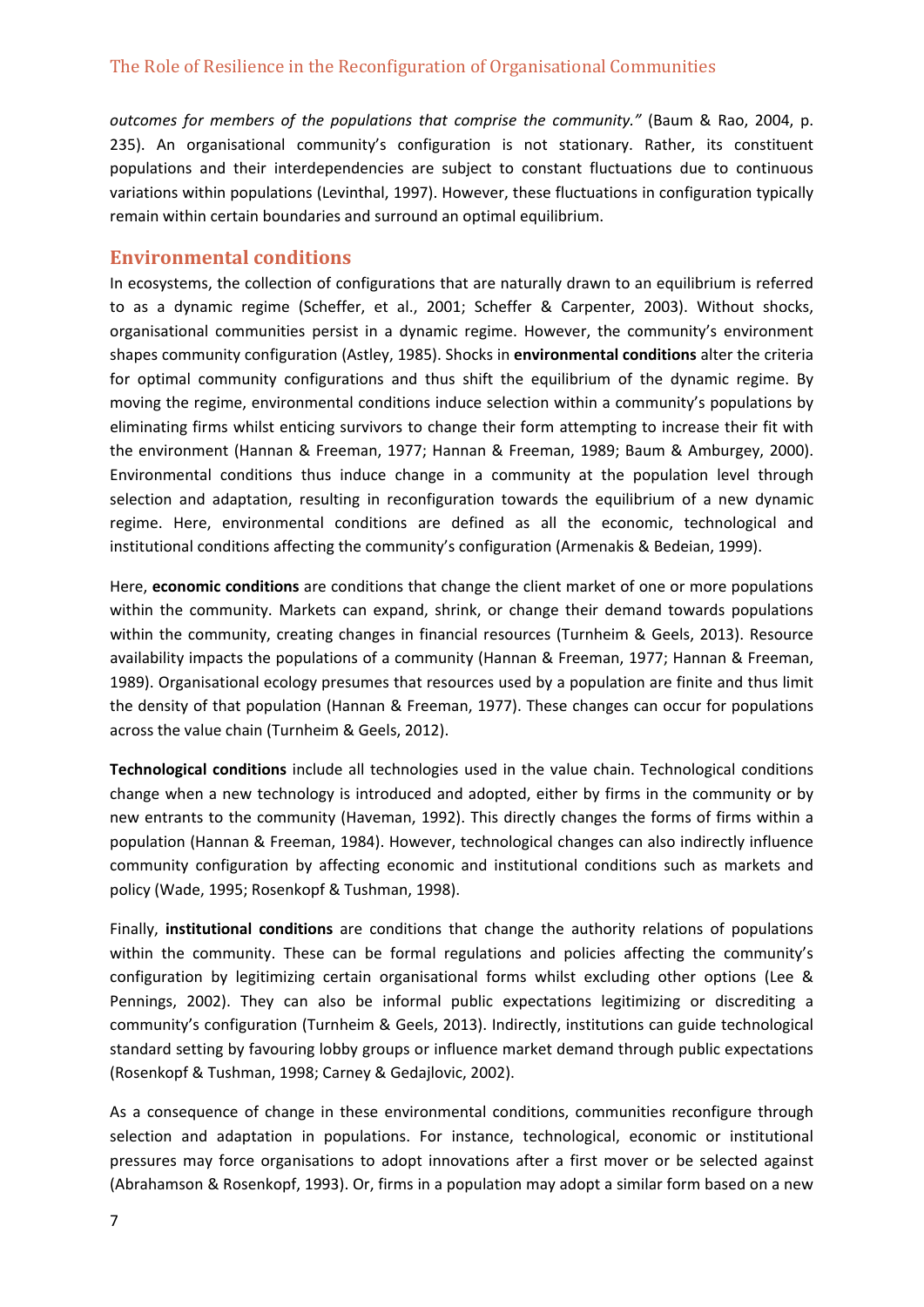technology, shifting consumer demand or a changed regulatory framework (Hannan & Freeman, 1977; Lee & Pennings, 2002). Although these processes explain reconfiguration of a community as populations accommodating to environmental conditions, it is not easily apparent how changes in these conditions leads a community to fluctuate around a particular configuration in a specific dynamic regime. To do this, the notion of a 'basin of attraction' is introduced.

#### **Basins of attraction**

Within the ecological literature, the set of configurations that lead the community to fluctuate around the same optimal configuration – the dynamic regime – are said to belong to the same **basin of attraction** (Scheffer, et al., 2001; Walker, et al., 2004). The basin of attraction constitutes all initial environmental conditions that will direct the organizational community towards the same equilibrium. To illustrate this, the community is visualised in a basin located on a three dimensional **landscape** that depicts the set of all possible configurations (Figure 1, the black dot represents the community). The height of the landscape indicates the level of fitness with environmental conditions, with deeper points signifying locations of configurations with a higher fitness. Environmental conditions thus determine the boundaries of the basin of attraction. Placing the community at a random position will draw it to a nearby basin (Beisner, et al., 2003), as selection and adaptation processes change the composition of the community´s populations. This reconfigures the community configuration towards a local optimum, increasing its fitness.



**Figure 1: Visualization of multiple basins of attraction on a landscape (Walker, et al., 2004)**

However, changes in the environmental conditions can alter the fitness levels of all possible configurations by changing the lay of the landscape. If these changes cause the organisational community to cross the boundaries of the basin of attraction, the community will not return to the previous dynamic regime but will instead be drawn to another optimum. As seen in ecosystems, shifts between these regimes do not necessarily occur gradually, but sometimes abruptly and irreversibly. These sudden shifts are not necessarily caused by large shocks, but can also be the result of incremental changes in the environmental conditions (Scheffer & Carpenter, 2003). The propensity to shift regimes and the nature of reconfiguration in an organisational community due to changing environmental conditions is determined by the resilience of the system.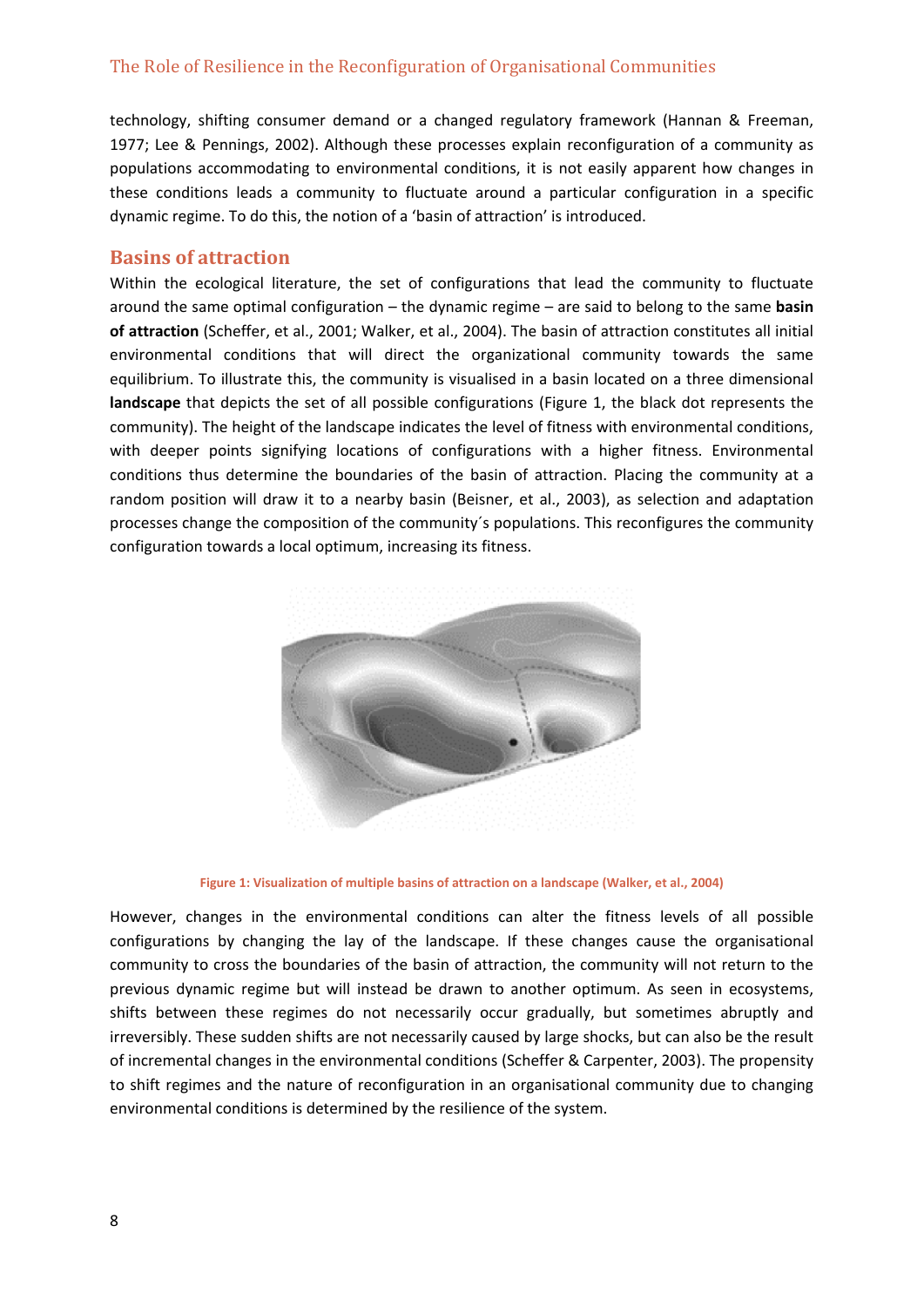## **Resilience of organisational communities**

In contemporary ecology **resilience** is defined "*the capacity of a system to absorb disturbance and reorganize while undergoing change so as to still retain essentially the same function, structure, identity, and feedbacks."* (Walker, et al., 2004, p. 2). Although technically purposed for ecological analysis, this definition contains essentially the same system components and dynamics relevant for organisational communities. A community's function and identity can be determined by the set of populations present in a community, distinguished by their organisational form. A community's structure and feedbacks can be found in the interdependencies between populations that mould the community into a certain configuration.

The idea of resilience is already in use for the analysis of social systems, as shown in the economic geography literature (Adger, 2000; Brand & Jax, 2007). However, there the attention lies with the adaptive capacity of a system to adjust itself to shocks, rather than the ability of the system to return to its original configuration (Simmie & Martin, 2010; Martin, 2012). Thus, the concept of resilience as a form of adaptive capacity gains an inherently positive and problem solving connotation. This study therefore restricts itself to an ecological definition of resilience, as it is neutrally formulated and based on a measurable property (Brand & Jax, 2007; Maru, 2010), namely a community configuration's persistence.

#### **Dimensions of resilience**

Since resilience is an intangible property of a system, several dimensions have been introduced to make the concept more measurable (Walker, et al., 2004) which will be redefined here to fit organisational communities. Visualising basins of attraction on a landscape (Beisner, et al., 2003) makes it possible to represent these dimensions of resilience as a feature of the basin and community (Figure 2).



**Figure 2: Dimensions of resilience represented in a basin of attraction (Leuteritz & Ekbia, 2008)**

First of all, **latitude** is the degree to which an organizational community can change position in a basin of attraction without encountering its boundaries. It is represented in Figure 2 by *L* as the width of the basin of attraction. A wider basin of attraction reflects more possible community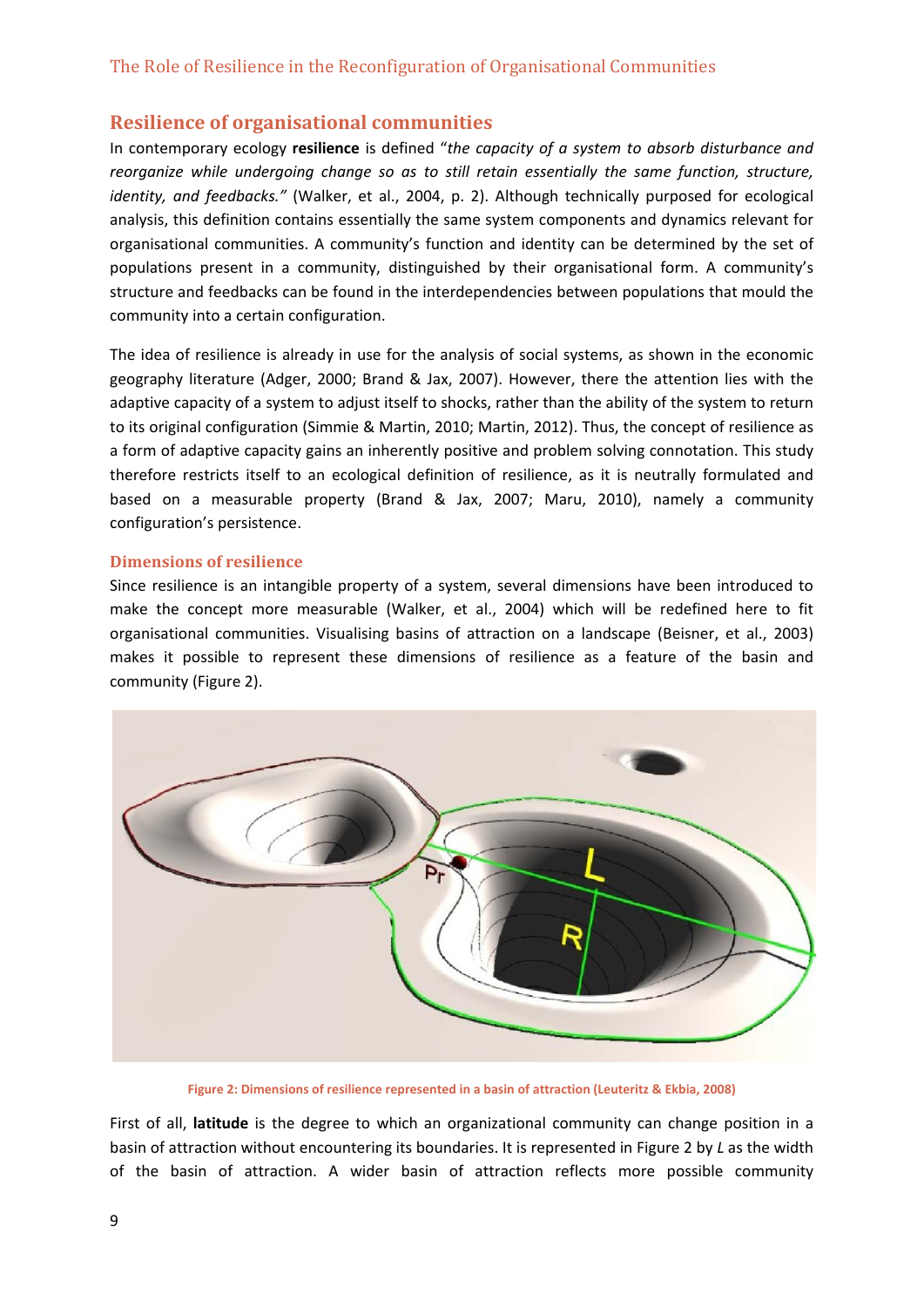configurations that are drawn to the same equilibrium. Thus, the organisational community can withstand more or greater environmental change before being dislodged from the basin. Second, the **resistance** determines the degree to which the community can recover from environmental shocks. It is represented by *R* as the depth of the basin of attraction. In this sense, it means how much the community's fitness decreases as it naturally changes its configuration. A deep basin of attraction features high resistance, as fitness drastically decreases when the community changes configuration away from the basin's equilibrium. Selection and adaptation processes are then more likely to 'roll' the configuration back to the equilibrium of the basin of attraction. Third, **precariousness** provides the community's current proximity to the boundary of a basin of attraction. It is represented by *Pr,* reflecting the configuration's position relating to the latitude and equilibrium of the basin. The greater the precariousness, the more likely a reconfiguration of the community pushes it into a different basin of attraction. Finally, the basin of attraction interacts with environmental conditions. In ecology, this **panarchy** characteristic is used to show the dependencies of a regime on larger and smaller systems (Walker, et al., 2004). Panarchy is thus recognized as the degree to which the landscape changes its fitness levels as environmental conditions change. Communities that are more susceptible to a radical change in fitness due to changing environmental conditions, have a higher degree of panarchy.

Synthesizing the literature on resilience and organisational communities yields a conceptual framework that describes the propensity of an organisational community to switch basins of attraction on a changing landscape as a consequence of its own characteristics and environmental conditions. A community's persistence is ensured when its configuration is reinforcing its current position within the basin of attraction despite changing landscape fitness levels. A regime shift manifests when this configuration is disrupted through shocks and changing conditions due to insufficient resilience and moves out of the basin.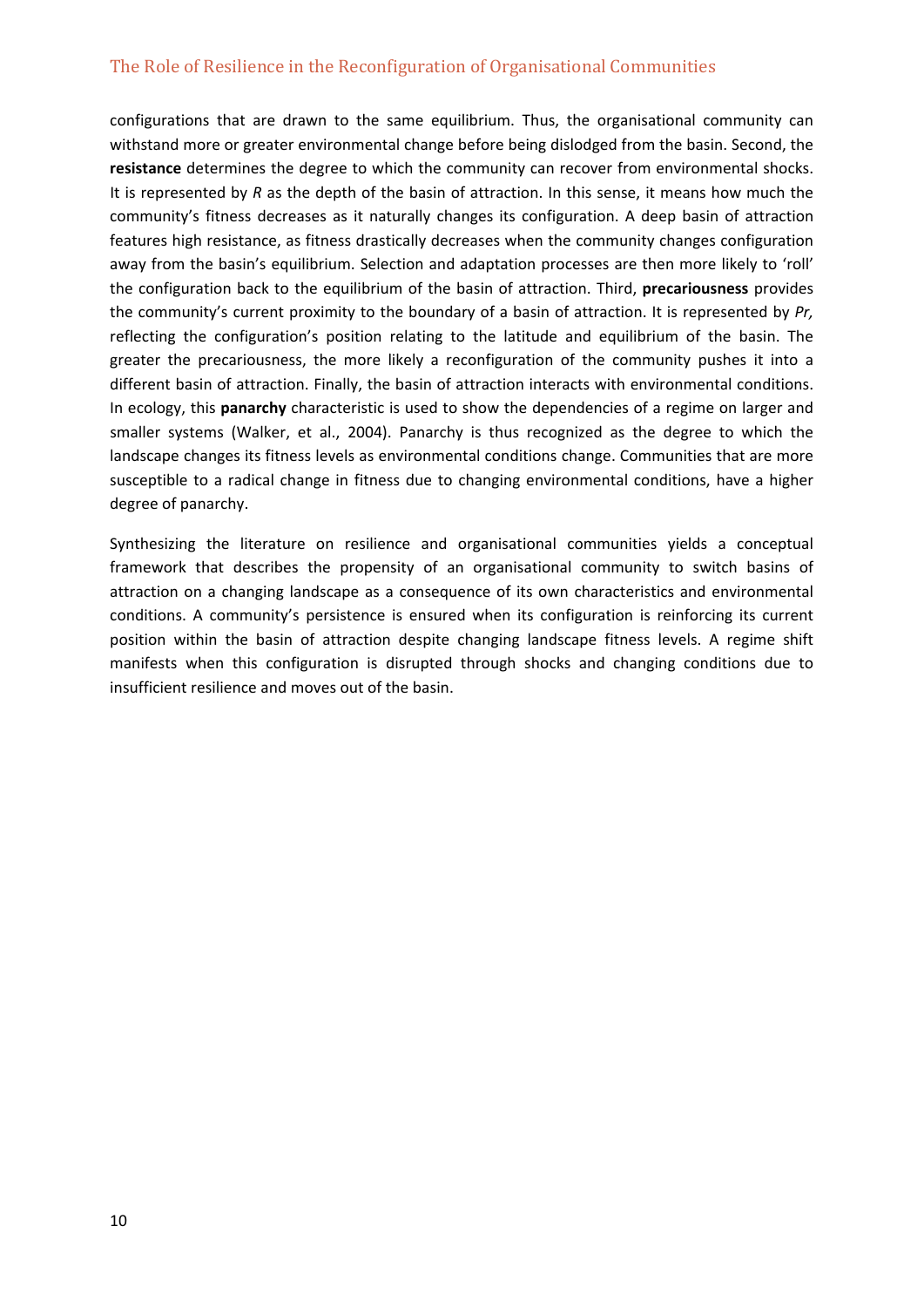## **Methodology**

In order to investigate how the characteristics of an organisational community affect its resilience, two different organisational communities were used as case studies. Data from documented sources and interviews were collected to describe their history. This resulted in two comparative historical narratives analysing how the changing landscape conditions influenced the communities' reconfiguration to infer resilience dynamics.

#### **Case selection**

Two organisational communities were selected to be the subject of this historical narrative. The music and motion picture industry are particularly well-suited for a comparison as both involve products of creativity that can be classified as information goods (Shapiro & Varian, 1999) that are reproducible but face high uncertainty in determining market success ex ante (Handke, 2010). Both industries have experienced the shock of illegal file‐sharing enabled by increasing digitalisation. The effects on profitability of the industry however have differed greatly (Atkinson, 2011), despite very similar industry structures preceding the digital revolution (Scott, 1999; Hirsch, 2000; Scott, 2002). Strategically choosing similar structured communities that exhibit different dynamics helps in identifying common and differentiating characteristics (Bryman, 2008). Additionally, comparing two cases provides a more solid foundation for building the theoretical relationship between the characteristics of configuration and resilience (Eisenhardt, 1989).

To enable a comparison of these industries before, during and after the shock of file‐sharing and compare the processes of community change, this study covers the time period from 1998 until 2012. The starting date is chosen a year before the launch of the technology that made widespread file‐sharing possible (Sifferd, 2002). Because these organisational communities are highly globalized oligopolies (Negus, 1996; Scott, 2002) no geographical demarcations were used.

The populations within the communities under investigation in this study are only those that directly handle audio or video in physical or digital form as a core of their business. The music industry can be divided into three branches that deal with rights, performances and – the core element – recordings respectively (TNO ‐ STB, 2000). This study focused exclusively on the music recording industry, as file‐ sharing has consequences for record sales. This excludes broadcasting or licensing of any kind (Meisel & Sullivan, 2002). The motion picture industry works with sequential release windows, as a product is distributed over different exhibition channels such as cinemas, video rental and television, one after the other (Zhu, 2001). In this study, the exhibition channels were limited to those that offer a specific film product chosen by the consumer, which excludes broadcasting business models.

## **Data collection**

Data on community change were primarily retrieved from documented sources published worldwide. These documents included reports and figures by international trade associations of the industries<sup>1</sup>, independent reports by consultancies and governmental organisations<sup>2</sup> and scientific literature that takes these industries as subject of analysis. The reports were collected through search engine searches by using industry specific keywords and scientific articles were collected through specialised

 $1$  The International Federation of the Phonographic Industry and the Motion Picture Association of America for the recording and motion picture industry respectively.<br><sup>2</sup> Such as the Organisation for Economic Co-operation and Development, PricewaterhouseCoopers and the

European Audiovisual Observatory.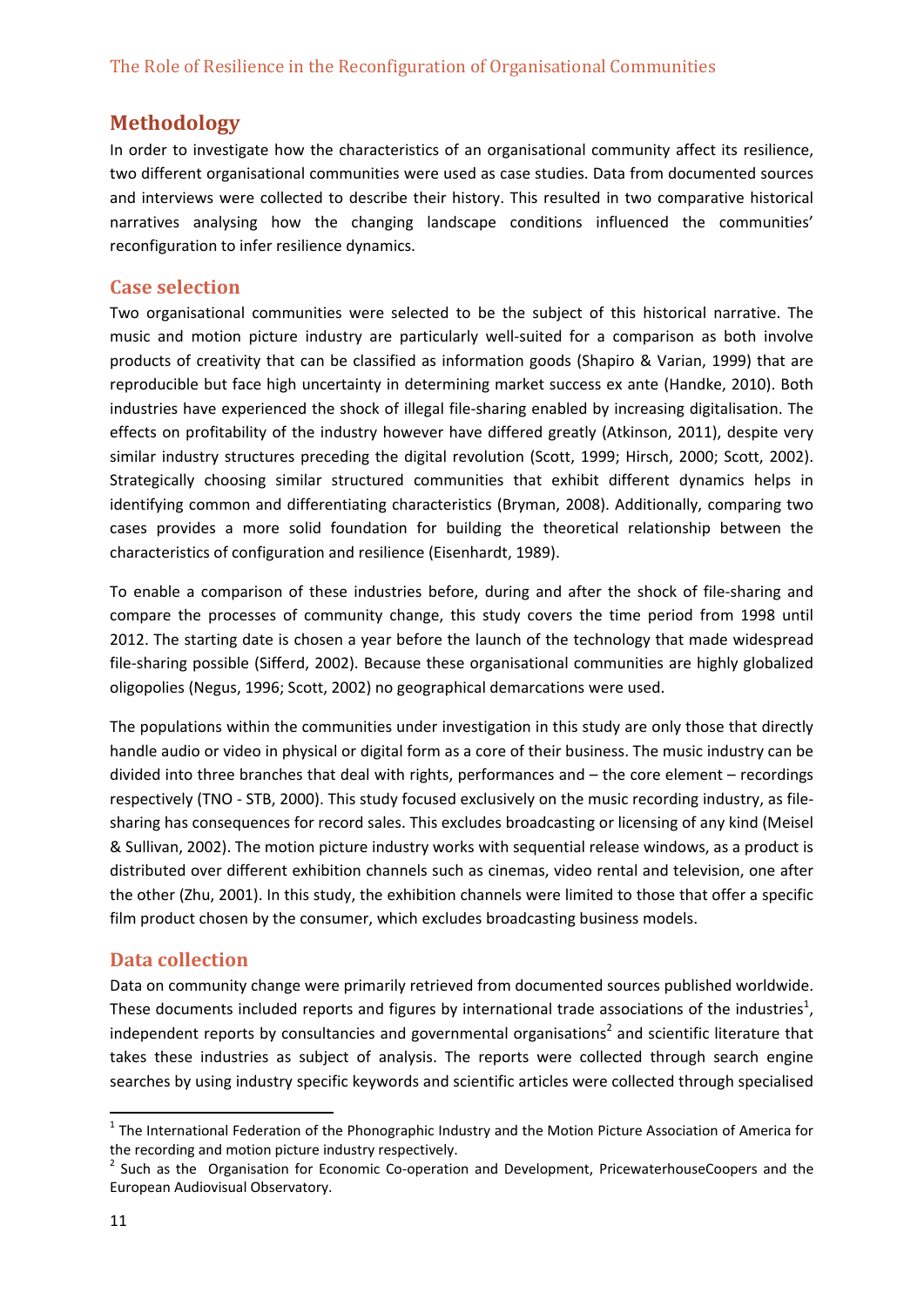scholarly search engines with similar keywords. The starting keywords were "value chain" or "supply chain" combined with the respective industry to find reports and articles that outlined the structure of the organisational community. Furthermore "file‐sharing" combined with the respective industry provided the first data on the environment's impact on the community. The resulting documents were selected on the basis of the relevance of the publisher and the of document's overlap with the research topic by reading the executive summary or abstract. From there, further data collection was snowballed based on the claims made in the reports pertaining to for instance relevant environmental conditions to the industry. They were used as new keywords and sources cited for these claims were tracked down. All articles or reports had to be published in or after 1998, with an exemption made for those sources that were used to describe the status quo configuration. Since community configuration is considered path dependent, environmental conditions that helped shape community structure in 1998 were taken into account. As relevant data was highly fragmented and sometimes inconsistent, it was attempted to back up each relevant claim with multiple sources. A full list of data sources can be found in Appendix I.

Additional data were collected from five interviews with key representatives from the music industry were held in October 2013 (Table 1). Representatives from the motion picture industry were also approached, but no suitable interviewees were willing to respond. The interviews allowed the researcher to acquire detailed insights in the drivers of community reconfiguration as seen from within firms, but also served as an important form of data triangulation. This strengthens both the grounding of theoretical concepts and provides synergy in the evidence (Eisenhardt, 1989). These interviews were semi‐structured, to allow for following up relevant answers (Bryman, 2008). The interview questions were constructed around preliminary analyses of relevant events and trends taken from the documented sources. The interview guides can be found in Appendix II.

| No. | <b>Representative's function</b><br><b>Company</b> |                         |
|-----|----------------------------------------------------|-------------------------|
|     | Streaming service                                  | Economic Director       |
| 2   | Record store                                       | <b>Store Owner</b>      |
| 3   | Major label                                        | Sales Manager           |
| 4   | Major label                                        | <b>Director Digital</b> |
| 5   | NVPI (an IFPI member organization)                 | Representative/Editor   |
|     |                                                    |                         |

**Table 1: Interviews**

#### **Operationalisation**

Below, the primary indicators and how they were measured are described for organisational communities and environmental conditions. For resilience a method of induction is formalised using the consequences of increasing and decreasing resilience.

#### **Organisational communities**

The change in density of the community's populations was measured by the yearly revenue of the population (Leblebici, et al., 1991) or by the yearly change in the amount of firms within a population (Hannan, et al., 1995). However, since this data was often either classified by firms or no comprehensive worldwide overviews were available, several replacement indicators were used to infer the density of the community's populations. In such cases, sales figures sometimes combined with market shares of different populations would at least yield insight into the pattern of change within a population. To further substantiate this, figures from local markets and qualitative statements were used to infer these patterns of change.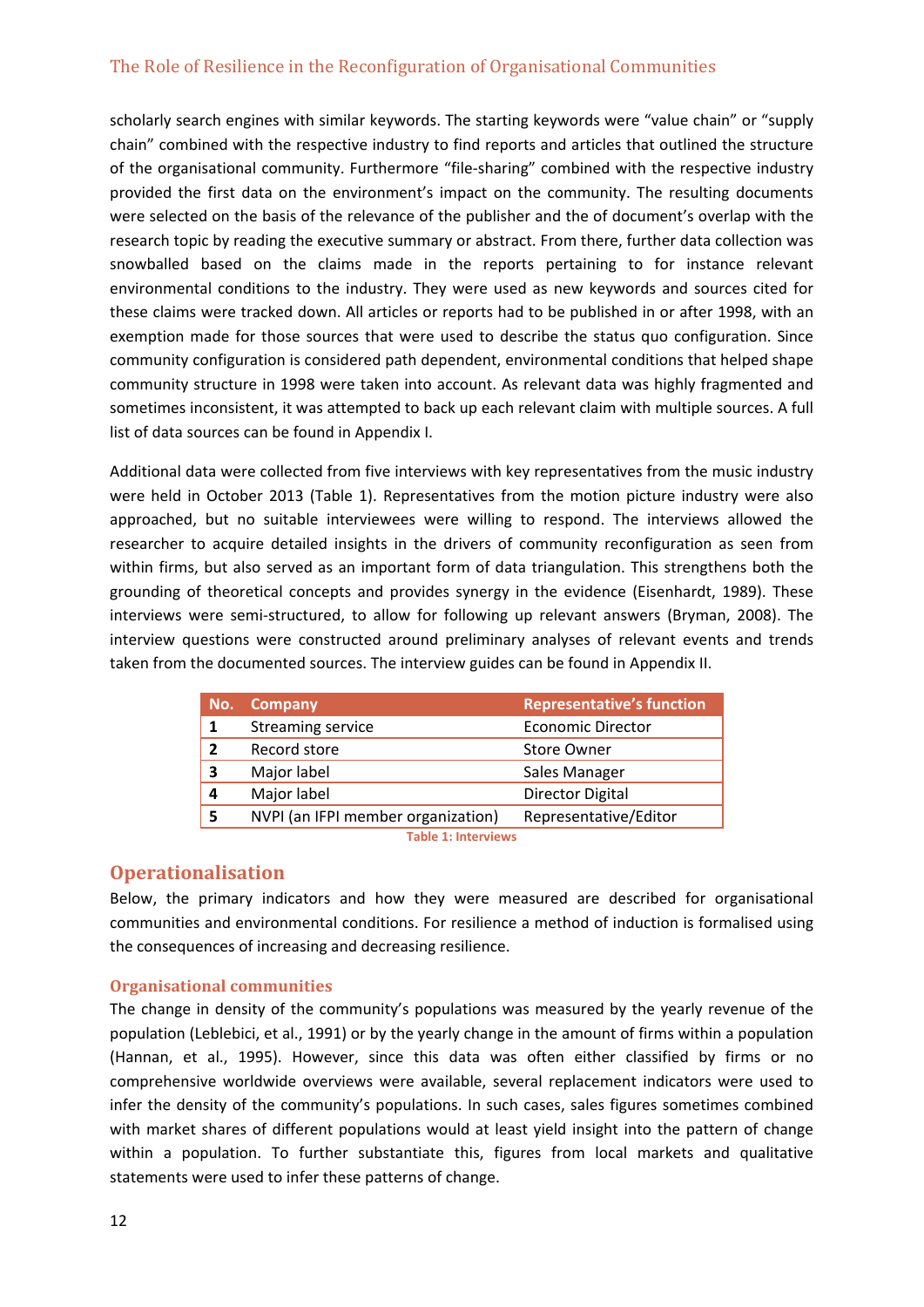Changes in population diversity were measured as the amount of demarcated different populations on a yearly basis. Populations were separated by the function(s) they fulfil in the value chain (Küng, et al., 2008). Industry value chain analyses were integrated from various industry reports and scientific articles to position the populations. Different organisational forms in the same link(s) of the value chain were further separated into unique populations when value chains split in multiple paths or when new value chains emerged.

Interdependencies between populations were measured qualitatively. Since interdependencies manifest themselves at the level of organisations rather than populations, this had to be inferred from qualitative statements from reports and articles, substantiated with interview respondent answers. Relationships between populations were inferred from the value chain position between populations and the target markets that contained overlap between populations. Thus, symbiotic interdependencies could be recognized as formalised relationships between populations with different positions in the value chain (Monge, et al., 2008). Mutualistic interdependencies were measured as formalised cooperative relationships between different populations with the same target market (Barnett & Carroll, 1987). Competitive interdependencies were recognised as different populations addressing a similar target market (Hannan, et al., 1995). As the intensity of interdependencies is not quantifiable on a population level, this too was inferred from qualitative statements.

#### **Environmental conditions**

Economic conditions were measured by tracking market dynamics (Turnheim & Geels, 2012). Changes in the market were taken from worldwide yearly sales figures of different formats of audio and video carriers and from the worldwide value of the industry. Where these figures were unavailable, yearly OECD or US market figures were used as a proxy. Qualitative information concerning consumer demand was used to clarify market trends.

Technological conditions were measured by tracking the diffusion of technological advancements in both the populations within the community and their client markets. This meant tracking new production, distribution and (for the film industry) exhibition methods and their use within the populations of the organisational community. Second, this meant tracking adoption of new consumer electronics devices and their capabilities with music and film. Quantitatively, this was measured as the percentage of consumers or households that used the new technology on a yearly basis worldwide. Once again, yearly OECD or US figures were used as proxy. Finally, since file‐sharing and related innovations are enabled by internet connectivity, the diffusion of broadband internet was measured worldwide. Qualitative information concerning the capabilities and use of new technologies was used to clarify the adoption trends.

Institutional conditions were measured by gathering qualitative data on changes in regulations and interventions by governmental organisations that affected characteristics of the organisational community on a national or international level. Second, public expectations that affected consumer demand or adoption of technologies were taken into account. These indicators were both taken from earlier accounts of industry reconfiguration.

#### **Resilience**

The use of an ecological definition of resilience required this study to focus on the persistence of the organisational community's configuration similar to its status quo. Deviation from the community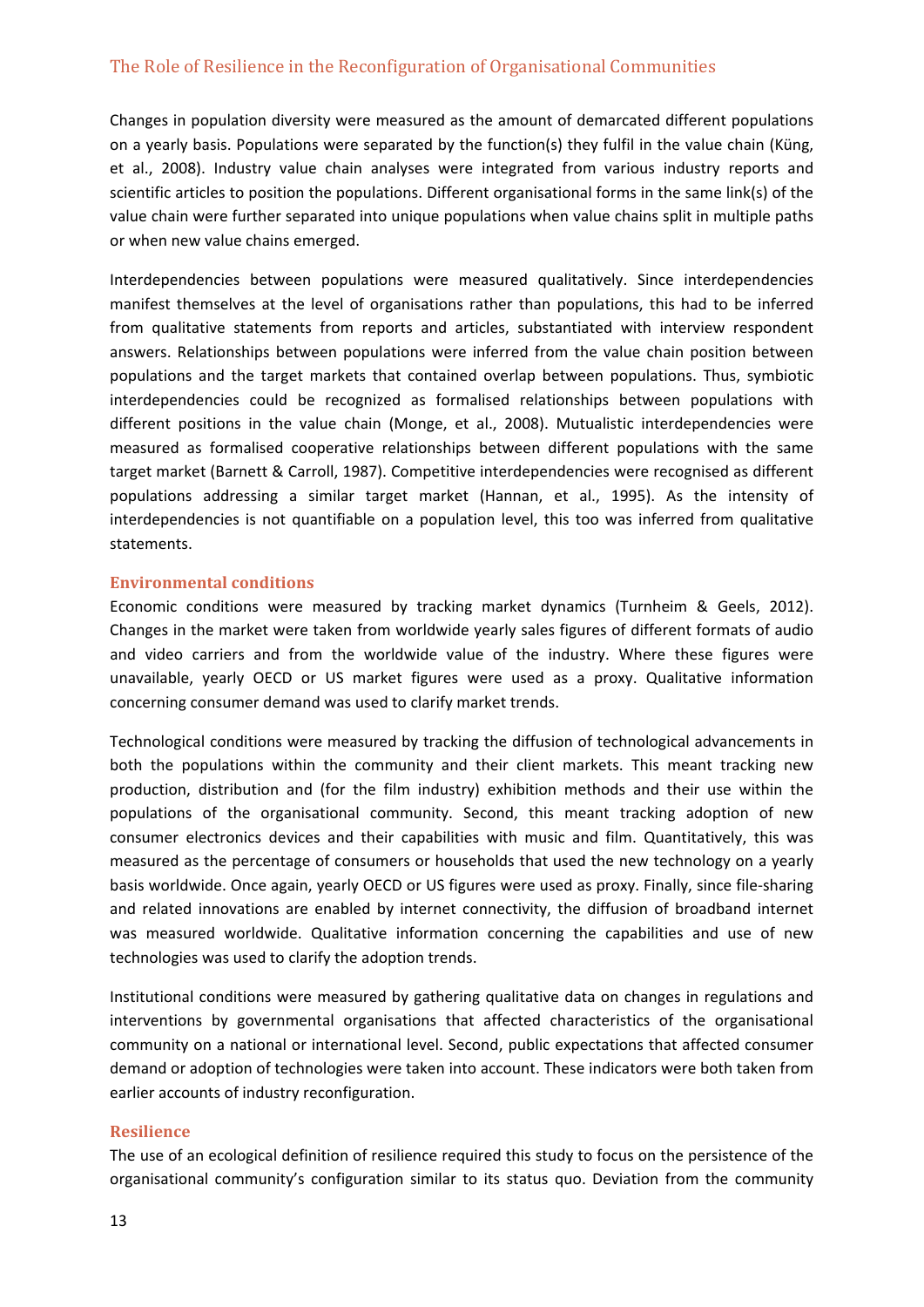configuration in the status quo rather than persistence in a similar form thus indicated a change in community resilience. Persistence is achieved by maintaining the components that make up the system and the relationship between these components – i.e. the populations and the interdependencies between them – and their ability to retain themselves continuously (Cumming, et al., 2005). To measure the persistence of a community configuration or deviation from its status quo configuration, the community configurations under study were compared to the 1998 situation. Setting this *a priori* standard configuration allowed comparison of all later states of the community to this one. From here it was possible to see the consequences of increasing or decreasing resilience, depending on the shocks and conditions the community had to endure and the configurations it passed through. In line with ecological literature it is possible to make qualitative assessments about each of the dimensions of resilience and "*considering these assessments collectively enables a more complete and better focused assessment of resilience* (...) *than would be achieved without them."* (Walker, et al., 2004, p. 7). The dimensions of resilience are not measured directly but rather through surrogate indicators (Carpenter, et al., 2001), presented in Table 2. This lists consequences of changing dimensions of resilience which allowed to infer how community resilience has developed since 1998.

| <b>Resilience Dynamic</b>  | Consequence for the community and indicators with examples                                                                                                                                                                                                                                                                                                                                                                                                                                                                                                                                                                                                                                                                       |
|----------------------------|----------------------------------------------------------------------------------------------------------------------------------------------------------------------------------------------------------------------------------------------------------------------------------------------------------------------------------------------------------------------------------------------------------------------------------------------------------------------------------------------------------------------------------------------------------------------------------------------------------------------------------------------------------------------------------------------------------------------------------|
| <b>Higher Latitude</b>     | Consequence: More possibilities for configurations drawn to the same basin of attraction. Despite<br>potentially destabilizing shocks, established populations are drawn to the old equilibrium.<br>Indicators: New populations fail to achieve significant density or adopt established population<br>form. Technology/Markets/Institutions diversify available positions towards basin of attraction.<br><b>Example:</b> Entrants do not manage to effectively compete with incumbent populations                                                                                                                                                                                                                              |
| <b>Lower Latitude</b>      | <b>Consequence:</b> More possibilities for configurations crossing borders towards new basins of<br>attraction, less favouring established populations.<br><b>Indicator:</b> New populations actively damage incumbent populations'<br>density<br>and<br>interdependencies. Technology/Markets/Institutions limit positions in the basin of attraction.<br>Example: A new retailer population gains significant density by ignoring intermediate populations<br>in the value chain.                                                                                                                                                                                                                                              |
| <b>Resistance Increase</b> | <b>Consequence:</b> More loss of fitness for alternative configurations of existing populations compels<br>the configuration to move back to equilibrium.<br>Indicators: Existing interdependencies between populations are tight and do not allow for<br>alternatives. New populations cannot establish relationships with incumbent populations.<br>Technology/Markets/Institutions do not favour positions alternative to the current configuration.<br>Examples: Producers cannot switch distributors without severe revenue decrease. New retailers<br>cannot attain products from incumbents, as incumbents' margins are insufficient.                                                                                     |
| <b>Resistance Decrease</b> | Consequence: Little difference in fitness of alternative configurations for existing populations.<br>Shocks induce selection/adaptation in established populations and reconfigure the community.<br>Indicators: Existing interdependencies between populations are loose. New populations engage<br>in interdependencies with incumbent populations. Technology/Markets/Institutions are<br>indifferent towards positions further from equilibrium.<br>Examples: Mutualistic and symbiotic interdependencies form between a great diversity of<br>populations and interchange often. Incumbent producers form symbiotic relations with new<br>retailers, indicating little difference in fitness between old and new retailers. |
| <b>Precariousness</b>      | Consequence: The community comes close to basin thresholds.                                                                                                                                                                                                                                                                                                                                                                                                                                                                                                                                                                                                                                                                      |
| <b>Increase</b>            | Indicators: Incumbent populations decrease in density and come close to annihilation. New<br>populations are to achieve significant density. Technology/Markets/Institutions decrease chances<br>of survival for incumbent populations.<br>Examples: A retail population fail to attract sufficient revenue. A new distributor severs existing<br>interdependencies and attracts revenue.                                                                                                                                                                                                                                                                                                                                        |
| <b>Precariousness</b>      | <b>Consequence:</b> The community moves closer to equilibrium.                                                                                                                                                                                                                                                                                                                                                                                                                                                                                                                                                                                                                                                                   |
| <b>Decrease</b>            | Indicators: Incumbent populations increase in density. New populations are unable to achieve<br>significant density. Technology/Markets/Institutions increase chances of survival for incumbent<br>populations.                                                                                                                                                                                                                                                                                                                                                                                                                                                                                                                  |
|                            | Examples: Retailers are in a growing market and see revenues increase. Alternative modes of<br>production fail to take off.                                                                                                                                                                                                                                                                                                                                                                                                                                                                                                                                                                                                      |
|                            |                                                                                                                                                                                                                                                                                                                                                                                                                                                                                                                                                                                                                                                                                                                                  |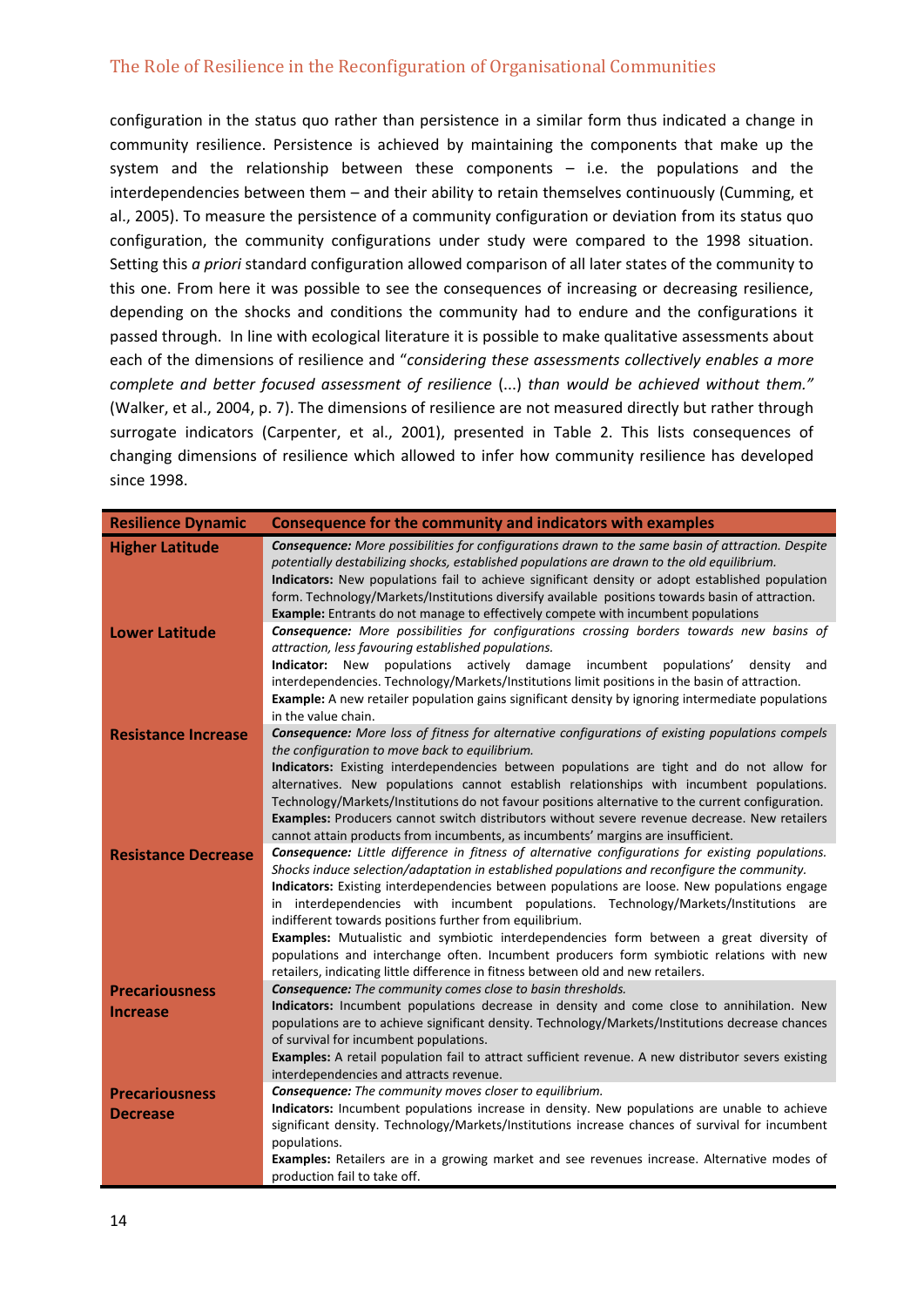#### **Table 2: Measuring changes in resilience**

It should be noted that the higher the effect of technology, markets and regulations in these indicators was witnessed, the higher the degree of panarchy for those communities was measured. For instance, technology can lower the latitude of the existing regime by rendering old organisational forms obsolete, thus providing less viable configurations. Markets can diversify but reinforce existing demand, providing more positions for populations and thus enhanced latitude. Regulations can allow a limited variation of organisational forms, thus heightening resistance to alternative configurations.

#### **Data analysis**

Organisational structure is historically determined by both environmental conditions and the choices made by organisations. Also, over the long term the mechanisms that induce change in a community may themselves change (Kieser, 1994). Thus, a historical analysis is warranted as this highlights the dependence on past events and is able to detect changes in the processes of reconfiguration. With both documented data and interview data, analysis proceeded to construct a historical narrative in three steps based on the indicators outlined above. First of all, the environmental conditions in terms of the prevailing technological, economic and institutional pressures were charted to determine the shape of the landscape and its basins of attraction in 1998. The configuration of the organisational community was identified and related to these environmental conditions. Second, the changes in the landscape were determined by tracking the environmental conditions from 1998 to 2012. Subsequently, the reconfigurations of the organisational community were traced over the same time period. Thirdly, analysing the changes in fitness together with community reconfiguration determined the change in resilience in the organisational community. If a community persistently switched to a new basin of attraction, this was considered a separate time period.

The indicators were first extracted from documented sources. Qualitative statements and the interview data were coded based on the indicators formulated to measure the theoretical concepts using qualitative content analysis (Flick, 2009). Changes in the environmental conditions, organisational communities and resilience functioned as sensitizing concepts (Blumer, 1954) guiding the search for useful data. Codes labelled with these concepts were applied to statements that reflected a characteristic or change in the organisational community or its environment. Importantly, data collection and analysis were highly iterative (Corbin & Straus, 1990); whenever analyses indicated that certain concepts were important to the development of the organisational communities, these findings guided further data collection. Starting with the keywords on the value chain of the community and file‐sharing led to a categorization of populations and an initial idea of environmental shocks. Using this categorization as a source for new keywords provided a history of population development, their interdependencies and the environmental conditions they were subject to. These findings were used to find keywords that enabled a deepening of the analysis.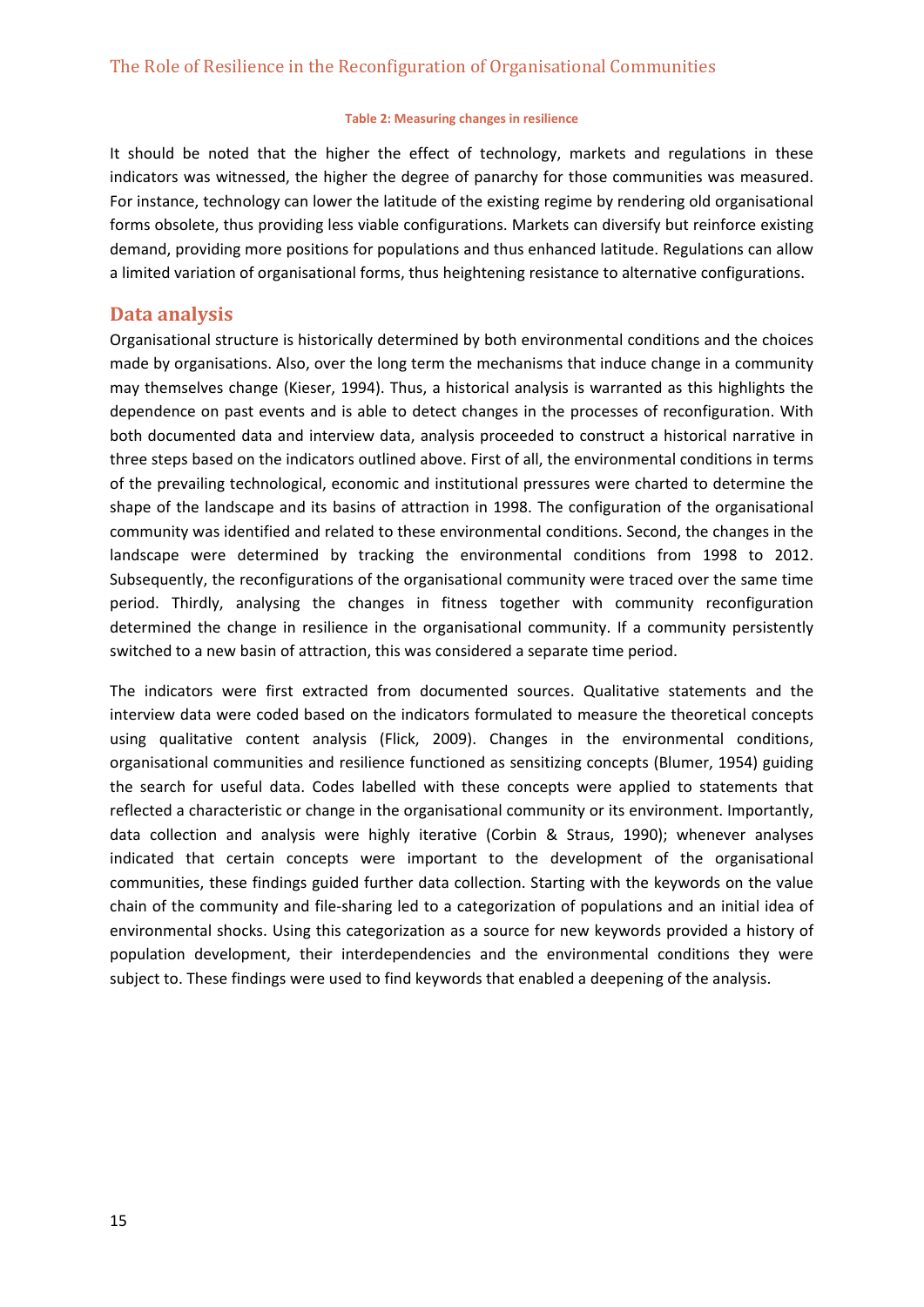# **Results**

Three periods of time are distinguished by distinctly different configurations of the music community. After 1998, the music community reconfigures twice and each reconfiguration will be explained from preceding community structure and interaction with environmental conditions. The initial configuration and subsequent reconfigurations are visualised in Figure 3.

## **The recorded music community in 1998**

#### **Environmental conditions and related fitness landscape in 1998**

The following environmental conditions shape the landscape and position the music community in a basin of attraction in 1998. **Economic conditions** maintain the configuration in this basin. The dominant audio carrier is the Compact Disc (CD) and the community has seen continuous growth of CD album sales up to 1998 (Tschmuck, 2012). The growth of sales is decelerating, but the community configuration remains profitable (Garofalo, 1999). The **institutional conditions** in terms of copyright have been maintained in the favour of large media conglomerates with record label subsidiaries (Bishop, 2005). Meanwhile, **technological conditions** emerge that enable digital music consumption. The mp3 encoding compresses audio files to enable transfer via the internet. Simultaneously, various audio playback software becomes available (Leyshon, 2001). Developments in hardware ensure that a majority of consumer electronics have capability playing mp3 audio by 1998 (Gordijn, et al., 2003). Despite this, no significantly dense populations using these conditions emerge (Garofalo, 1999). The fitness of this alternative configuration is not yet considered high enough to move the community to a new basin of attraction.



Figure 3: Reconfiguration of the recorded music community. Bubble size is a reflection of population density. S denotes **symbiotic,** *M* **denotes mutualistic and** *C* **denotes competitive interdependencies.**

#### **Community structure in 1998**

The value chain of the music community in 1998 comprises recording, manufacturing, distribution and retail (EMO, 1996; TNO ‐ STB, 2000; Alexander, 2002). Two populations of record labels can be identified on the basis of their position in the value chain. Six record labels – the **majors** – integrate recording, manufacturing and distribution via worldwide networks (OECD, 2005; Leurdijk &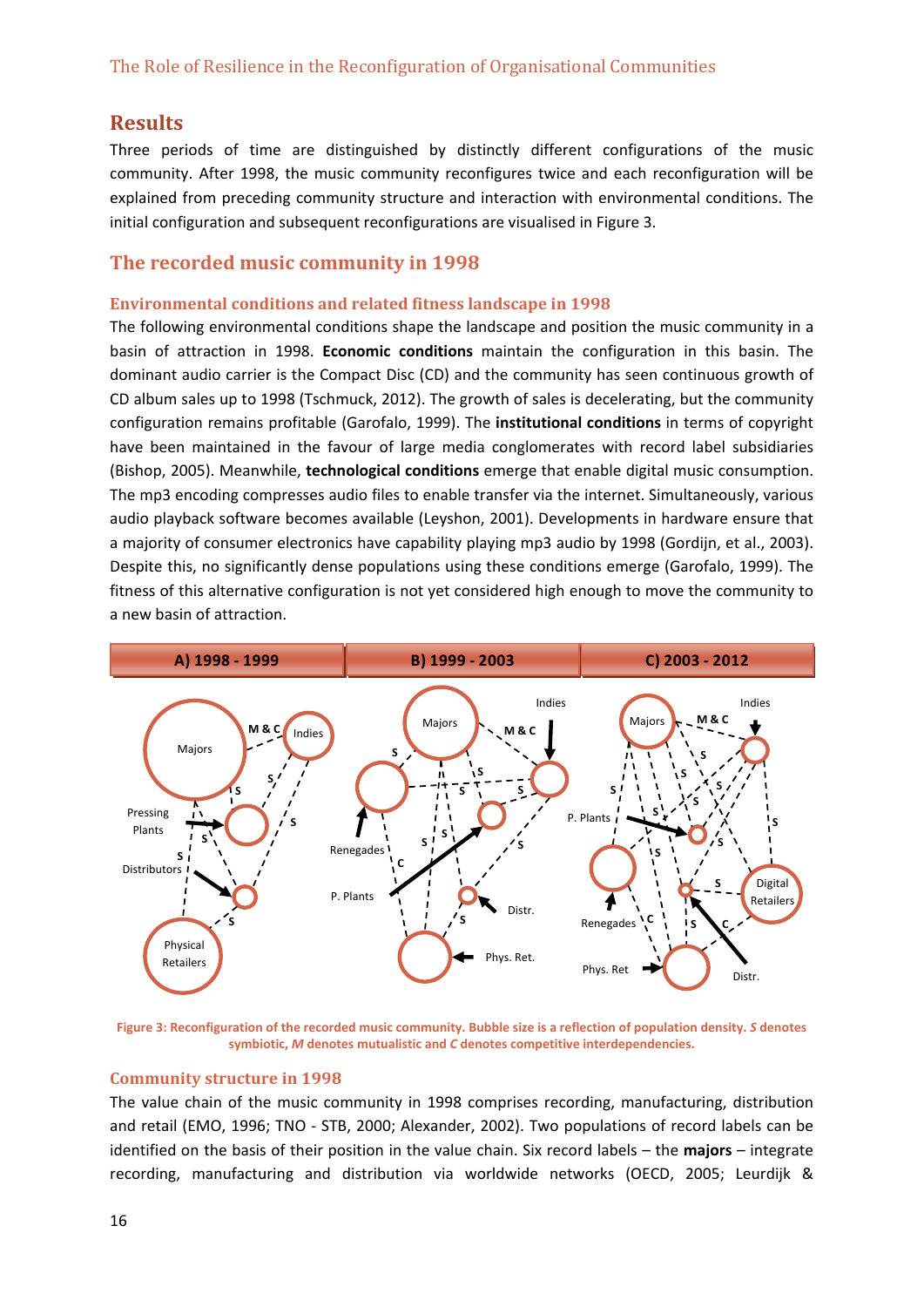Nieuwenhuis, 2012). The majors are the dominant population in terms of market share and economies of scale (Alexander, 1994; Garofalo, 1999) and have high density. Depending on geographic location, they integrate manufacturing and distribution or rely on symbiotic relationships with other populations (Huygens, et al., 2001; Mol, et al., 2005). The other population consists of independent labels – **indies** – which are small to medium enterprises concerned only with recording (KEA, 2006). Indies explore new artists, majors will contract successful acts from the indies to exploit them (Throsby, 2002). Indies are dependent on the majors to provide them with worldwide manufacturing capacity, distribution networks and promotion (Gander & Rieple, 2004; OECD, 2005; Leurdijk & Nieuwenhuis, 2012). Majors and indies are thus mutualistically interdependent. Simultaneously, indies are in competition with the majors for market share. Production and distribution is done by **pressing plants** and **distributors** respectively who are either subsidiary to a major or operate independently (TNO ‐ STB, 2000). The independent pressing plants and distributors are symbiotically related to both majors and indies. Due to vertical integration only a small independent distributor population remains (Graham, et al., 2004). **Physical retailers** use their symbiotic interdependencies with distribution and the label populations to ensure a varied assortment of products (Gordijn, et al., 2003). Adaptation processes within the physical retail population see the emergence of internet based CD sellers and non specialised stores (Parikh, 1999; OECD, 2005) but this change retains community configuration up to 1999 (Figure 3 **A**).

## **The recorded music community from 1999 to 2003**

#### **Changing environmental conditions**

Emerging **technological conditions** enable digital music consumption. 1999 sees the invention of p2p file‐sharing protocols by which users can freely share audio files. The small size of mp3 audio coupled with available software and hardware lowers the barrier for using file-sharing (Interview 5). This is reinforced by the rise in access to broadband connections to 7 in 100 inhabitants in 2003 (OECD, 2013). Hardware pushes the possibilities for music consumption with the invention and commercialization of the mp3 player in 1998 (Preiser & Vögel, 2002). Simultaneously, changing **economic conditions** cause a drop in the value of music sales attributable to increasing demand for singles and lowering demand for full albums (Elberse, 2009) (Interview 2 & 3). In 2004, single sales have more than quadrupled whilst album sales have more than halved since 1998 (Tschmuck, 2012). **Institutional conditions** in the form of copyright regulations are maintained inert by the record labels to combat file‐sharing (Bishop, 2005). However, public opinion condones the use file‐sharing even though it is illegal (Interview 2 & 4), driving music consumption up but value down (IFPI, 2000; Alexander, 2002). These technological and economical conditions combined create a fitness landscape that increasingly favours digital consumption of music at the cost of physical consumption.

#### **Reconfiguration of community structure**

The commercialisation of file-sharing with the entry of Napster in 1999 creates a second value chain (Dolfsma, 2000) in which manufacturing is no longer required (Parikh, 1999; May & Singer, 2001; Wallis & Kozul-Wright, 2001), visualised in Figure 4. This changes the diversity and density of populations within the recording community, shown in Figure 3 **B**. A new population based on p2p networks emerges referred to as the **renegades**; digital platforms that coordinate file‐sharing and create revenue through advertising within their program or on their website (Vaccaro & Cohn, 2004). The population grows exponentially in density, illustrated by the 90 million users Napster garners in two years (Sifferd, 2002). Technological and economic conditions reinforce this, as file-sharing is well-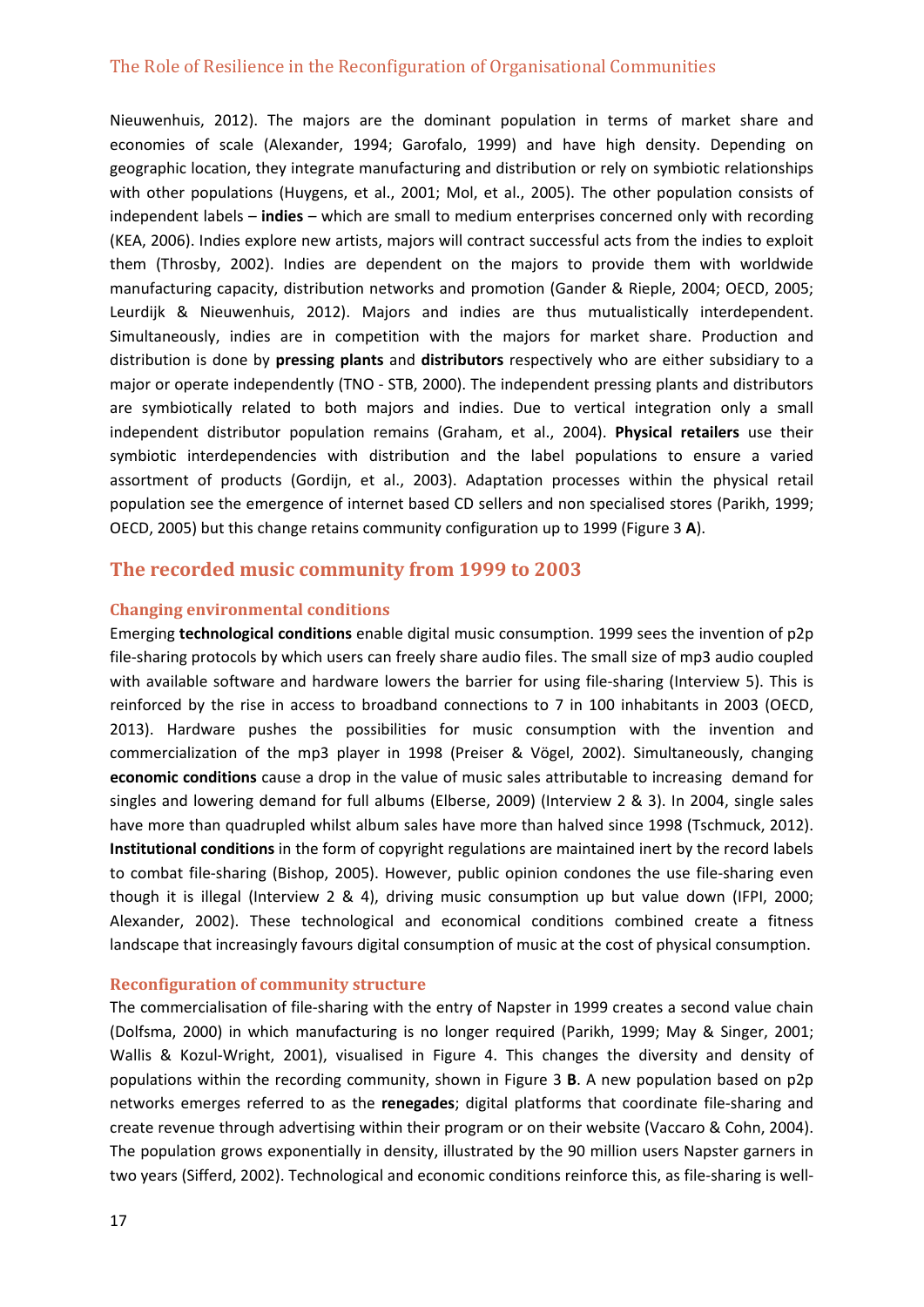suited for obtaining digital singles. The renegades are in competition with physical retailers and symbiotically related to majors and indies, from which they steal content (Interview 1 & 2). Statistics on the impact of renegades are ambiguous. Some attribute the slump in record sales to digital piracy (IFPI, 2006b; Liebowitz, 2008), whereas others claim only limited substitution of sales (Peitz & Waelbroeck, 2006; Tschmuck, 2012). The majors use the copyright conditions to shut down Napster in 2001, but the renegade population continues to grow in density with decentralised networks, making them harder to prosecute (Alexander, 2002; Sifferd, 2002).

The majors jointly attempt building digital services in 1998 and 2001 (Wallis & Kozul‐Wright, 2001; Throsby, 2002) but fail due to a mismatch with consumer demand and lack of effective coordination (Pulverer, 2010; Dolata, 2011) (Interview 3, 4 & 5). The services are discontinued due to institutional conditions in 2001 by European Union anti-trust law (Interview 5). Due to changing economic conditions, the landscape becomes increasingly unfavourable for the established populations, reflected in a decline in CD sales after 2000 (Handke, 2010; Tschmuck, 2012). The density of the major and indie populations decreases proportionally after this peak. The tight symbiotic dependence between distributors and physical retailers negatively influences these populations' density. From 1998 to 2002, specialised CD retail in the US declines by 7% (Zentner, 2006). The pressing plant population grows (IIPA, 2007) and circumvents this lack of demand by diversifying (IFPI, 2005). Their importance for the music industry wanes and thus their density declines.



**Figure 4: Developments in the value chain**

#### **Derived community resilience dynamics**

The renegades successfully enter the community as economic and technological conditions move the borders of the basin of attraction to include a new equilibrium. From the perspective of incumbent populations latitude decreases, as holding on to the old value chain limits favourable configurations in the basin. After 2000 this leads to increased precariousness as all established populations fall in density. The failed digital retail attempt by the majors is indicative of a high community resistance but makes them vulnerable to economic panarchy effects. Existing symbiotic interdependencies are too tight to deviate from by the incumbent populations. Alternative configurations involving digital channels are unviable due to the perceived loss of margins moving away from the album sales structure, despite changing economic conditions. Thus, a new basin of attraction is created in the landscape by the combination of changes in technology and consumer demand paired with the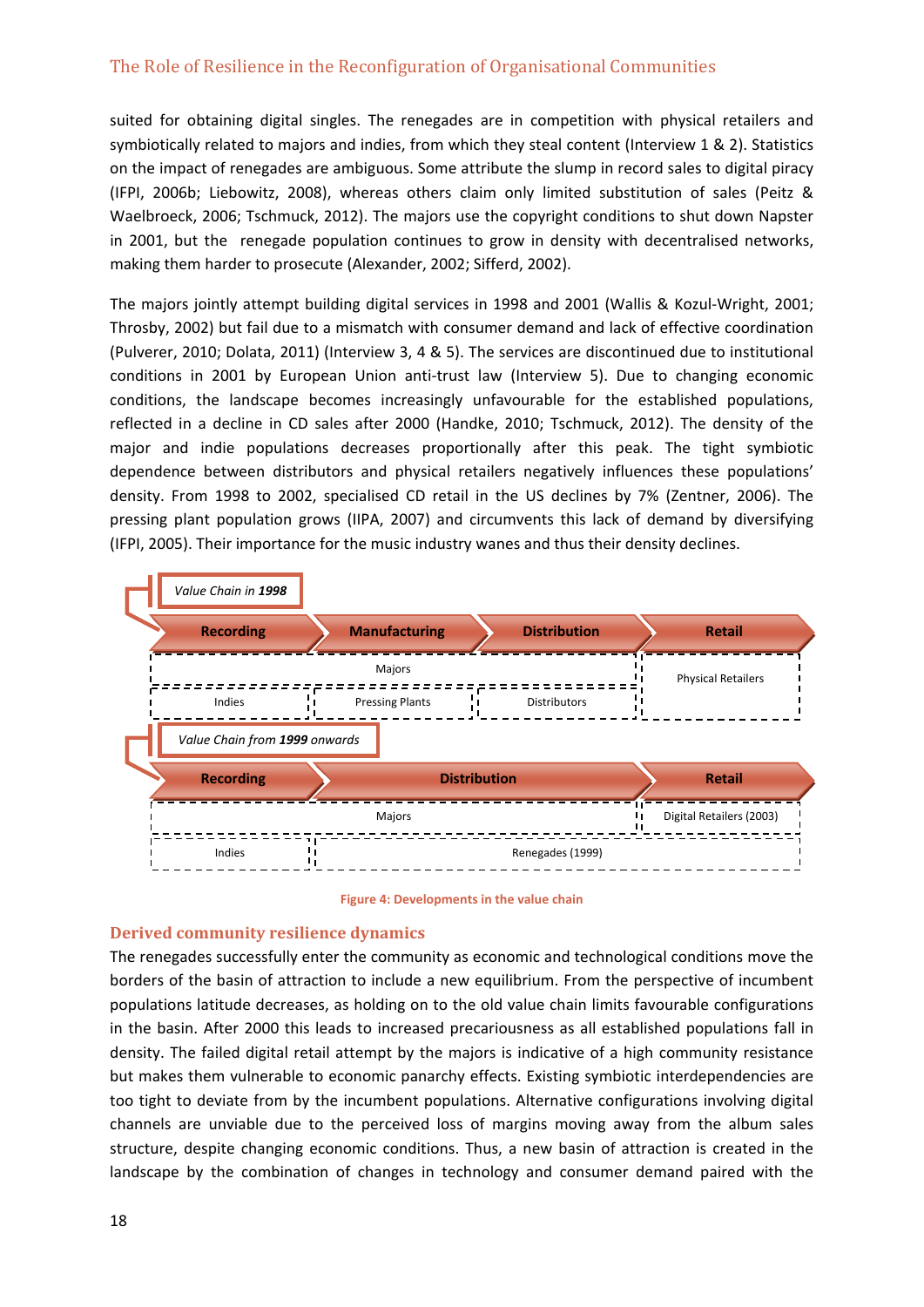alternative value chain established by the renegades. For all incumbent populations, this basin is unfavourable to their current configuration.

## **The recorded music community from 2003 to 2012**

#### **Changing environmental conditions**

The fitness landscape increasingly favours digital music consumption resulting in the loss of incumbent populations' density. These developments are visualised in Figure 5. **Technological conditions** allow consumers to play digital music on a variety of devices. In 2003, the Apple iPod commoditises mp3 players (Tschmuck, 2012) and by 2005, 11% of US households owns an mp3 player (Baum, 2005) which rises to 45% by the end of 2012 (Consumer Electronics Association, 2013). Simultaneously, phones integrate mp3 players (OECD, 2005; IPTS, 2008) and mobile internet access allows for direct streaming (PWC & Wilkofsky Gruen Associates, 2010). Worldwide, 1 billion smartphones are in use by 2012 (Bicheno, 2012). The number of households with access to broadband rises to 26 in 100 in 2012 in developed countries (OECD, 2013). **Economic conditions** continue the trend, as consumer demand for (digital) singles increases at the cost of (physical) albums, driven by technological change. **Institutional conditions** continue similarly. Whilst copyright regulations remain inert, public opinion increasingly favours digital consumption (Interview 1 & 5).



**Figure 5: Technological conditions paired with US CD sales and US Digital sales <sup>3</sup>**

#### **Reconfiguration of community structure**

In 2003 a legal alternative to file‐sharing emerges with the entry of **digital retailers** (Gordijn, et al., 2003; Bockstedt, et al., 2006). Apple launches the iTunes Store and sells 2 million downloads in two weeks (Nguyen‐Khac, 2003). Adoption of the mp3 player fuels digital sales growth (Klym, 2005). The density of digital retailers increases from 30 in 2003 (IFPI, 2004) to more than 500 globally in 2012 (IFPI, 2013). Increased broadband access allows music consumption by streaming (Throsby, 2002; Gordijn, et al., 2003) making music a service instead of a product (Interview 1). By 2008, streaming providers are becoming more important worldwide (IFPI, 2013). Different digital services occupy the

 <sup>3</sup>All revenue data originates from the Recording Industry Association of America (RIAA, 2013) and from Tschmuck (2012).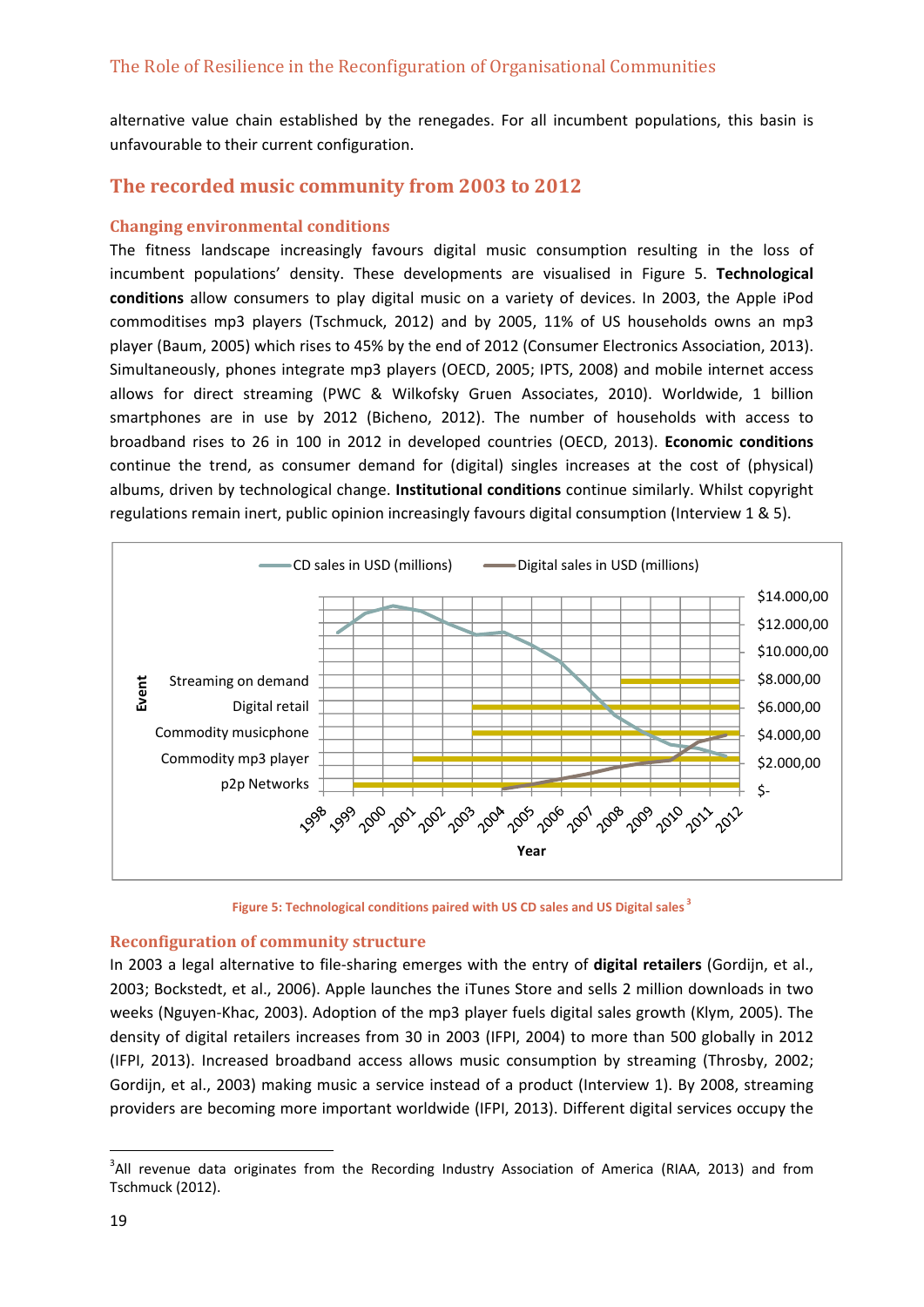same step in the value chain and are considered a single population. This population is symbiotically dependent on majors and indies for content and in competition with physical retailers and renegades. Digital retailers target non‐consumption as economic conditions increase demand for digital music (Interview 1). The renegade population continues the file‐sharing model and rises in density (IFPI, 2006a; Tschmuck, 2012) (Interview 2 & 4). File‐sharing traffic accounts for 17,9% of all internet traffic in 2010 (Envisional, 2011). However, recent reports estimate a downfall in piracy (Kantar Media, 2013) as the majors use institutional conditions to some success to shut the renegades down (Interview 4). These changes in community structure are visualised in Figure 3 **C**.

Total music sales shrink further and only in 2012 there are signs of stabilisation with combined physical and digital sales (IFPI, 2013). Both majors and indies proportionally decline in density (OECD, 2005). The number of entries of indies outpaces the number of exits, increasing the amount of organisations (Handke, 2010; Mol, et al., 2012) (Interview 5). The density of the majors is reduced and their collective market dominance is increasingly centralised<sup>4</sup> (Interview 4 & 5). All incumbent populations that are symbiotically dependent on the majors decline in density. Physical sales continue to decline worldwide from 2003 to 2012 (KEA, 2006; Leurdijk & Nieuwenhuis, 2012). This leads to consolidation and declining density among physical retailers (IPTS, 2008) (Interview 2). The record label populations adapt, accepting symbiotic dependency on digital retailers as part of their revenue streams (Interview 5). The majors implement Digital Rights Management (DRM) system onto music files that they distribute, limiting playback and duplication options. However, with these restrictions consumers are slower to switch to legal downloads (OECD, 2005; Hoffman, 2009). In 2009 the largest digital retailers become DRM free, as public opinion turns against its limitations (Hoffman, 2009) (Interview 3 & 4). DRM is retained as a method to track the sales and streams of audio to pay the rights holders (Interview 1 & 5).

#### **Derived community resilience dynamics**

As the density of the population of majors decreases, the positive effect of their symbiotic relationships with other populations on the community's resistance begins to decrease. Economic and technological panarchy effects fragment music demand and as a result digital retailers emerge, increasing community diversity. In turn, the population of digital retailers begins to establish symbiotic interdependencies with the majors and indies. As such, the decreasing density of the centrally positioned majors leads to a self‐reinforcing breakdown of community resistance. The landscape has formed a new basin of attraction that accommodates increasing digital consumption and the community gradually reconfigures towards its equilibrium. The community remains very precarious as established populations continue to decline, but stabilises around 2011 as digital sales surpass physical sales. Internal diversification within digital retailers towards streaming does not result in different community structure, indicating higher latitude. With physical retailers still declining, it is likely that the community has not yet reached a stable equilibrium.

<sup>&</sup>lt;sup>4</sup>Seagram acquires Polygram to form the Universal Music Group in 1998 (Garofalo, 1999). The EC twice prevents an EMI merger with Warner (Wallis & Kozul‐Wright, 2001; OECD, 2005). Sony acquires BMG in 2004 without objections. Universal acquires EMI in 2012, leaving three of the original six majors standing.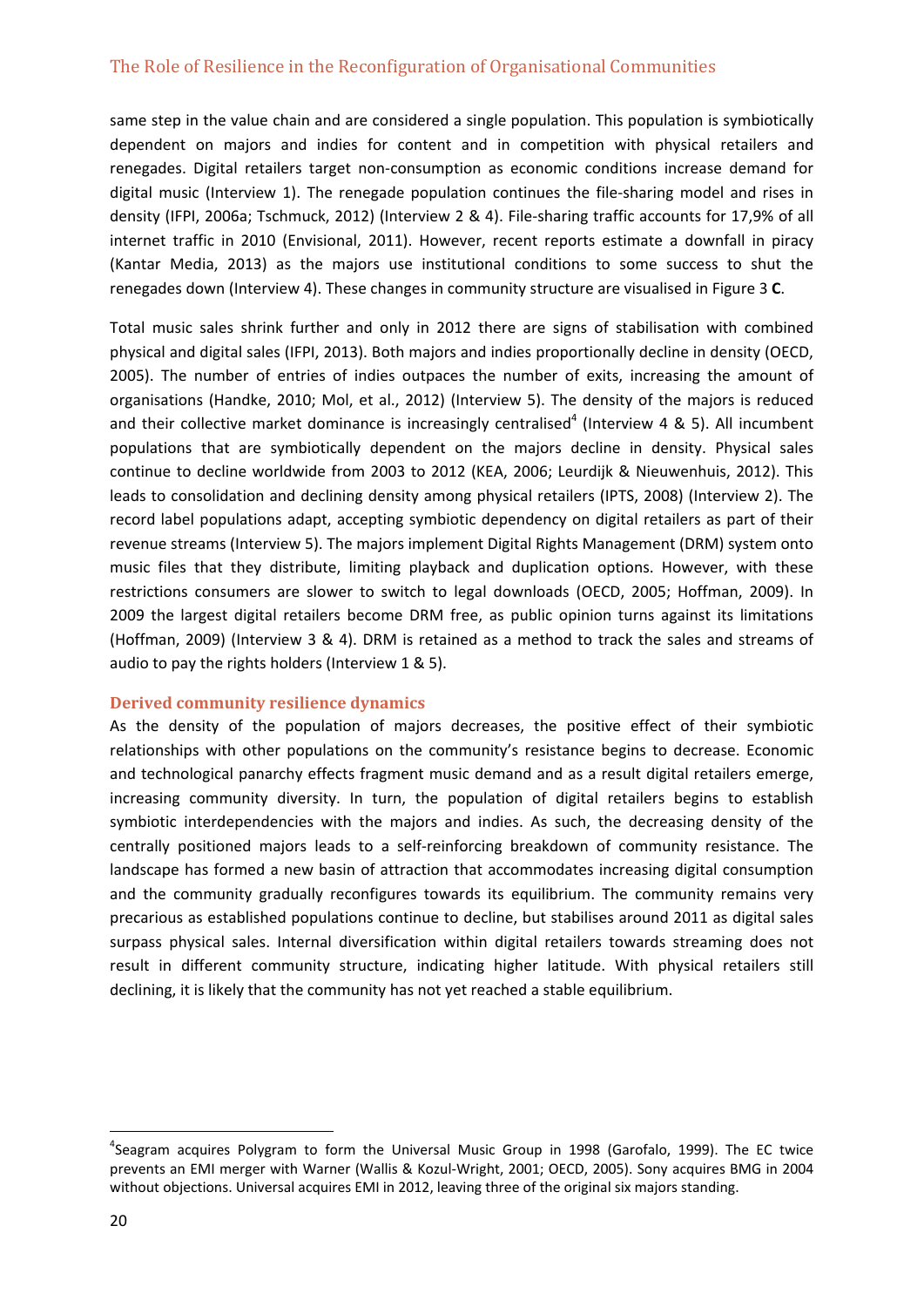#### **The motion picture community in 1998**

Three periods of time are distinguished by distinctly different configurations of the movie community. After 1998, the movie community reconfigures twice and each reconfiguration will be explained from preceding community structure and interaction with environmental conditions. The initial configuration and subsequent reconfigurations are visualised in Figure 6.

#### **Environmental conditions and related fitness landscape in 1998**

The following environmental conditions shape the landscape and position the motion picture community in a basin of attraction in 1998. The community relies on analogue formats, namely film reels and videocassettes (VHS) (Zhu, 2001). **Technological conditions** support this reliance as 90% of the US households owns a videocassette recorder (VCR) (Karaca‐Mandic, 2003). The digital videodisk (DVD) is introduced in 1997 and is the result of a coalition of major consumer electronics producers and Hollywood studios (Dranove & Gandal, 2003). **Economic conditions** reflect the reliance on analogue formats. In the US, theatre admissions and revenues are consistently going up and demand for VHS and VCRs is still rising whilst DVD sales are negligible (Coplan, 2006). **Institutional conditions** limit possible configurations, as the outcome of a 1948 court case<sup>5</sup> excludes firms from doing both distribution and exhibition of a movie due to anti‐trust law (McDonald, 2007).



Figure 6: Reconfiguration of the motion picture community. Bubble size is a reflection of population density. S denotes **symbiotic,** *M* **denotes mutualistic and** *C* **denotes competitive interdependencies.**

#### **Community structure in 1998**

The value chain of the motion picture community in 1998 comprises production, duplication, distribution and exhibition (Zhu, 2001; Eliashberg, et al., 2006). After production, this value chain is split into a cinema and home video branch (Zhu, 2001). Two types of producer forms can be distinguished. The **studios** – six Hollywood production companies – are vertically integrated with duplication and distribution and control the majority of the world market (Hancock, 1998; Epstein, 2005). The studio population operates with a high risk of investment and high production budgets

 $<sup>5</sup>$  United States v. Paramount Pictures, Inc., 334 US 131 (1948)</sup>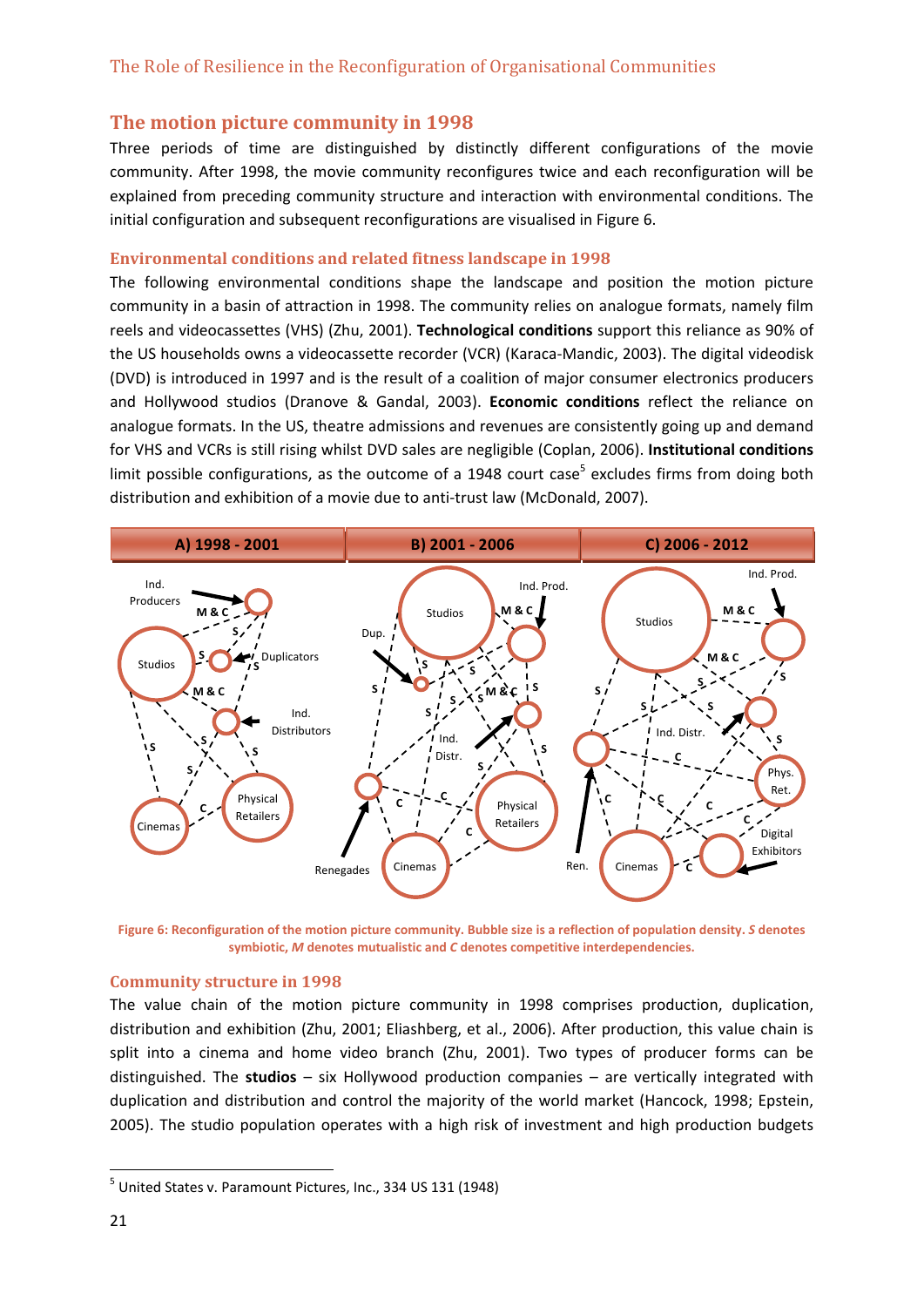(Hancock, 1998; Zhu, 2001). **Independent producers** focus only on production and often aim at niche markets (Scott, 2002). **Duplicators** copy the film for different release windows, contracted by a producer (Zhu, 2001). For distribution, independent producers can either engage in a symbiotic relationship with **independent distributors** (Scott, 2002; Finney, 2010) or with a studio, essentially making the producer a subsidiary of the studio (Hancock, 1998; Bloore, 2009). Meanwhile, the studios are mutualistically dependent on producers and distributors to co-invest in film projects (Hancock, 1998; Palia, et al., 2008). Distribution is done in sequential release windows, so studios control when exhibitors can sell content (Zhu, 2001). As a consequence of multiple formats and release windows, multiple populations can be distinguished in exhibition. The **cinemas** are given the first release window. This population increasingly consists of large multiplexes (multi-screened complexes) with 8 to 15 screens (Zhu, 2001; Davis, 2002). The US market is largely "overscreened", with too many and too large theatres facing not enough demand, whilst other markets are "underscreened" (Elberse & Eliashberg, 2003). Revenues made here are split between the distributor and the theatre and are referred to as the "box office" (Gil, 2009), which makes distributors and cinemas symbiotically interdependent. After four or five months the second release window entails **physical retailers**, video retailers and rental stores (Waterman, et al., 2007). Distributors and physical retailers share the profit made from renting a video (Seim, 2001; Coplan, 2006), creating a symbiotic interdependency. The exhibitor populations compete with each other for market share within the same geographic area (Cleeren, et al., 2005). The majority of revenues for distributors stems not from the box office (22%) but from videos (55%) (Seim, 2001; Mortimer, 2002). This community structure is maintained up to 2001 (Figure 6 **A**).

#### **The motion picture community from 2001 to 2006**

#### **Changing environmental conditions**

Environmental conditions move the landscape towards favouring a digital movie community, but simultaneously reinforce the existing basin. **Technological conditions** set up the requirements for digital distribution with the rise in broadband internet and film file compression (Zhu, 2001). By 2003, 7% of households in developed countries have access to broadband (OECD, 2013). File size and download speed are a major constraint for downloading films, so broadband is estimated essential for transmission (Guillou, 2004; KEA, 2006). The uptake of file-sharing for movies is slower than music (Bounie, et al., 2006). The p2p networks used for film files are primarily decentralized torrent networks available in 2001 (Ferri, 2012). **Economic conditions** meanwhile support the current community structure. DVD sales skyrocket to dominance over VHS after 1999, where DVD player sales see a growth of 400% on the US market. In 2003, DVD players penetrate 70% of the American Households (Coplan, 2006). However, after stalling growth in 2005 the peak of the sales volume occurs in 2006 (Currah, 2006). VHS sales peak in 2000 and virtually disappear in 2005 (Coplan, 2006). **Institutional conditions** remain similar, but public interest is fragmented by substitute entertainment products such as video games and social media, stalling cinema and DVD growth (Bakhshi, 2006).

#### **Reconfiguration of community structure**

The use of file-sharing directly circumvents existing distribution and exhibition channels (Currah, 2006) and creates a parallel value chain. Together with the adoption of digital production methods and digital distribution to cinemas, this eliminates the need for duplication (Zhu, 2001). The new value chain is visualised in Figure 7. The population of **renegades** starts facilitating film sharing. In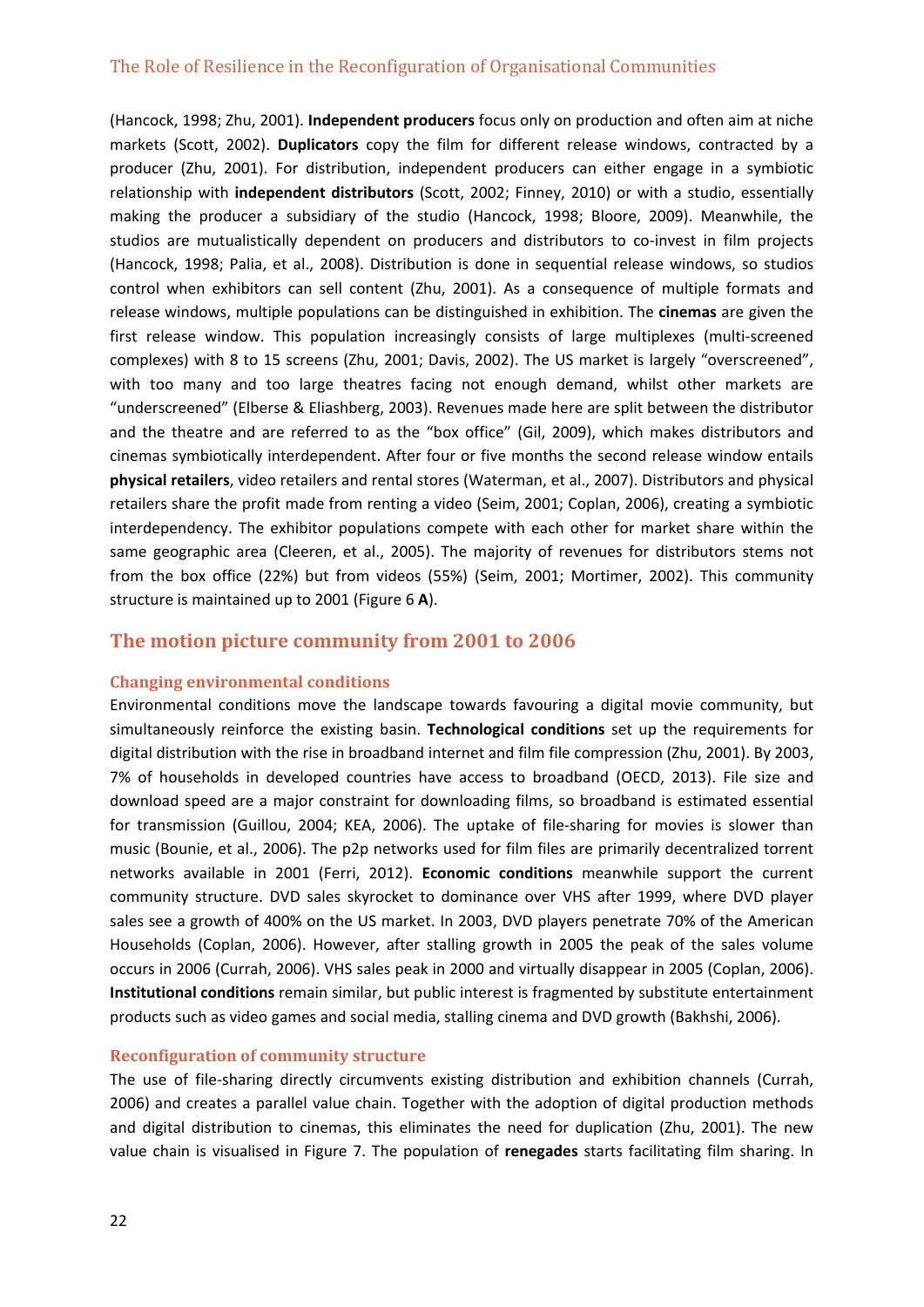2001 the impacts become visible as ripping<sup>6</sup> options become widespread (Rassool, 2003). Data on renegade density is scarce, but in 2005 these services attract 350.000 downloads a day (Yar, 2005), or 2 billion downloads a year<sup>7</sup> (Currah, 2006), suggesting high density. The renegades are in competition with physical exhibitors and symbiotically related to the producers from whom they steal content. Hollywood representatives state substitution effects damage all exhibitors (Waterman, et al., 2007; McDonald, 2007), whilst others point out it only damages physical retail (Bounie, et al., 2006). A third stream states the damage is marginal (Yar, 2005; Martikainen, 2013) and that change in consumer demand is far more explanatory (Smith & Telang, 2010). The studios litigate against the renegades, forcing several to close (Currah, 2006) but not significantly affecting density (Waterman, et al., 2007). The studios have an interest starting their own channels to bypass exhibitors (Epstein, 2005). In 1999 studios and independent producers both start a digital distribution initiative (Guillou, 2004). Both attempts remain unnoticed as they garner 0,2% of US revenue by 2005 (Currah, 2006). Supply through new digital legal services is inferior to physical retail and illegal services in terms of catalogue, digital rights compatibility issues and download speeds (Guillou, 2004; Currah, 2006). Another attempt of the studios is the start of Video On Demand (VOD), which allows cable TV users to watch movies on demand (Bakhshi, 2006). VOD in 2005 constitutes only 2% of studio revenues (Waterman, et al., 2007) but is used by 15% of American households (Coplan, 2006).

|  | Value Chain in 1998           |                    |                                 |  |                           |  |
|--|-------------------------------|--------------------|---------------------------------|--|---------------------------|--|
|  | <b>Production</b>             | <b>Duplication</b> | <b>Distribution</b>             |  | <b>Exhibition</b>         |  |
|  |                               | <b>Studios</b>     |                                 |  | Cinemas                   |  |
|  | <b>Independent Producers</b>  | <b>Duplicators</b> | Independent Distributors        |  | <b>Physical Retailers</b> |  |
|  | Value Chain from 2001 onwards |                    |                                 |  |                           |  |
|  | <b>Production</b>             |                    | <b>Distribution</b>             |  | <b>Exhibition</b>         |  |
|  |                               | <b>Studios</b>     |                                 |  | Digital Exhibitors (2006) |  |
|  | <b>Independent Producers</b>  | Renegades (2001)   |                                 |  |                           |  |
|  |                               |                    | <b>Independent Distributors</b> |  |                           |  |

**Figure 7: Developments in the value chain**

The studios consolidate by acquiring successful independent producers<sup>8</sup>. The studio revenue breakdown is kept concealed but cinemas account for only 18% of studio revenue in 2003 (Epstein, 2005). By 2006, half of worldwide film production is digital (UNESCO Institute for Statistics, 2009). The rise in digital production technologies does not change the studios' interdependencies with populations down the value chain (Eliashberg, et al., 2006). The rising market share and output of films of independents shows worldwide growth (Scott, 2002; Eliashberg, et al., 2006; UNESCO Institute for Statistics, 2009). This is indicative of rising producer density. In the US, a shakeout of

<sup>&</sup>lt;sup>6</sup> The process of taking a film from its physical carrier and converting it to a digital file.<br><sup>7</sup> Hollywood studio productions only, excluding independent productions and pornographic content.<br><sup>8</sup> PolyGram Filmed Entert and Dreamworks SKG is sold to Paramount's parent company Viacom in 2006 (Currah, 2006; Finney, 2010).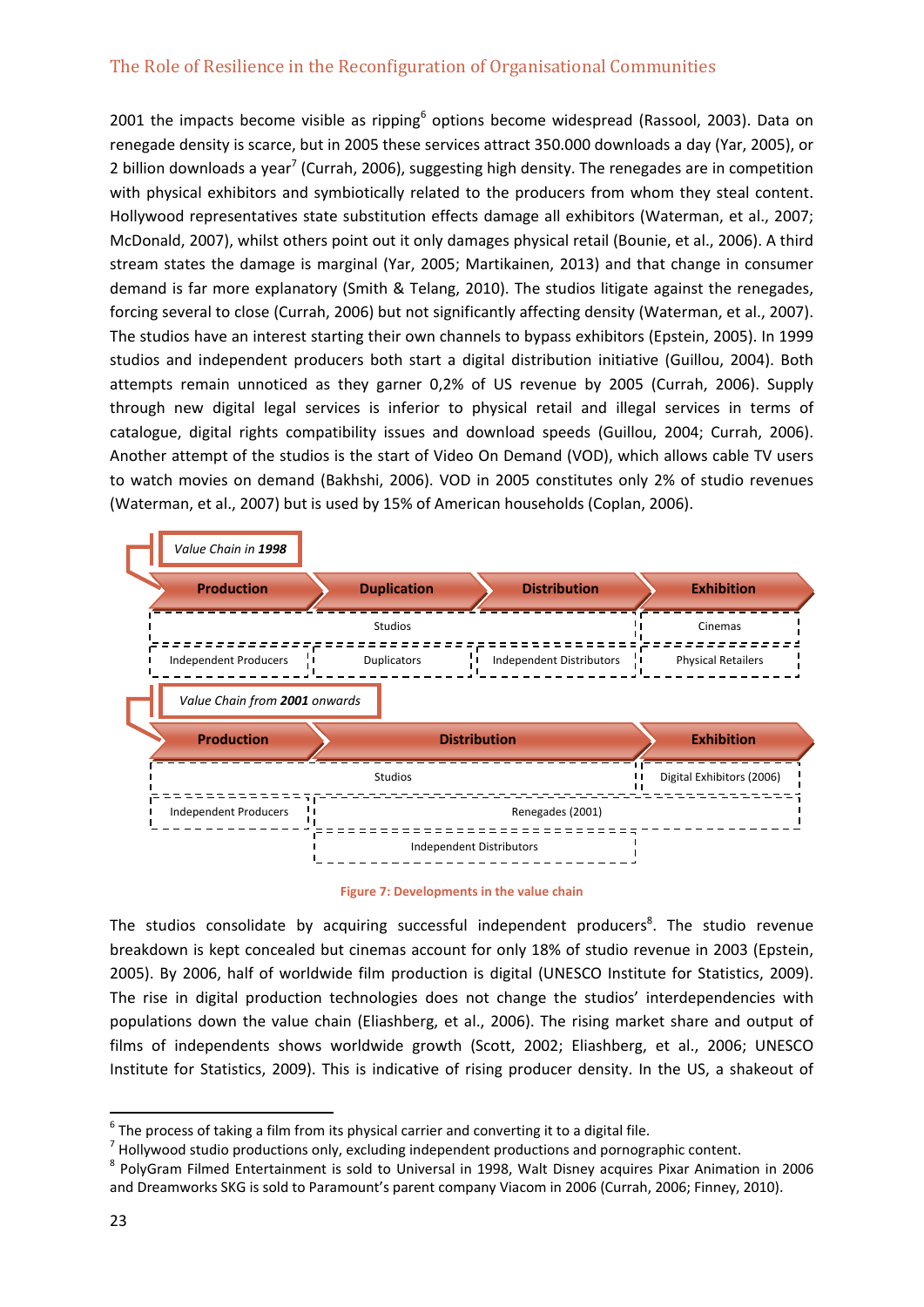smaller theatres occurs around 2000 (Davis, 2002) as they are outcompeted by larger theatres with digital projectors (UNESCO Institute for Statistics, 2009). In 2005, there are 848 exhibitioners with digital projectors, in 2006 already 2.996 (UNESCO Institute for Statistics, 2009). Together with rising revenues this indicates higher density for the cinema population. Through their parent companies, the studios own about 10% of the cinemas in the US due to relaxed institutional conditions (Holt, 2001). Meanwhile the rise in DVD revenues accounts for rising density in physical retailers, studios and independent producers and distributors. In 2001, a new "sell-through" model from distributors to retailers together with internet based DVD rental allows physical retailers to compete on price and scale, increasing overall sales (Guillou, 2004; Coplan, 2006). The changes in community configuration are visualised in Figure 6 **B**.

#### **Derived community resilience dynamics**

The successful entrance of the renegades signifies the community moves to another basin of attraction, but its position remains close to the former equilibrium. Digital retail represents a suboptimal alternative set of configurations due to technological conditions. The failed attempt of the studios to set up digital retail is indicative of a high resistance towards this alternative. The renegades have no negative impact on the incumbents' density growth, as economic conditions continue to favour cinema and DVD exhibition. Latitude of the basin of attraction is high, as adaptations in the physical retail population do not result in community reconfiguration. VOD initiatives succeed, but not at the cost of the existing community structure, as exhibitioners do not decline in density. The plateau in DVD sales is the first signal that the community becomes more precarious as it moves to the border of another basin of attraction based on digital consumption.

## **The motion picture community from 2006 to 2012**

#### **Changing environmental conditions**

The film community transitions into a new basin of attraction in which the possibility of digital release windows leads to community reconfiguration. **Technological conditions** drive these developments with broadband adoption. In 2012 a quarter of all developed country households has broadband (OECD, 2013). This enables film streaming which in turn requires digital encryption (Zhu, 2001; Rassool, 2003). Innovation in physical formats continues with two incompatible high definition (HD) formats in 2006, the Blu‐Ray and HD‐DVD (Christ & Slowak, 2009). The ensuing standard war comes to a conclusion in 2008 when studio Time Warner withdraws its support of HD‐DVD (Hagiu & Yoffie, 2009). **Institutional conditions** have not changed significantly. **Economic conditions** increasingly favour digital release windows. The US DVD market halves in value in four years after 2006, reaching 4.47 billion USD in 2010 (SNL Kagan, 2010). Blu‐Ray sales do not offset this decline (PwC & Wilkofsky Gruen Associates, 2010) as the standard war with HD‐DVD results in uncertainty for consumers, barring growth (Daidj, et al., 2010). However, total spending on movies grows due to increasing box office results and digital retail (PwC & Wilkofsky Gruen Associates, 2012).

#### **Reconfiguration of community structure**

New and existing populations start adapting to technological possibilities, leading to increased community diversity (Figure 6 **C** & Figure 7). Despite lawsuits directed against the renegades by the studios internet piracy continues (Lunardi, 2009). The density of the renegades grows. The population diversifies into streaming which becomes increasingly important (Lunardi, 2009; Ferri, 2012). New entrants prove the digital value chain also supports legal alternatives. Apple's iTunes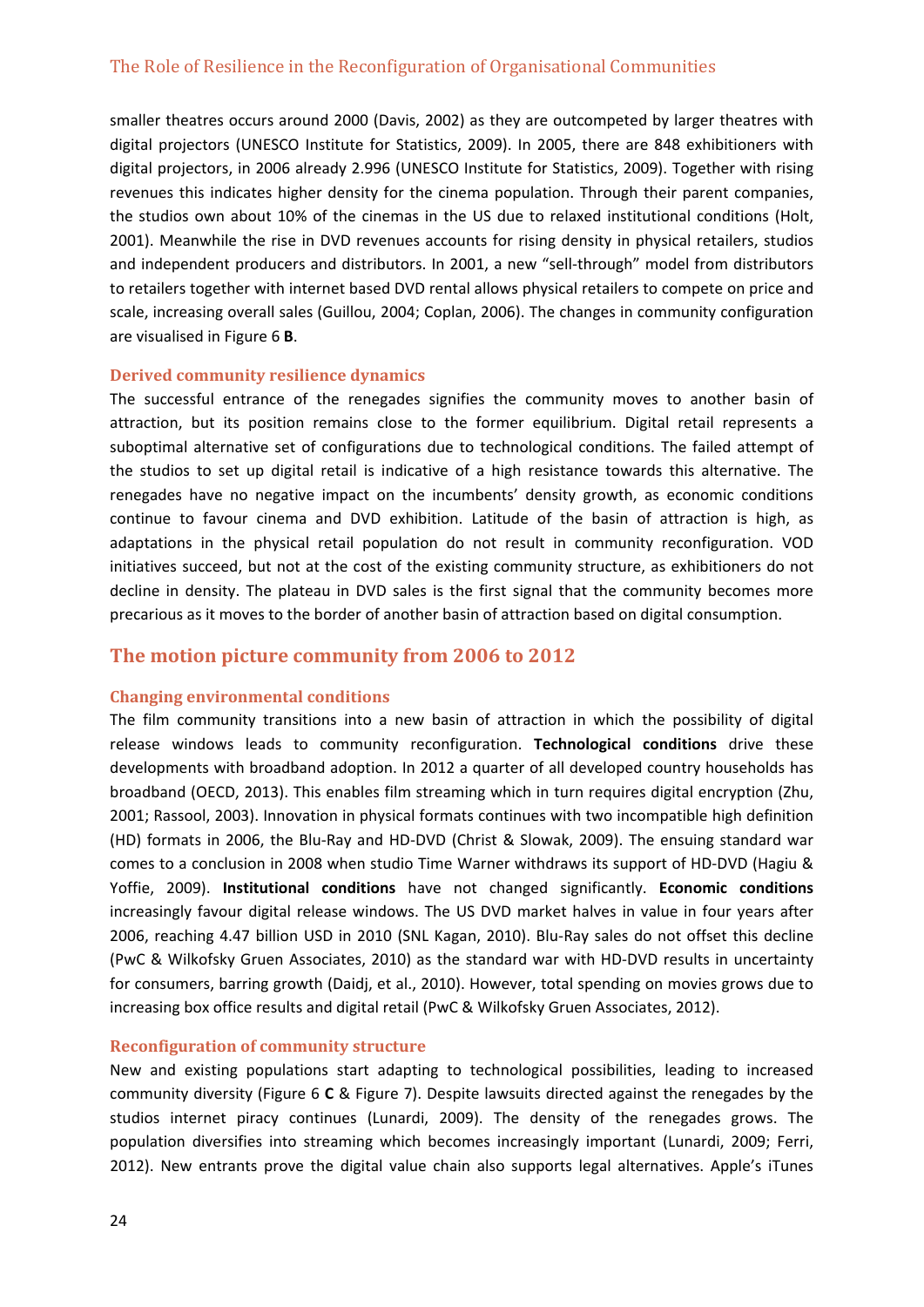starts selling movies as download in 2006 (Sigismondi, 2012). Subscription services emerge, offering a catalogue of films to download or stream for a monthly fee (Guillou, 2004; Bakhshi, 2006; Currah, 2006). The successful pioneer is Netflix, garnering a large user base in the US in 2006 (Gandel, 2010; Seabrook, 2012). Broadband diffusion pushes the growth of the digital exhibition populations (IPTS, 2008). Digital exhibitors rely on symbiotic relationships with studios and independent distributors for an attractive catalogue, requiring a large initial investment (Sigismondi, 2012). They compete with both cinemas and physical retailers, cannibalising sales from the latter (Currah, 2006).



**Figure 8: Technological conditions paired with US/Canada Box Office revenues<sup>9</sup>** 

Renegades and digital exhibitors force the studios and independent distributors to adapt. Studios face transaction costs in licensing to make a film available on services that go worldwide (Currah, 2006). The studios implement Digital Rights Management (DRM) systems on their films to localize consumer use and prevent copying (Sobel, 2003; Currah, 2006). This does not prevent the renegade's content acquisition and slows down legal digital retail due to consumer dissatisfaction (IPTS, 2008). Digitalisation of production and distribution almost eliminates the population of duplicators (IPTS, 2008). Despite digital production and digital retail niches, smaller producers remain symbiotically dependent on studios and distributors (Lorenzen, 2007; Bloore, 2009). The studios bypass exhibitors with growing VOD, as by 2010 21% of Canadian consumers reported using VOD on their TV (Atkinson, 2011) and 48% of all US households has access to VOD by 2012 (Businesswire, 2013). Nevertheless, they remain symbiotically dependent on all the different forms of exhibitors. Box office sales increasingly determine later release window success (Eliashberg, et al., 2006), thus cinematic releases must be massively supported. Sales through physical retailers remain the bulk of studio revenues (Atkinson, 2011). From 2009, cinemas increasingly adopt 3D screens and IMAX screens to drive up box office prices, counting 45.545 digital 3D screens of a total of 130.000 screens worldwide in 2012 (MPAA, 2012). Studios support this shift, as margins on 3D films are higher (Sigismondi, 2012). Meanwhile, physical retailers decline in density after 2006 under competition of new digital channels (Amobi & Donald, 2007). Rental stores disappear almost entirely from the community due to a price war with digital exhibitors. The US firm Blockbuster goes from the largest rental company in the US in 2001 to bankrupt in 2010 (Gandel, 2010; Atkinson, 2011).

 $9$  All box office data from The Numbers (The Numbers, 2013)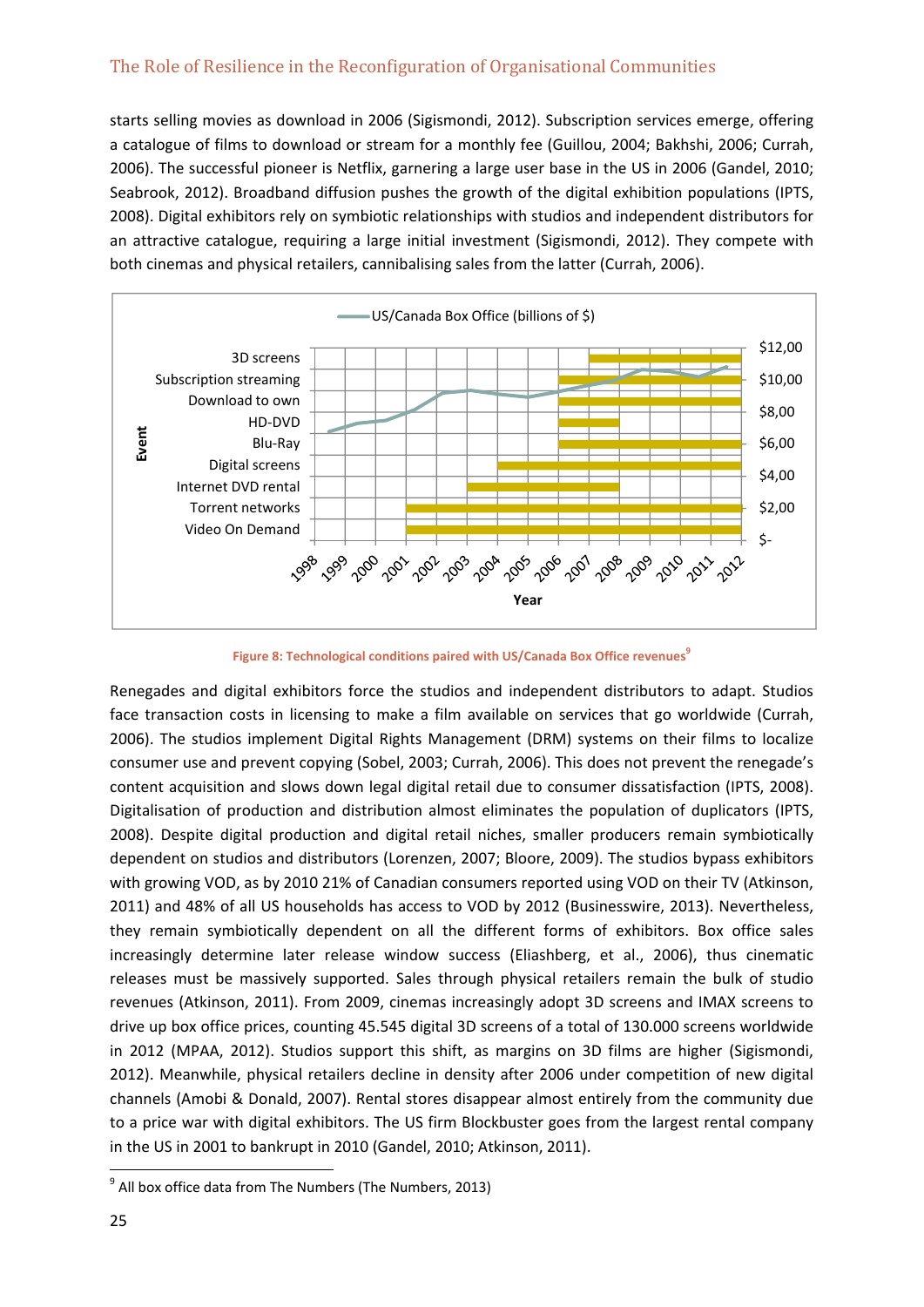#### **Derived community resilience dynamics**

The entrance of digital exhibitors signifies changes in the landscape forming a new basin of attraction. Economic conditions after 2006 make the established configuration less viable by putting pressure on physical retail revenues. Meanwhile, technological conditions push the possibilities for digital exhibitors. The studios and producers adapt to this as the prospect for physical sales decline whilst digital sales go up, decreasing the difference in fitness between these two configurations. The resistance of the established regime is lowering and precariousness increases when the physical retail population declines in density. The community moves to a configuration with higher population diversity. The latitude of the new basin is high, as in the variation of the new digital exhibitor population all business models that are selected reinforce the community structure. The streams of revenues and populations have diversified and changed in composition, but the studios remain firmly in a central position.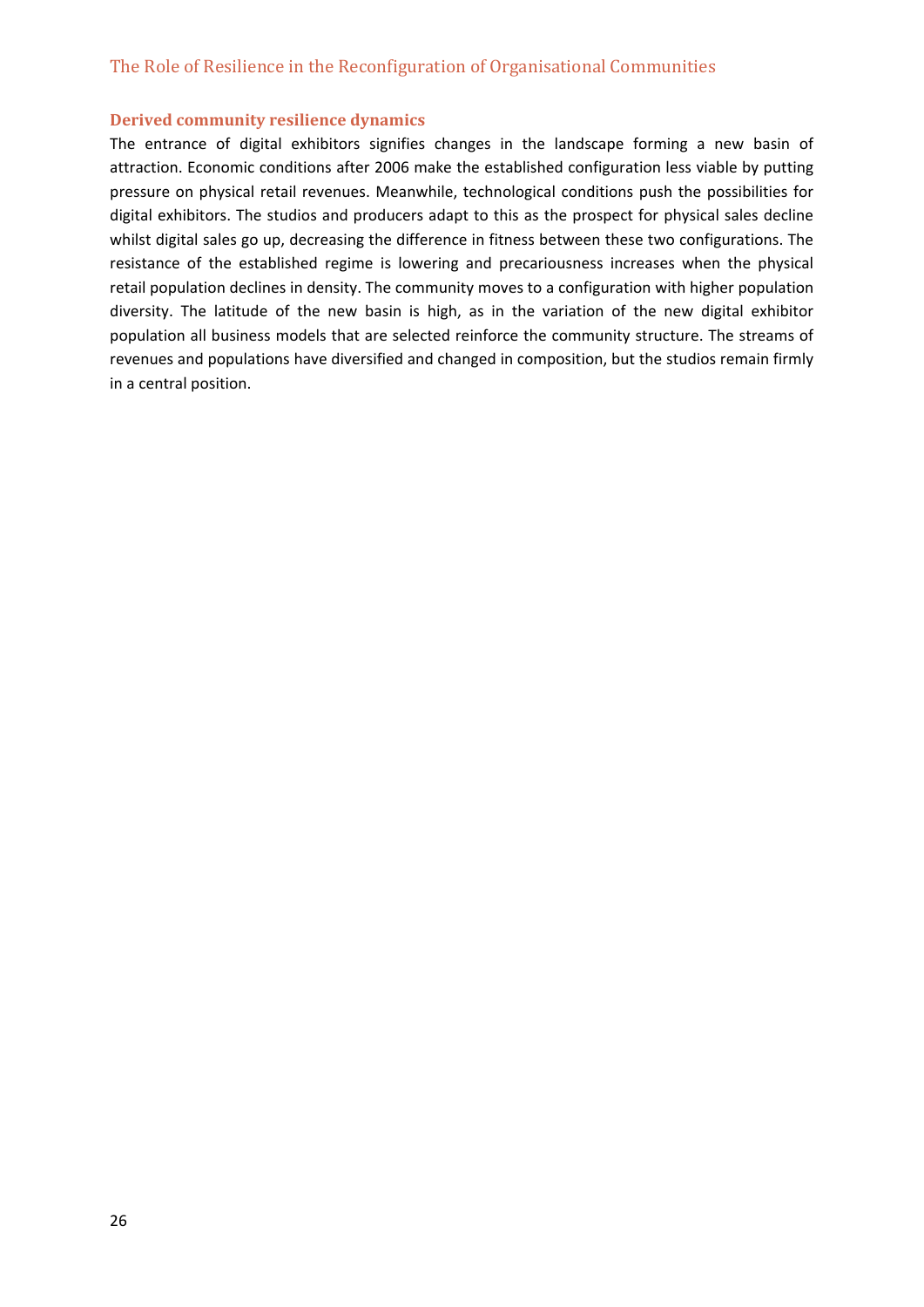## **Discussion**

The recorded music and motion picture community provide two cases of industries that are faced with the shock of large scale digitalisation influencing their value chain. Whilst the shock is similar, community reconfiguration has been radically different for each case. Both organisational communities can be argued to have a comparable configuration at the starting point of the analysis in 1998. Both communities are characterised by a structure containing one central high density population that dictates community interdependencies. Several large firms – all part of larger media conglomerates – control large parts of the existing value chain, be it through vertical integration, the acquisition of subsidiaries or the maintenance of tight symbiotic relationships. These firms create value and revenue through sales of content products on a physical carrier in a growing market. What appears crucial in both cases is that the density of the dominant population of the community – the majors and studios respectively – is a very influential determinant of resilience. The adaptation and selection processes within this population have large consequences for the vulnerability to changing environmental conditions.

This study does not aim to isolate what community characteristic has which effect on which dimension of resilience. The characteristics of the populations are interwoven with their interdependencies and affect resilience in tandem. By determining a baseline configuration it is possible to compare it with later community structures, exploring what variables are affecting resilience (Beisner, 2012). The effects of population density and diversity vary across the two cases due to differing environmental conditions. In both cases, environmental conditions create feedbacks that are essential for the developments in density of populations. Higher density appears to signal higher resilience as growing density signifies reinforcement of current community structure, decreasing precariousness. Both communities move from a regime with low population diversity to a regime with higher population diversity, which in both cases is paired with lowering resistance. Equally, tight symbiotic interdependencies are indicative for high resistance in both cases, as it induces established populations of the community to adapt towards what they know as equilibrium. Resistance is lowered when these existing interdependencies become unviable, such as in the music community where population density starts declining rapidly due to demand changes. The motion picture industry has not experienced such a decline, but nevertheless resistance lowers as new entrants gain a footing based on changing economic conditions. Similarly, the effect of competitive interdependencies on resilience cannot be disentangled from the economic conditions in which the community forms these relationships.

Both recording and film are so‐called rights industries, that rely wholly on the exploitation of rights on content (Shapiro & Varian, 1999). Instead, this study adopts a product focus, leading to an incomplete overview of the assets that different populations possess. The catalogues of film and music that content producing populations accumulate are licensed to third parties (Graham, et al., 2004; Eliashberg, et al., 2006), which provides a revenue stream that does not show in current analysis, affecting population density. This product focus also entails a delineation of content that is actively chosen by consumers. This excludes broadcast methods such as radio and TV, in which licensing is vital streams of revenue for both the majors in the music community (Tschmuck, 2012) and studios in the film community (Epstein, 2005). However, the product focus was retained for this study as analysis indicated the meaningful environmental conditions that interact with community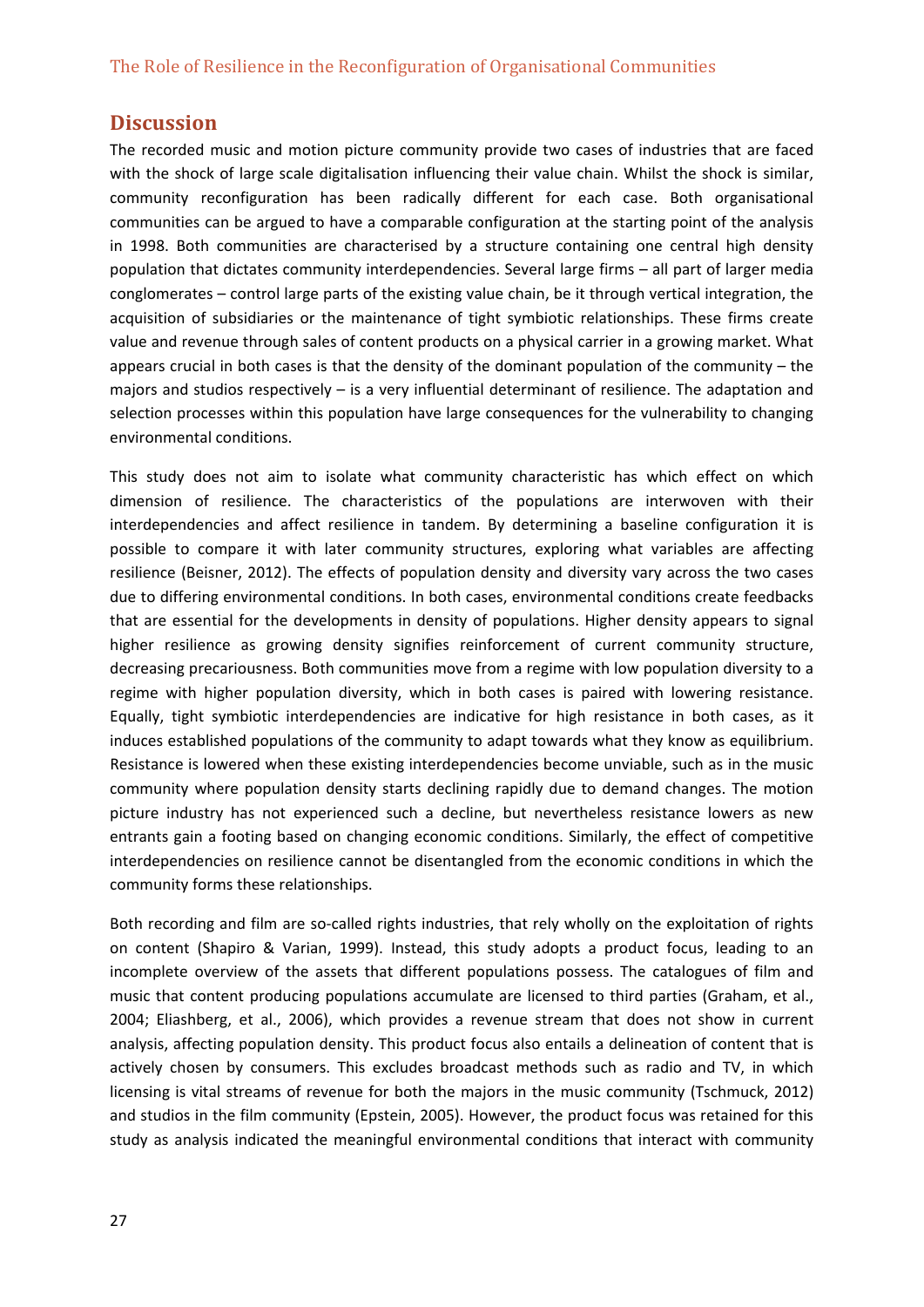structure were to a greater extent concerned with product change and product demand, and to a lesser extent with rights exchange.

Many of the dynamics that have been found in the two case studies of organisational communities can be and sometimes already have been explained with the use of other theories such as low end disruption, organisational legitimacy and forces of competition. Using resilience is an abstraction of a set of characteristics of the community and environment, aiming to explain the propensity of community change. However, it risks to be an unnecessary step away from the data, when community change can also be explained by the subset of characteristics that lie underneath. Such abstraction may obscure these alternative explanations (Portes, 2000). Despite this risk, this study manages to discern patterns in community configuration that signal a high or low propensity to change. Features of the music and film communities may be found in other industries and give insight on how resilient these industries might be against shocks.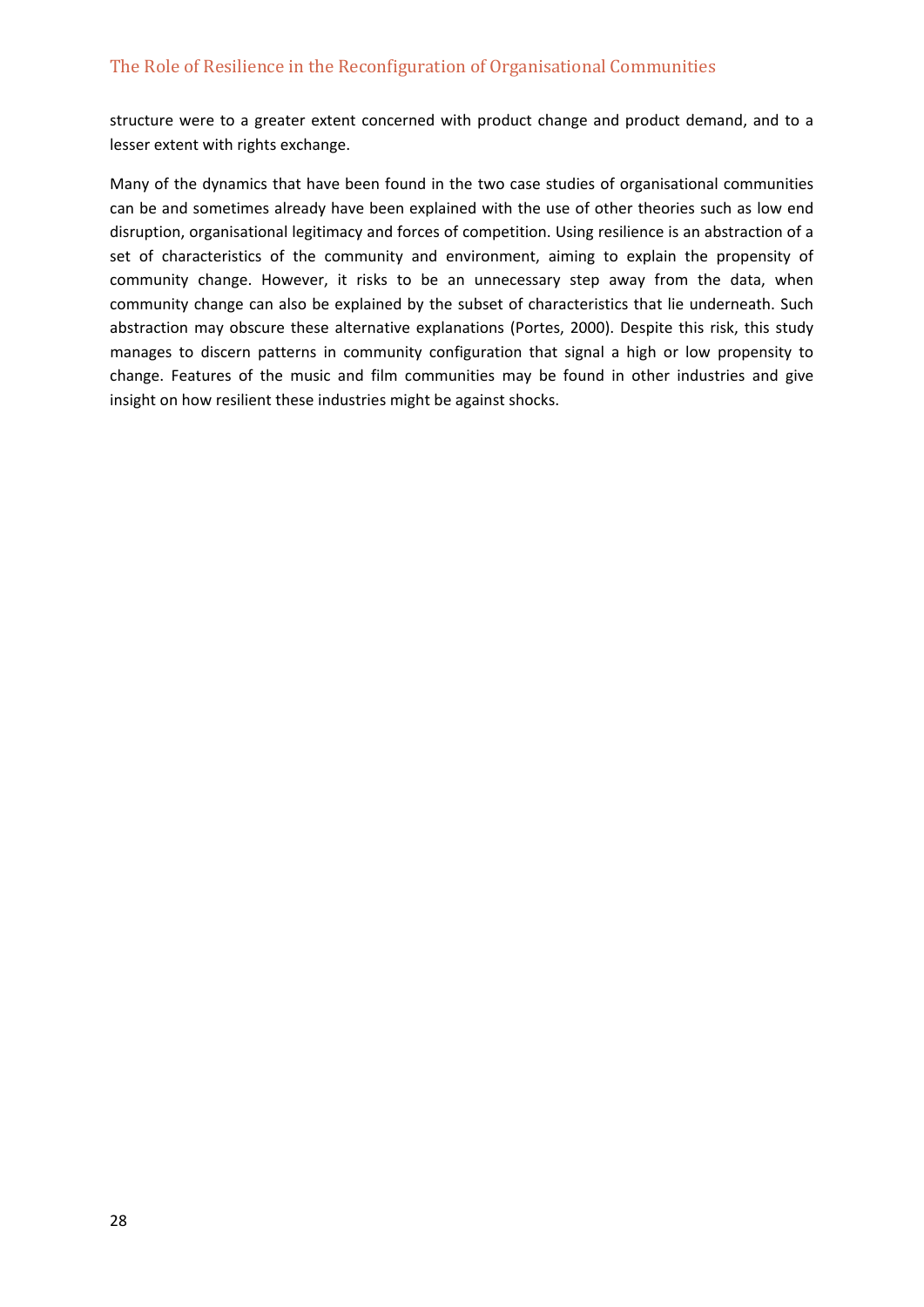# **Conclusion**

Throughout this thesis the characteristics of organisational communities have been subjected to historical analyses of two cases in an attempt to explore what structures and interdependencies influence the resilience of these communities. The question guiding this search was:

## *How did community characteristics influence the resilience of organisational communities surrounding recorded music and motion pictures during their reconfigurations since 1998?*

The community characteristics of both the music and movie community influenced the latitude, resistance and precariousness of the community configuration in reaction to changing environmental conditions. Changes in community resilience that allowed the community configuration to move to another basin of attraction were evoked by panarchy responses in the community. Technological and economical conditions have driven the availability and increased fitness of alternative configurations, creating new basins of attraction. These technological and economical changes in turn drove selection and adaptation processes in the populations of the community. A basin of attraction with high latitude absorbed these changes, reinforcing the existing value chain. However, economic panarchy effects lowered the density of established populations and caused a shift in community configuration as new populations entered. This was met with high resistance from established populations in the old basin of attraction, which waned as symbiotic interdependencies weakened and economic conditions reshaped the basin of attraction to favour the new entrants. Community characteristics influence resilience through the response to panarchy effects. Depending on this response, a community's propensity to change varies. This is exemplified by the downturn in the music community by moving to a different basin versus the reinforcement of both central established populations and newcomers in the movie community when the landscape changed.

It may prove fruitful to compare empirical findings from organisational communities with studies in ecosystem resilience to guide the search for meaningful relationships. This study shows that organisational population density and diversity are very sensitive to feedback loops with the environment, just as in ecosystems (Holling, 1973; Scheffer, et al., 2001). Learning and selforganisation are affecting community resilience, just as with ecosystem resilience (Walker, et al., 2004) and closely related to the community interdependencies. This study provides a first indication of how community characteristics influence resilience, but further investigation is required to validate these claims. One of the first endeavours is to formulate quantitative indicators to guide data collection for a meta‐comparison of more and different industries, in order to find certain ubiquitous characteristics influencing community resilience and patterns therein. The base for this may well be found within research in organisational ecology, which increasingly focuses on communities combining populations with networks (Singh & Lumsden, 1990). A second endeavour is to investigate how basins of attraction can be formalised into testable indicators. Ecological literature struggles with this very problem, and the insights from this research (Vandermeer & Yodzis, 1999; Brand & Jax, 2007) may assist in formulating an empirical definition of these boundaries of the basin of attraction.

In line with the conclusions of some authors in contemporary ecology $^{10}$ , the focus of devising policy for organisational communities may not necessarily lie in the reinforcement of stability of these communities. Rather, policy can consider the resilience of the community and match this to a

<sup>&</sup>lt;sup>10</sup> See for instance Sheffer, et al. (2001).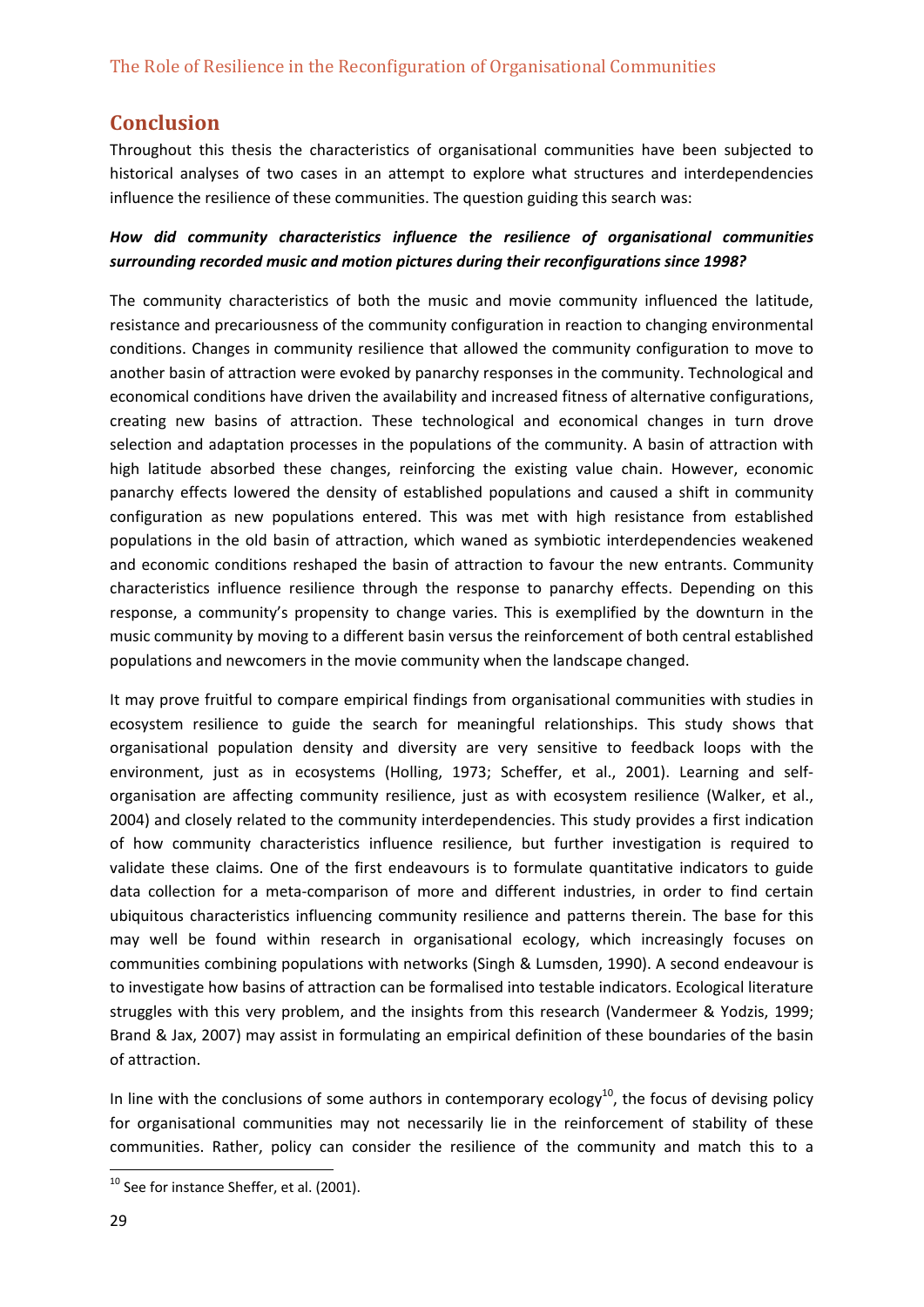predefined desirable state. If the current state is deemed the desirable optimum, this will redirect policy efforts from controlling disturbances towards sustaining the basin of attraction so that the community can withstand the shocks on its own. If another state is deemed a desirable optimum, a resilience analysis can provide an indication on which community characteristics can be influenced through institutional conditions to disturb the current basin.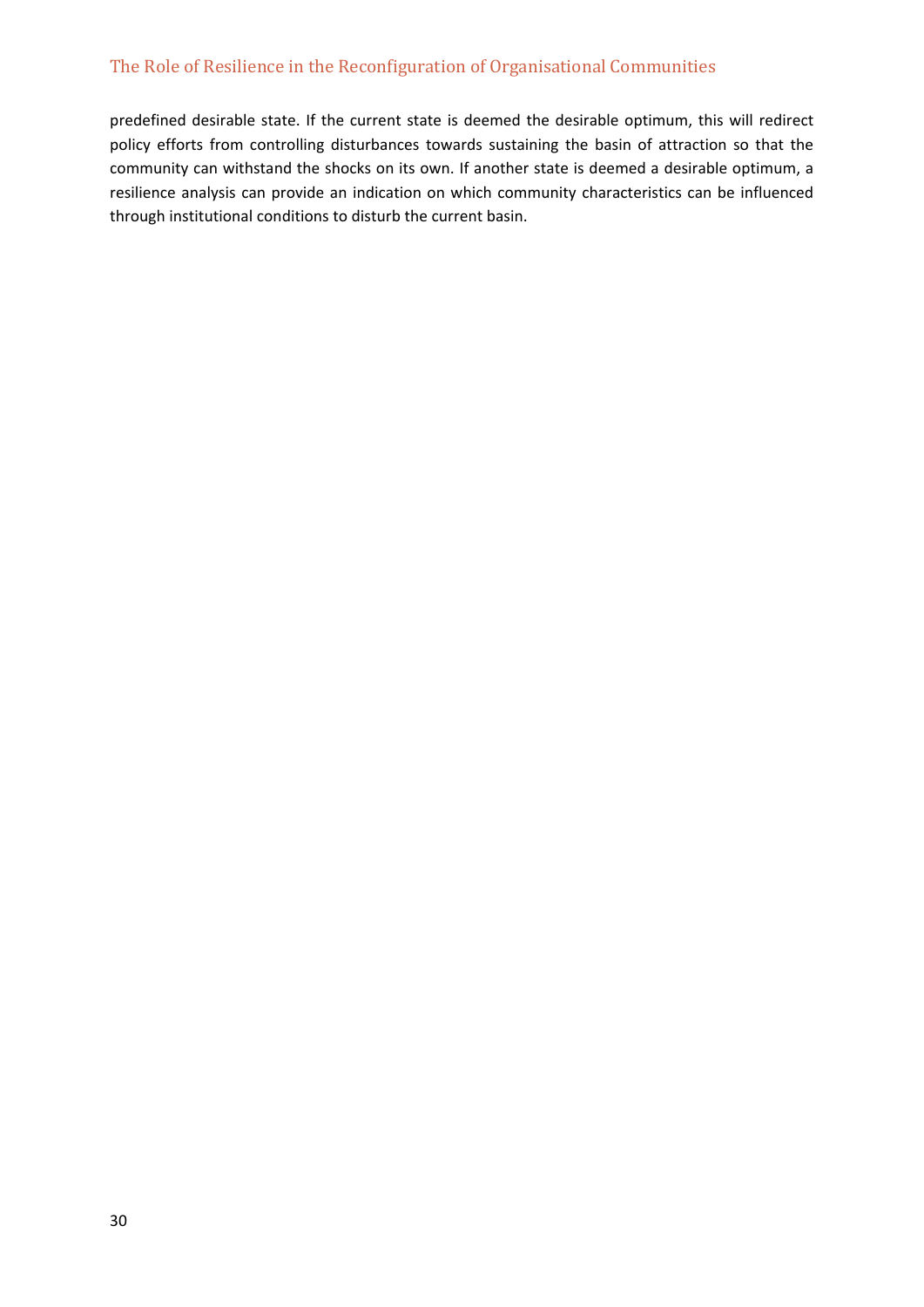# **Acknowledgements**

I imagine it is rare to find a supervisor who is willing to spend a several hours long session obsessing over a single theoretical concept together with a student, who is willing to sketch on piles of paper to get a structure or visualisation right, and who is willing to go to great lengths to make sense of an incoherent and messy piece. I am therefore very grateful to Allard van Mossel, who was my supervisor and was willing to do all of the above.

I would like to thank the interviewees at various music companies and organisations for making time for my questions and giving such useful and enhancing answers.

I am thankful for the commentaries and guidance of Frank van Rijnsoever. For theoretical insights and final editing respectively, I would like to thank Daniël Doorman and Gerben de Vries.

Finally, thanks to all friends and family that supported me despite my social isolation. A special thanks to my girlfriend for supporting me in this process that got way out of hand.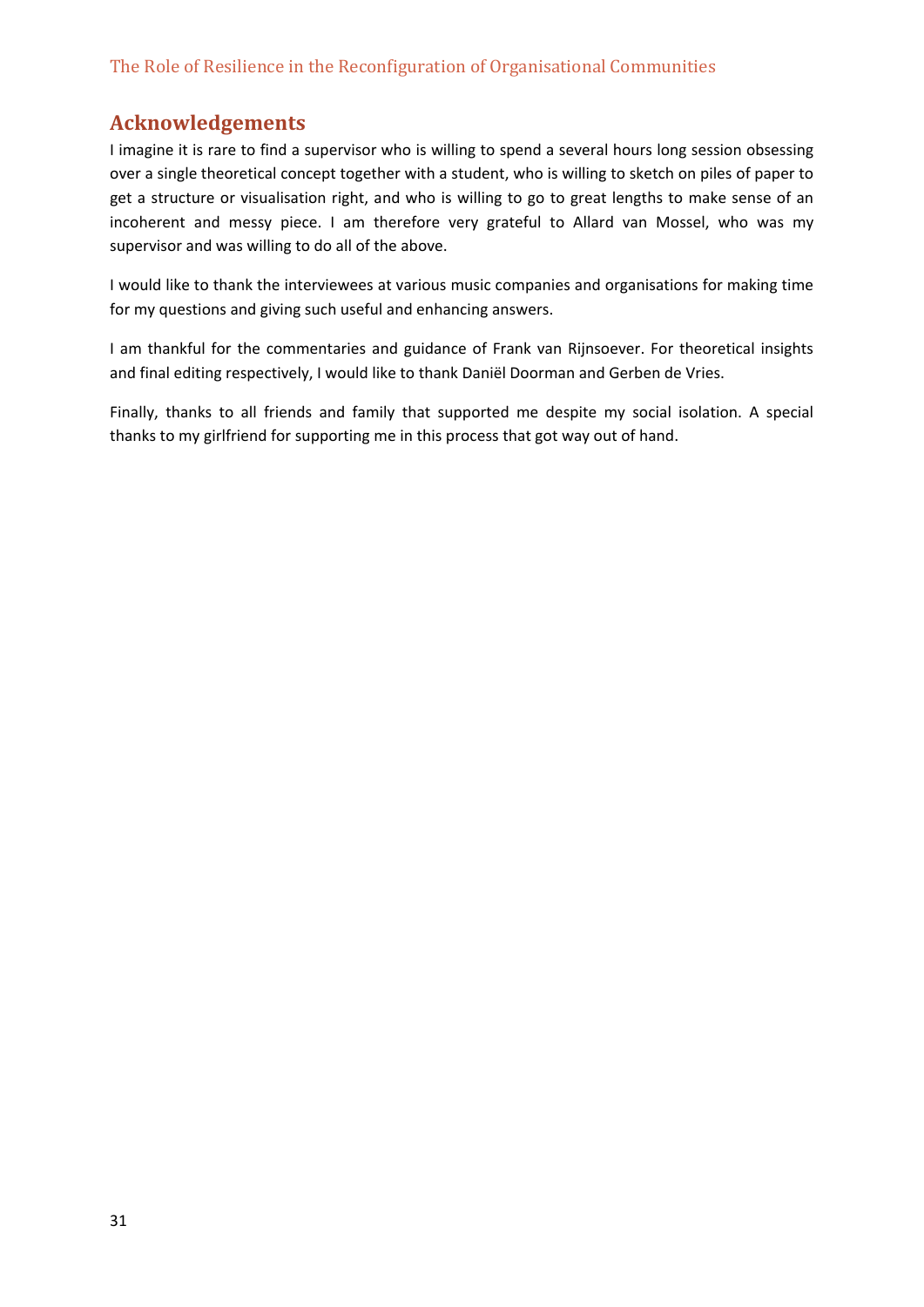## **References**

Abrahamson, E. & Rosenkopf, L., 1993. Institutional and Competitive Bandwagons: Using Mathematical Modeling as a Tool to Explore Innovation Diffusion. *The Academy of Management Review,* 18(3), pp. 487‐517.

Adger, W. N., 2000. Social and ecological resilience: are they related?. *Progress in Human Geography,* Issue Vol. 24, No. 3, p. 347–364.

Andersen, B., 1999. The hunt for S-shaped growth paths in technological innovation: a patent study. *Journal of Evolutionary Economics,* Issue 9, pp. 487‐526.

Anderson, P. & Tushman, M. L., 1990. Technological Discontinuities and Dominant Designs: A Cyclical Model of Technological Change. *Administrative Science Quarterly,* 35(4), pp. 604‐633.

Armenakis, A. A. & Bedeian, A. G., 1999. Organizational Change: A Review of Theory and Research in the 1990s. *Journal of Management,* 25(3), p. 293–315.

Astley, W. G., 1985. The Two Ecologies: Population and Community Perspectives on Organizational Evolution. *Administrative Science Quarterly,* Issue Vol. 30, No. 2, pp. 224‐241.

Atkinson, D., 2011. *The 2011 Emergent Technologies Report,* Toronto: CVS Midwest Tape.

Barnett, W. P. & Carroll, G. R., 1987. Competition and Mutualism among Early Telephone Companies. *Administrative Science Quarterly,* Issue Vol. 32, No. 3, pp. 400‐421.

Baum, J. A. C. & Amburgey, T. L., 2000. *Organizational Ecology,* Toronto: Rotman School of Management ‐ University of Toronto.

Baum, J. & Rao, H., 2004. Evolutionary Dynamics of Organizational Populations and Communities. In: M. S. Poole & A. H. Van de Ven, red. *Handbook of organizational change and innovation.* Oxford, UK; New York, N.Y: Oxford University Press, pp. 212‐258.

Beisner, B. E., 2012. The shifting states of resilience: Easier to define than to measure. *Ideas in Ecology and Evolution,* Volume 5, p. 57–62.

Beisner, B. E., Haydon, D. T. & Cuddington, K., 2003. Alternative stable states in ecology. *Front Ecological Environment,* Issue 1 (7), pp. 376‐382.

Blumer, H., 1954. What Is Wrong With Social Theory?. *American Sociological Review,* 19(1), pp. 3‐10.

Brand, F. S. & Jax, K., 2007. Focusing the Meaning(s) of Resilience: Resilience as a Descriptive Concept and a Boundary Object. *Ecology and Society,* 12(1), p. 23.

Bryman, A., 2008. *Social Research Methods.* 3rd Edition red. Oxford: Oxford University Press.

Carlsson, B. & Stankiewicz, R., 1991. On the nature, function and composition of technological systems. *Journal of Evolutionary Economics,* Issue 1, pp. 93‐118.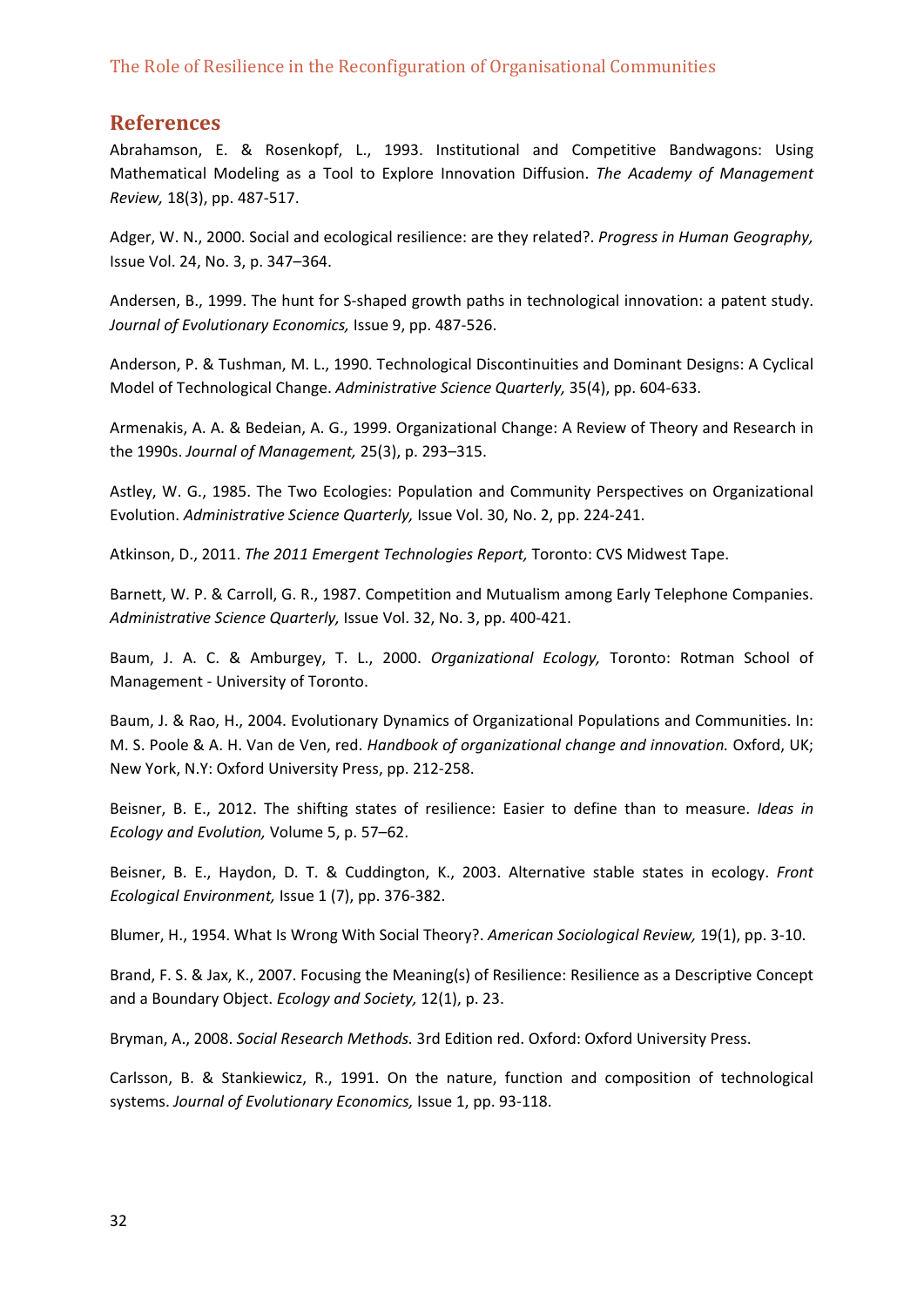Carney, M. & Gedajlovic, E., 2002. The Co-evolution of Institutional Environments and Organizational Strategies: The Rise of Family Business Groups in the ASEAN Region. *Organization Studies,* 23 (1), pp. 1‐29.

Carpenter, S., Walker, B., Anderies, J. M. & Abel, N., 2001. From Metaphor to Measurement: Resilience of What to What? *Ecosystems,* Issue 4, pp. 765–781.

Chandler, A. D., 1982. The M‐Form: Industrial Groups, American Style. *European Economic Review,* Issue 19, pp. 3‐23.

Corbin, J. & Straus, A., 1990. Grounded Theory Research: Procedures, Canons, and Evaluative Criteria. *Qualitative Sociology,* Issue 13, pp. 3‐21.

Cumming, G. S. et al., 2005. An Exploratory Framework for the Empirical Measurement of Resilience. *Ecosystems,* Issue 8, pp. 975–987.

Eisenhardt, K. M., 1989. Building Theories from Case Study Research. *The Academy of Management Review,* Issue Vol. 14, No. 4, pp. 532‐550.

Eliashberg, J., Elberse, A. & Leenders, M. A. A. M., 2006. The Motion Picture Industry: Critical Issues in Practice, Current Research, and New Research Directions. *Marketing Science,* 25(6), pp. 638‐661.

Elmqvist, T. et al., 2003. Response diversity, ecosystem change, and resilience. *Ecology & Environment,* Issue 1 (9), p. 488–494.

Epstein, E. J., 2005. *The Big Picture: The New Logic of Money and Power in Hollywood.* 1 red. New York: Random House LLC.

Flick, U., 2009. *An Introduction to Qualitative Research.* 4 red. Thousand Oaks: Sage Publications.

Folke, C. et al., 2004. Regime Shifts, Resilience, and Biodiversity in Ecosystem Management. *Annual Review of Ecology, Evolution, and Systematics,* Issue 35, pp. 557‐581.

Graham, G., Burnes, B., Lewis, G. J. & Langer, J., 2004. The transformation of the music industry supply chain ‐ a major label perspective. *International Journal of Operations & Production Management,* 24(11), pp. 1087‐1103.

Hamilton, G. G. & Biggart, N. W., 1988. Market, Culture, and Authority: A Comparative Analysis of Management and Organization in the Far East. *American Journal of Sociology,* Issue 94, pp. 52‐94.

Handke, C. W., 2010. *The Creative Destruction of Copyright ‐ Innovation in the Record Industry and Digital Copying.* Rotterdam: Erasmus University Rotterdam.

Hannan, M. T., Carroll, G. R., Dundon, E. A. & Torres, J. C., 1995. Organizational Evolution in a Multinational Context: Entries of Automobile Manufacturers in Belgium, Britain, France, Germany, and Italy. *American Sociological Review,* 60(4), pp. 509‐528.

Hannan, M. T. & Freeman, J., 1977. The Population Ecology of Organizations. *American Journal of Sociology,* Issue 82 No.5, pp. 929‐964.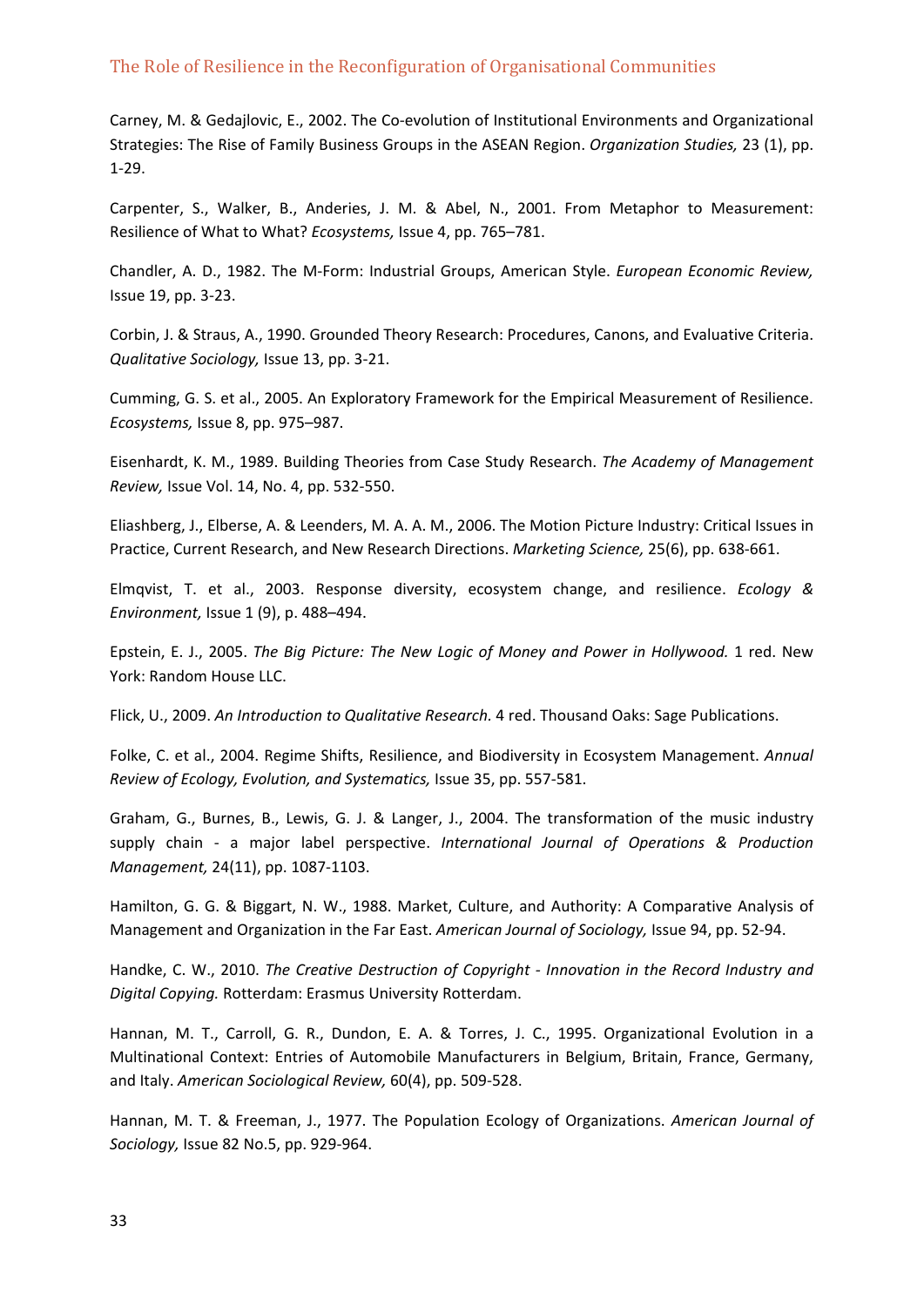Hannan, M. T. & Freeman, J., 1984. Structural Inertia and Organizational Change. *American Sociological Review,* Issue Vol. 29, No. 2, pp. 149‐164 .

Hannan, M. T. & Freeman, J., 1989. *Organizational Ecology.* 10th edition red. Cambridge, Massachusetts: Harvard University Press.

Haveman, H. A., 1992. Between a Rock and a Hard Place: Organizational Change and Performance Under Conditions of Fundamental Environmental Transformation. *Administrative Science Quarterly,* 37(1), pp. 48‐75.

Hawley, A. H., 1986. *Human Ecology: A Theoretical Essay.* Chicago: University of Chicago Press.

Hirsch, P. M., 2000. Cultural Industries Revisited. *Organization Science,* 11(3), pp. 356‐361.

Holling, C. S., 1973. Resilience and Stability of Ecological Systems. *Annual Review of Ecology and Systematics,* Issue 4, pp. 1‐23.

Huygen, A. et al., 2009. *Ups and downs ‐ Economic and cultural effects of file sharing on music, film and games,* Delft: TNO Information and Communication Technology.

Kieser, A., 1994. Why Organization Theory Needs Historical Analyses - And How This Should Be Performed. *Organization Science,* Issue Vol. 5, No. 4, pp. 608‐620.

Kogut, B., 1985. Designing Global Strategies: Comparative and Competitive Value‐Added Chains. *MIT Sloan Management Review,* 26(4), pp. 15‐28.

Küng, L. et al., 2008. Impact of the internet on media organisation structures. In: L. Küng, R. Picard & R. Towse, red. *The internet and the mass media.* Los Angeles: Sage, pp. 125‐149.

Leblebici, H., Salancik, G. R., Copay, A. & King, T., 1991. Institutional Change and the Transformation of Interorganizational Fields: An Organizational History of the U.S. Radio Broadcasting Industry. *Administrative Science Quarterly,* 36(3), pp. 333‐363.

Lee, K. & Pennings, J. M., 2002. Mimicry and the market: Adoption of a New Organizational Form. *The Academy of Management Journal,* 45(1), pp. 144‐162.

Leuteritz, T. E. J. & Ekbia, H. R., 2008. Not All Roads Lead to Resilience: a Complex Systems Approach to the Comparative Analysis of Tortoises in Arid Ecosystems. *Ecology and Society,* 13(1), pp. 1‐14.

Levinthal, D. A., 1997. Adaptation on Rugged Landscapes. *Management Science,* 43(7), pp. 934‐950.

Leyshon, A., 2001. Time ‐ space (and digital) compression: software formats, musical networks, and the reorganisation of the music industry. *Environment and Planning,* Issue 33, pp. 49‐77.

Martin, R., 2012. Regional economic resilience, hysteresis and recessionary shocks. *Journal of Economic Geography,* Issue 12, p. 1–32.

Maru, Y. T., 2010. *Resilient Regions: Clarity of Concepts and Challenges to Systemic Measurement.* Canberra, CSIRO Sustainable Ecosystems.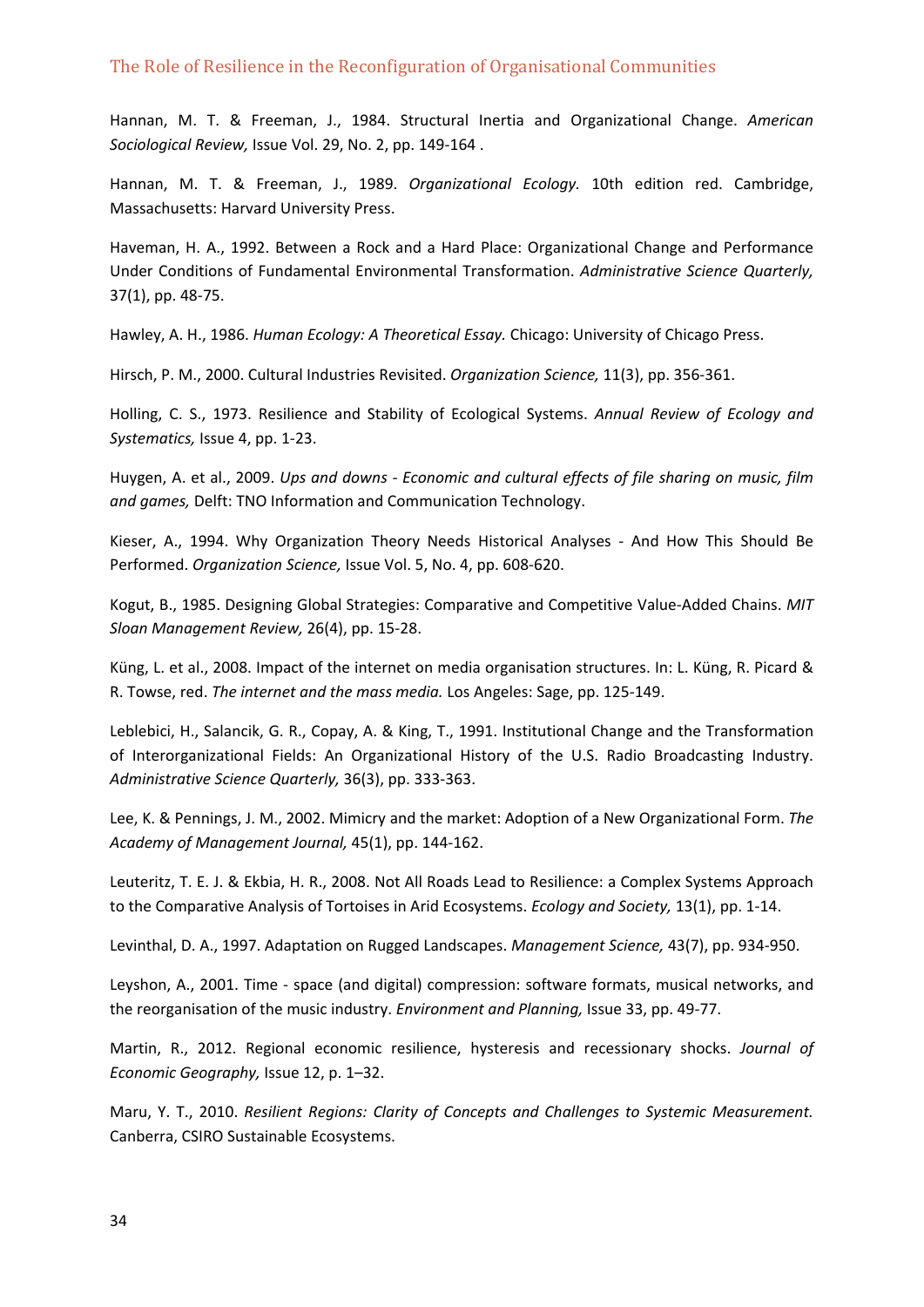Meisel, J. B. & Sullivan, T. S., 2002. The impact of the Internet on the law and economics of the music industry. *Journal of Policy, Regulation and Strategy for Telecommunications,* 4(2), pp. 16‐22.

Miller, D. & Friesen, P. H., 1980. Momentum and Revolution in Organizational Adaptation. *The Academy of Management Journal,* Issue Vol. 23, No. 4, pp. 591‐614.

Monge, P., Heiss, B. M. & Margolin, D. B., 2008. Communication Network Evolution in Organizational Communities. *Communication Theory,* Issue 18, p. 449–477.

Myers‐Smith, I. H., Trefry, S. A. & Swarbrick, V. J., 2012. Resilience: Easy to use but hard to define. *Ideas in Ecology and Evolution,* Volume 5, p. 44–53.

Negus, K., 1996. Globalization and the Music of the Public Spheres. In: S. Braman & A. Sreberny‐ Mohammadi, red. *Globalization, Communication and Transnational Civil Society.* Cresskill, New Jersey: Hampton Press, pp. 179‐195.

Nelson, R. R. & Winter, S. G., 1977. In search of useful theory of innovation. *Research Policy,* Issue 6, pp. 36‐76.

Podolny, J. M., Stuart, T. E. & Hannan, M. T., 1996. Networks, Knowledge, and Niches: Competition in the Worldwide Semiconductor Industry, 1984‐1991. *American Journal of Sociology,* 102(3), pp. 659‐ 689.

Porter, M. E., 1985. *Competitive Advantage.* New York: Free Press.

Portes, A., 2000. The Two Meanings of Social Capital. *Sociological Forum,* 15(1), pp. 1‐12.

Rosenkopf, L. & Tushman, M. L., 1998. The Coevolution of Community Networks and Technology: Lessons from the Flight Simulation Industry. *Industrial & Corporate Change,* Issue Vol. 7, No. 2, pp. 311‐346.

Scheffer, M. et al., 2001. Catastrophic Shifts in Ecosystems. *Nature,* Issue 413, pp. 591‐596.

Scheffer, M. & Carpenter, S. R., 2003. Catastrophic regime shifts in ecosystems: linking theory to observation. *TRENDS in Ecology and Evolution,* Issue 18 No. 12, pp. 648‐656.

Schienstock, G., 2007. From Path Dependency to Path Creation: Finland on its Way to the Knowledge‐ Based Economy. *Current Sociology,* Issue 55, pp. 92‐109.

Scott, A., 2002. A new map of Hollywood: the production and distribution of American motion pictures. *Regional Studies,* 36(9), pp. 957‐975.

Scott, A. J., 1999. The US recorded music industry: on the relations between organization, location, and creativity in the cultural economy. *Environment and Planning,* 31(A), pp. 1965 ‐1984.

Shapiro, C. & Varian, H. R., 1999. *Information rules: a strategic guide to the network economy.* Cambridge: Harvard Business School Press.

Sifferd, J. A., 2002. The Peer-to-Peer Revolution: A post-Napster analysis of the rapidly developing file‐sharing technology. *Vanderbilt Journal of Entertainment Law & Practice,* Issue 4, pp. 92‐116.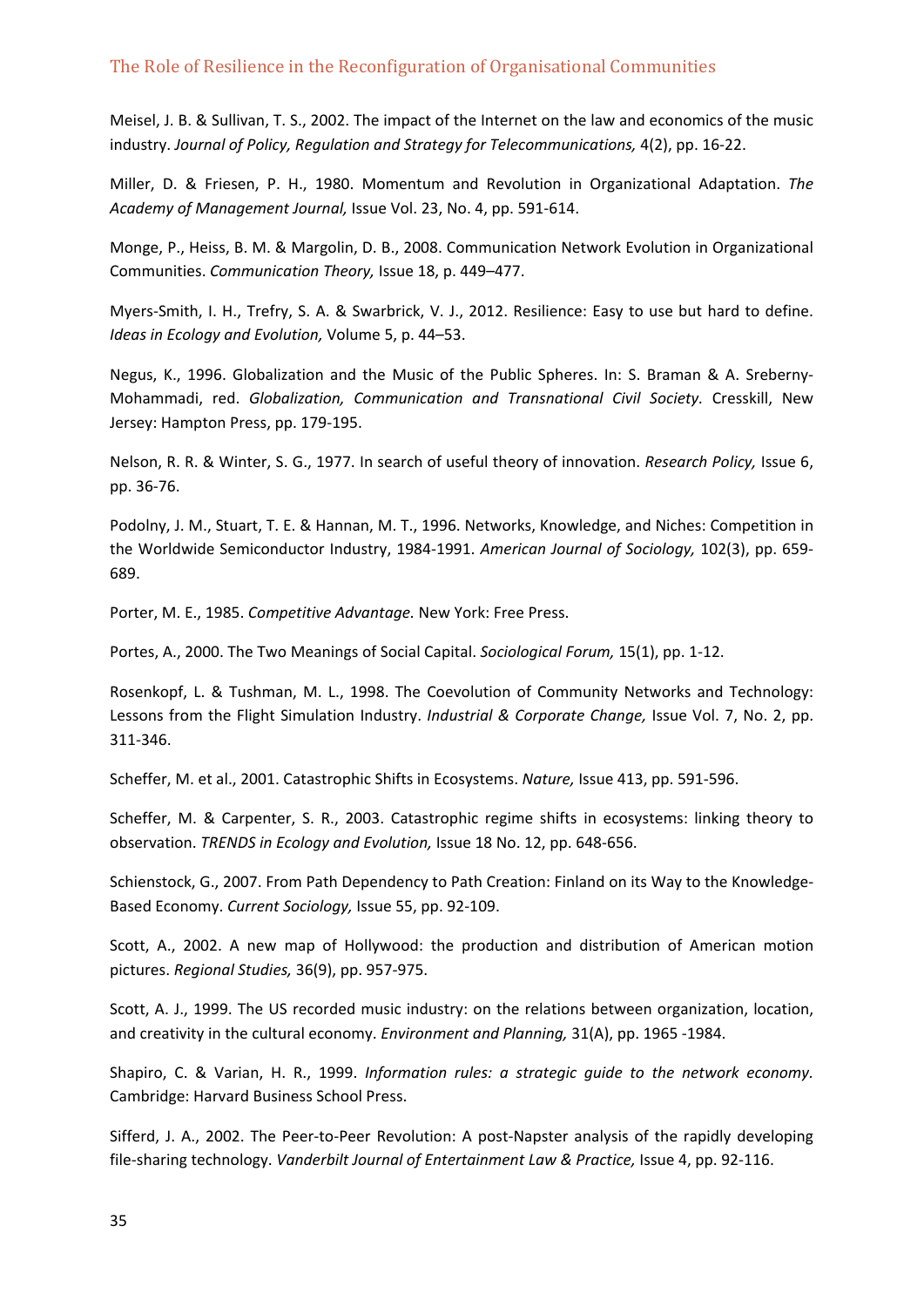Simmie, J. & Martin, R., 2010. The economic resilience of regions: towards an evolutionary approach. *Cambridge Journal of Regions, Economy and Society,* Issue 3, p. 27–43.

Singh, J. V. & Lumsden, C. J., 1990. Theory and Research in Organizational Ecology. *Annual Review of Sociology,* Issue Vol. 16, pp. 161‐195.

Teece, D. J., 1986. Profiting from Technological Innovation: Implications for Integration, Collaboration, Licensing and Public Policy. *Research Policy,* Issue 15, pp. 285‐305.

Teece, D. J., Pisano, G. & Shuen, A., 1997. Dynamic Capabilities and Strategic Management. *Strategic Management Journal,* Issue Vol. 18, No. 7, pp. 509‐533.

TNO ‐ STB, 2000. *Impact and Perspectives of Electronic Commerce (IPEC): The Music Industry in the Netherlands,* The Netherlands: TNO.

Tschmuck, P., 2012. *Creativity and Innovation in the Music Industry.* 2 red. Berlin Heidelberg: Springer.

Turnheim, B. & Geels, F. W., 2012. Regime destabilisation as the flipside of energy transitions: Lessons from the history of the British coal industry (1913–1997). *Energy Policy,* Volume 50, p. 35–49.

Turnheim, B. & Geels, F. W., 2013. The destabilisation of existing regimes: Confronting a multi‐ dimensional framework with a case study ofthe British coal industry (1913–1967). *Research Policy,* Article in press.

Utterback, J. M., 1994. *Mastering the Dynamics of Innovation.* Boston, Massachussets, USA: Harvard Business School Press.

Utterback, J. M. & Suárez, F. F., 1993. Innovation, competition, and industry structure. *Research Policy,* Issue 22, pp. 1‐21.

Vandermeer, J. & Yodzis, P., 1999. Basin Boundary Collision as a Model of Discontinuous Change in Ecosystems. *Ecology,* 80(6), pp. 1817‐1827.

Wade, J., 1995. Dynamics of Organizational Communities and Technological Bandwagons: An Empirical Investigation of Community Evolution in the Microprocessor Market. *Strategic Management Journal,* Issue Vol. 16, pp. 111‐133.

Walker, B., Holling, C. S., Carpenter, S. R. & Kinzig, A., 2004. Resilience, Adaptability and Transformability in Social‐ecological Systems. *Ecology and Society,* Issue 9, pp. 1‐9.

Zhu, K., 2001. Internet‐based Distribution of Digital Videos: The Economic Impacts of Digitization on the Motion Picture Industry. *Electronic Markets,* 11(4), pp. 273‐280.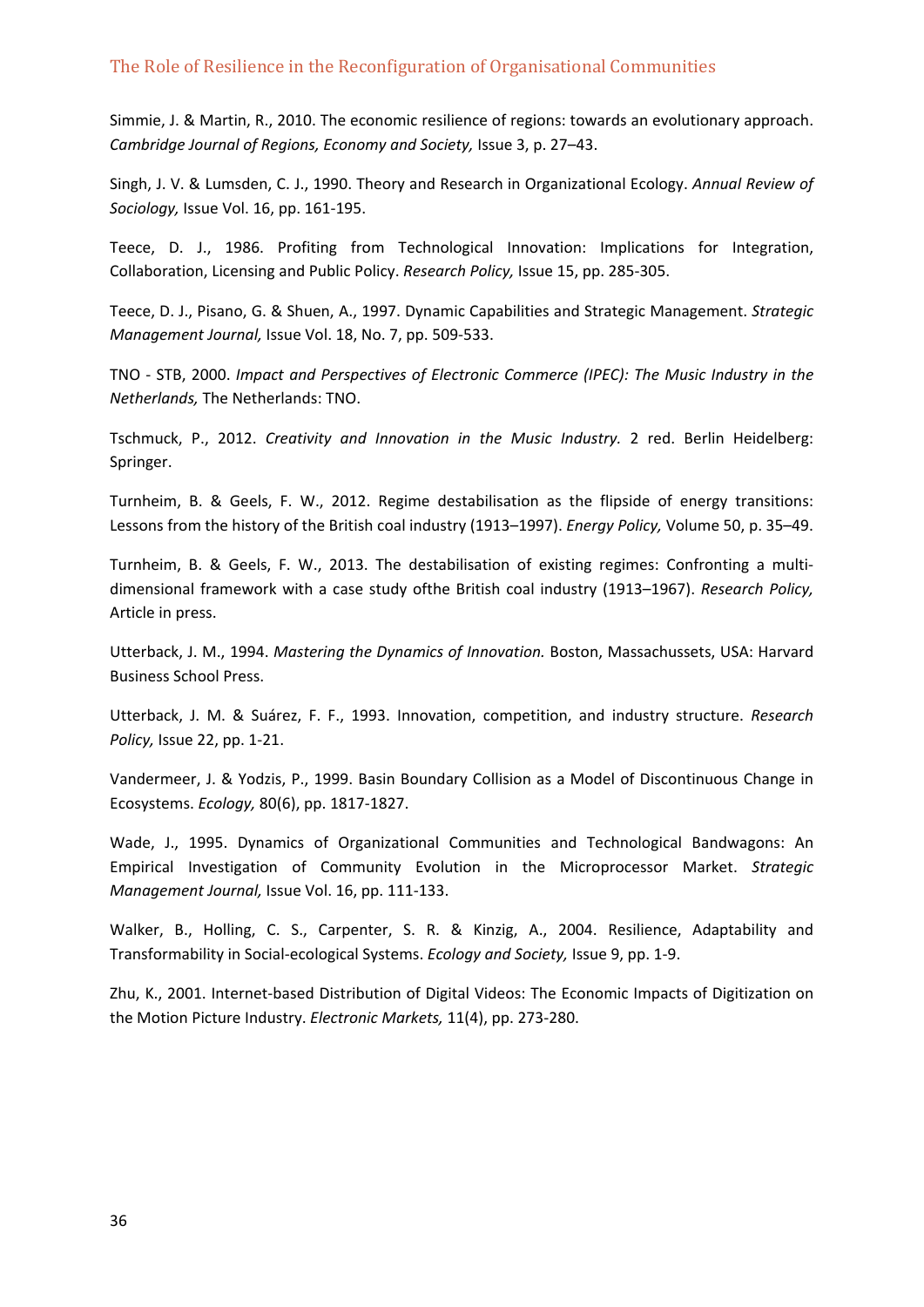# **I. Documented sources for the case studies**

## **Recorded music industry**

Alexander, P. J., 1994. New Technology and Market Structure: Evidence from the Music Recording Industry. *Journal of Cultural Economics,* Issue 18, pp. 113‐123.

Alexander, P. J., 2002. Peer‐to‐Peer File Sharing: The Case of the Music Recording Industry. *Review of Industrial Organization,* Issue 20, p. 151–161.

Baum, R., 2005. Portable Audio: Built on Innovation. *Voice Coil: The Periodical For The Loudspeaker Industry*, pp. 1‐4.

Bicheno, S., 2012. *Global Smartphone Installed Base Forecast by Operating System for 88 Countries: 2007 to 2017,* Boston: Strategy Analytics.

Bishop, J., 2005. Building International Empires of Sound: Concentrations of Power and Property in the "Global" Music Market. *Popular Music and Society,* 28(4), pp. 443‐471.

Bockstedt, J. C., Kauffman, R. J. & Riggins, F. J., 2006. The Move To Artist‐led Online Music Distribution: A Theory‐based Assesment and Prospects for Structural Changes In The Digital Music Market. *International Journal of Electronic Commerce,* 10(3), pp. 7‐38.

Consumer Electronics Association, 2013. *How iTunes Shuffled the Audio Industry.* [Online] Available at: http://www.ce.org/i3/Innovate/2013/March‐April/How‐iTunes‐Shuffled‐the‐Audio‐Industry.aspx [Accessed 3 December 2013].

Dolata, U., 2011. *The Music Industry and the Internet: A Decade of Disruptive and Uncontrolled Sectoral Change.* Stuttgart, Research Contributions to Organizational Sociology and Innovation Studies ‐ Discussion Paper.

Dolfsma, W., 2000. How Will The Music Industry Weather The Globalization Storm?. *First Monday,* 5(5), pp. 1‐13.

Elberse, A., 2009. Bye Bye Bundles: The unbundling of music in digital channels. *Working Paper, Harvard Business School.*

EMO, 1996. *Music in Europe,* Brussels: European Music Office.

Envisional, 2011. *Technical report: An Estimate of Infringing Use of the Internet,* Cambridge: Envisional Ltd.

Gander, J. & Rieple, A., 2004. How Relevant is Transaction Cost Economics to Inter‐Firm Relationships in the Music Industry?. *Journal of Cultural Economics,* Volume 28, p. 57–79.

Garofalo, R., 1999. From Music Publishing to MP3: Music and Industry in the Twentieth Century. *American Music,* 17(3), pp. 318‐354.

Gordijn, J., Sweet, P. & Hazelaar, B., 2003. *Digital Music Value Chain Application,* Amsterdam: Ontology‐Based ELectronic Integration of CompleX Products and Value Chains (OBELIX).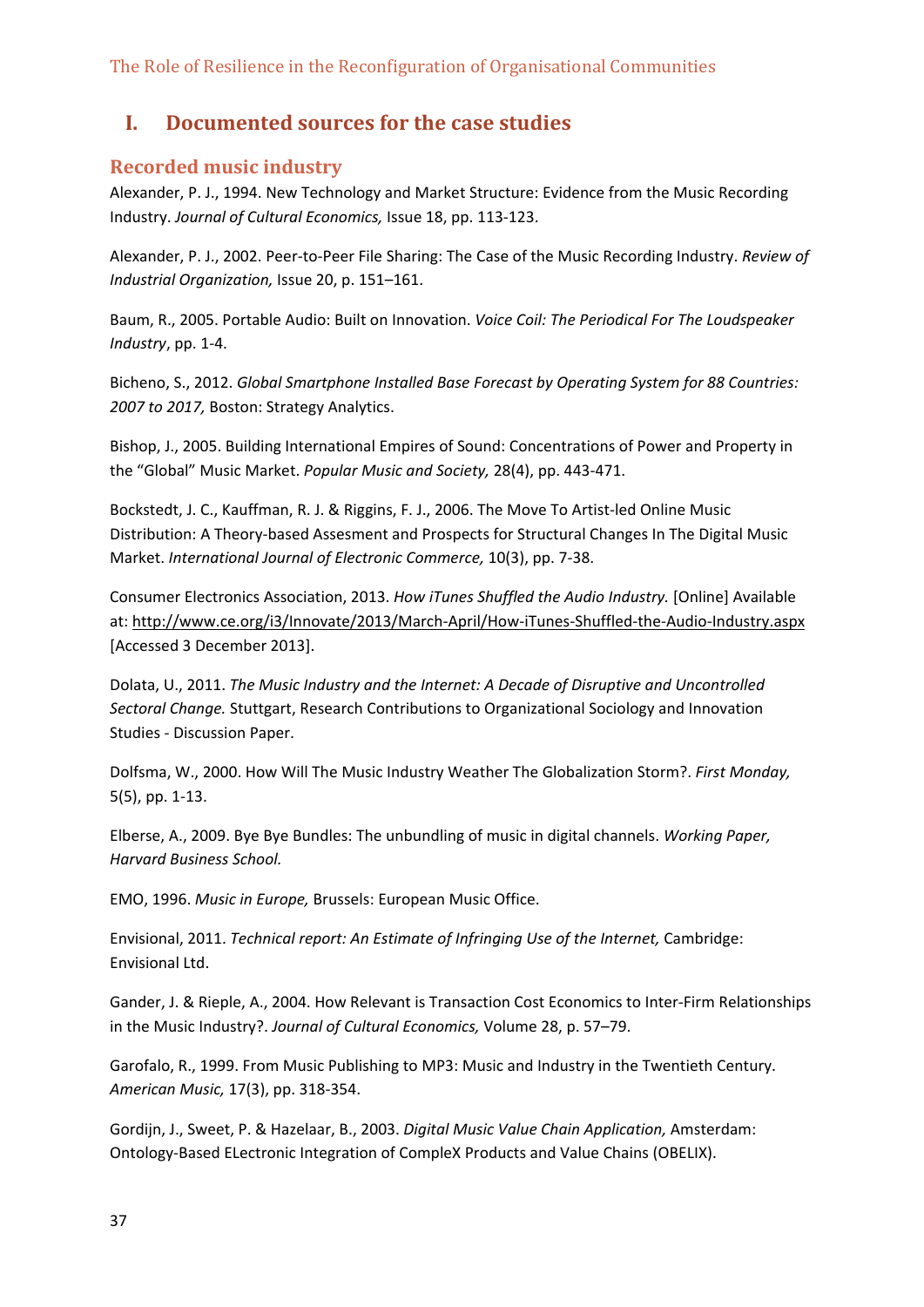Graham, G., Burnes, B., Lewis, G. J. & Langer, J., 2004. The transformation of the music industry supply chain ‐ a major label perspective. *International Journal of Operations & Production Management,* 24(11), pp. 1087‐1103.

Handke, C. W., 2010. *The Creative Destruction of Copyright ‐ Innovation in the Record Industry and Digital Copying,* Rotterdam: Erasmus University Rotterdam.

Hoffman, L., 2009. Content Control. *Communications of the ACM Vol.52, No. 6*, June, pp. 16‐17.

Huygens, M., van den Bosch, F. A. J., Volberda, H. W. & Baden‐Fuller, C., 2001. Co‐Evolution of Firm Capabilities and Industry Competition: Investigating the Music Industry, 1877‐1997. *Organization Studies,* 22(6), pp. 971‐1011.

IFPI, 2000. *IFPI Music Piracy Report 2000,* London: International Federation of the Phonographic Industry.

IFPI, 2004. *IFPI online music report 2004,* London: International Federation of the Phonographic Industry.

IFPI, 2005. *The Record Industry 2005 ‐ Commercial Piracy Report,* London: International Federation of the Phonographic Industry.

IFPI, 2006a. *IFPI:06 ‐ Digital Music Report,* London: International Federation of the Phonographic Industry.

IFPI, 2006b. *The Recording Industry 2006: Piracy Report ‐ Protecting Creativity in Music,* London: International Federation of the Phonographic Industry.

IFPI, 2013. *IFPI Digital Music Report 2013 ‐ Engine of a Digital World,* London: International Federation of the Phonographic Industry.

IIPA, 2007. *Estimated Optical Disc Production Capacity in 80 Countries.* [Online] Available at: http://www.iipa.com/pdf/EstimatedOpticalDiscProductionCapacityin80CountriesFINAL020907.pdf [Accessed 18 July 2013].

IPTS, 2008. *State of the Art of the European Creative Content Industry and Market and National/Industrial Initiatives,* Seville: European Commission ‐ Joint Research Centre‐ Institute for Prospective Technology Studies ‐ European Techno‐Economic Policy Support Network.

Kantar Media, 2013. *OCI Tracker ‐ High volume infringers analysis report,* London: OfCom.

KEA, 2006. *The Economy of Culture in Europe,* Brussels: KEA European Affairs.

Klym, N., 2005. *Digital Music Distribution.* Cambridge, Cambridge University Communications Research Network ‐ MIT Communications Futures Program ‐ Value Chain Dynamics Working Group.

Leurdijk, A. & Nieuwenhuis, O., 2012. *JRC Technical Reports ‐ Statistical, Ecosystems and Competitiveness Analysis of the Media and Content Industries: The Music Industry,* Seville: European Commission Joint Research Centre Institute for Prospective Technological Studies.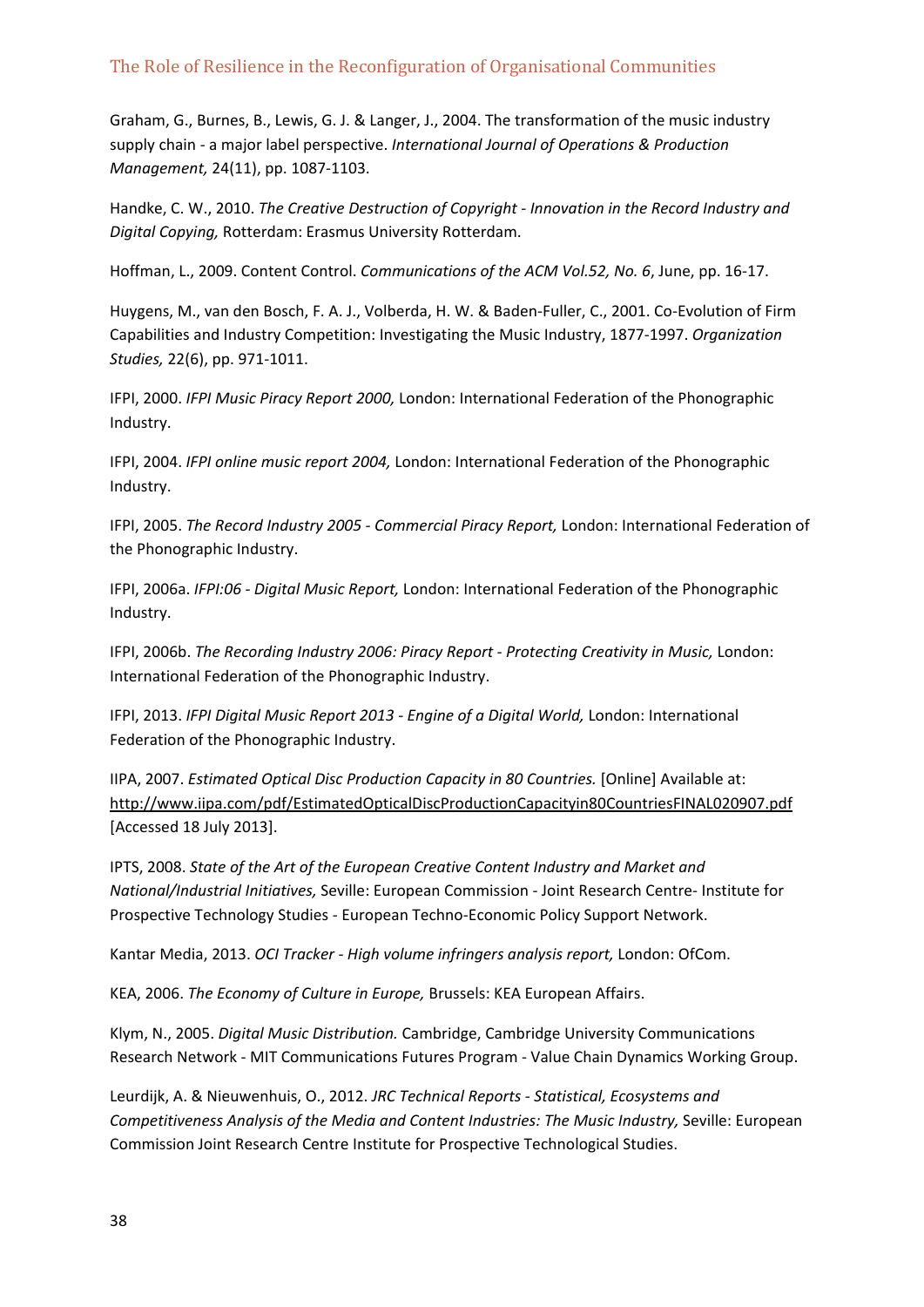Leyshon, A., 2001. Time ‐ space (and digital) compression: software formats, musical networks, and the reorganisation of the music industry. *Environment and Planning,* Issue 33, pp. 49‐77.

Liebowitz, S. J., 2008. Research Note: Testing File‐Sharing's Impact on Music Album Sales in Cities. *Management Science,* 54(4), pp. 852‐859.

May, B. & Singer, M., 2001. Unchained melody ‐ The digitization of music has industry execs in a twist. *The McKinsey Quarterly*, pp. 128‐137.

Meisel, J. B. & Sullivan, T. S., 2002. The impact of the Internet on the law and economics of the music industry. *Journal of Policy, Regulation and Strategy for Telecommunications,* 4(2), pp. 16‐22.

Mol, J., Chiu, M. M. & Wijnberg, N., 2012. Love Me Tender: new entry in popular music. *Journal of Organizational Change Management,* 25(1), pp. 88‐120.

Mol, J. M., Wijnberg, N. M. & Caroll, C., 2005. Value Chain Envy: Explaining New Entry and Vertical Integration in Popular Music. *Journal of Management Studies ,* 42(2), pp. 251‐276.

Nguyen‐Khac, T. Q., 2003. *The Music Industry in a Dilemma: How New Technologies Can Turn An Industry Upside Down.* Helsinki, Research Paper for the ITS Conference.

OECD, 2005. *Digital Broadband Content: Music,* Paris: Organisation for Economic Co‐operation and Development ‐ Working Party on the Information Economy.

OECD, 2013. *OECD Broadband Portal: Historical time series, Fixed and Wirless broadband penetration (Dec. 2012).* [Online] Available at:

http://www.oecd.org/internet/broadband/oecdbroadbandportal.htm [Accessed 26 July 2013].

Parikh, M., 1999. *The Music Industry in the Digital World: Waves of Changes.* New York, Institute for Technology and Enterprise.

Peitz, M. & Waelbroeck, P., 2006. Why the music industry may gain from free downloading ‐ The role of sampling. *International Journal of Industrial Organization,* Volume 24, p. 907– 913.

Preiser, J. & Vögel, A., 2002. *The Music Industry in the 21st Century ‐ Facing the digital challenge,* London: Screen Digest Limited & Lymehouse Studios.

Pulverer, G., 2010. *"The Music Industry in a Digital Hassle" ‐ An Empirical Analysis on the Adoption of E‐Business Models for Online Music Distribution,* Vienna: Vienna University of Economics and Business.

PWC & Wilkofsky Gruen Associates, 2010. *Global entertainment and media outlook: 2010–2014 ‐ Industry Overview,* New York: PricewaterhouseCoopers LLP.

RIAA, 2013. *News and Notes on 2012 RIAA Music Industry Shipment,* Washington: Recording Industry Association of America.

Sifferd, J. A., 2002. The Peer‐to‐Peer Revolution: A post‐Napster analysis of the rapidly developing file‐sharing technology. *Vanderbilt Journal of Entertainment Law & Practice,* Issue 4, pp. 92‐116.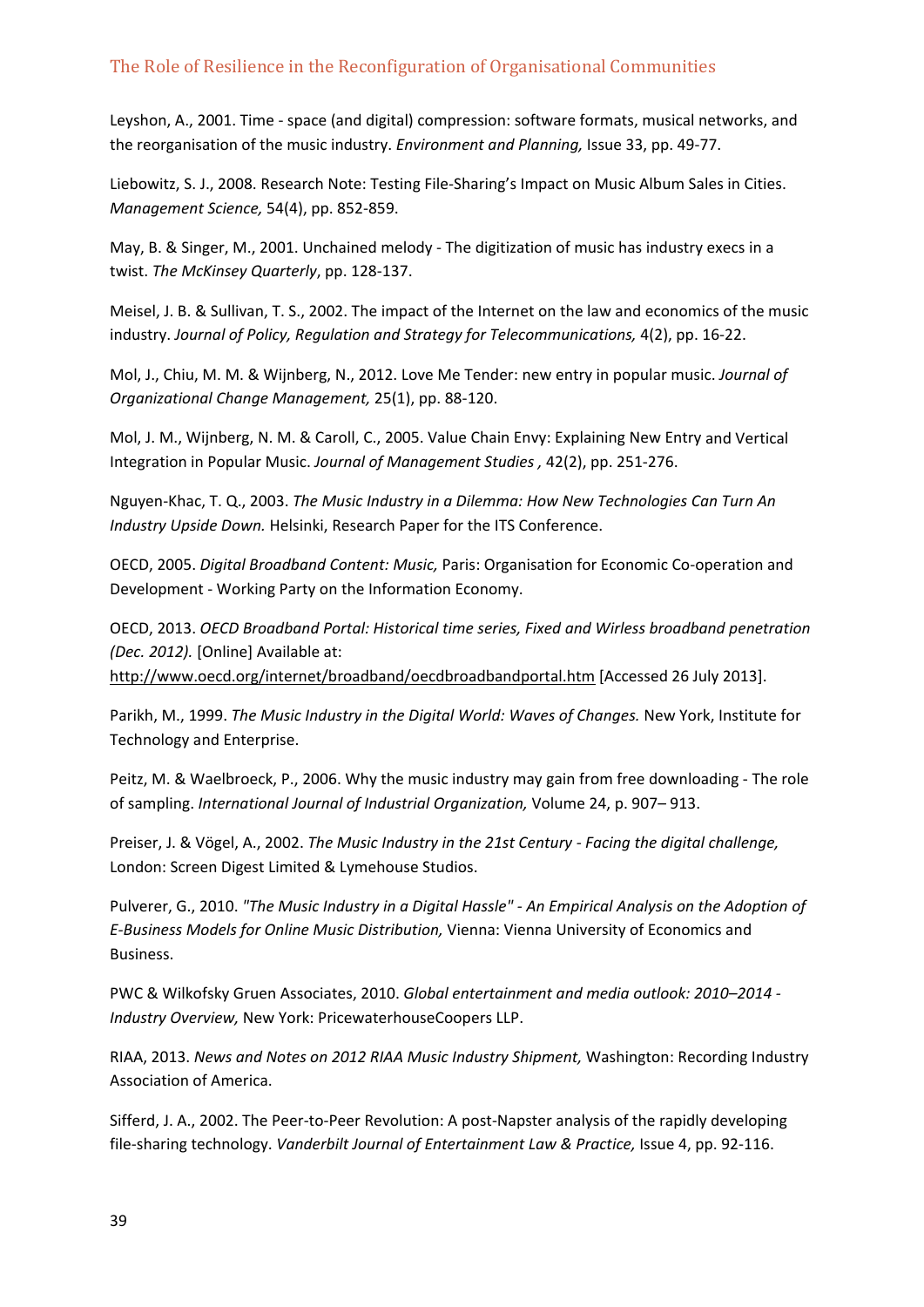Throsby, D., 2002. *The Music Industry in the New Millenium: Global and Local Perspectives.* Paris, The Global Alliance for Cultural Diversity ‐ Division of Arts and Cultural Enterprise ‐ UNESCO.

TNO ‐ STB, 2000. *Impact and Perspectives of Electronic Commerce (IPEC): The Music Industry in the Netherlands,* The Netherlands: TNO.

Tschmuck, P., 2012. *Creativity and Innovation in the Music Industry.* 2 red. Berlin Heidelberg: Springer.

Vaccaro, V. L. & Cohn, D. Y., 2004. The Evolution of Business Models and Marketing Strategies in the Music Industry. *The International Journal on Media Management,* 6(1 & 2), pp. 46‐58.

Wallis, R. & Kozul‐Wright, Z., 2001. *Best Practice Cases in the Music Industry and their Relevance for Government Policies in Developing Countries,* Geneva: WIPO‐UNCTAD.

Zentner, A., 2006. *Online Sales, Music Downloads, and the Decline of Retail Music Specialty Stores,* Dallas, Texas: Center for the Analysis of Property Rights and Innovation.

## **Motion picture industry**

Amobi, T. N. & Donald, W. H., 2007. *Industry Surveys ‐ Movies & Home Entertainment,* New York: Standard & Poor's.

Atkinson, D., 2011. *The 2011 Emergent Technologies Report,* Toronto: CVS Midwest Tape.

Bakhshi, H., 2006. *The plateau in cinema attendances and drop in video sales in the UK: the role of digital leisure substitutes,* London: United Kingdom Film Council.

Bloore, P., 2009. *Re‐defining the Independent Film Value Chain.* [Online] Available at: http://industry.bfi.org.uk/media [Accessed 20 August 2013].

Bounie, D., Bourreau, M. & Waelbroeck, P., 2006. Piracy and the Demand for Films: Analysis of Piracy Behavior in French Universities. *Review of Economic Research on Copyright Issues,* 3(2), pp. 15‐27.

Businesswire, 2013. *Research and Markets: Global Data Center VOD Market ‐ 2013 Report.* [Online] Available at: http://www.cnbc.com/id/101197628 [Accessed 10 December 2013].

Christ, J. P. & Slowak, A. P., 2009. *Why Blu‐Ray vs. HD‐DVD Is Not VHS vs. Betamax: The Co‐Evolution of Standard‐Setting Consortia.* Hohenheim, FZID Discussion Papers.

Cleeren, K., Dekimpe, M. G. & Verboven, F., 2005. *Intra‐ and Inter‐Channel Competition in Local‐ Service Sectors,* Rotterdam: Erasmus Research Institute of Management ‐ Report Series Research in Management.

Coplan, J., 2006. *Diagnosing the DVD Disappointment: A Life Cycle View,* New York: The Leonard N. Stern School of Business ‐ Glucksman Institute for Research in Securities Markets.

Currah, A., 2006. Hollywood versus the Internet: the media and entertainment industries in a digital and networked economy. *Journal of Economic Geography,* Volume 6, p. 439–468.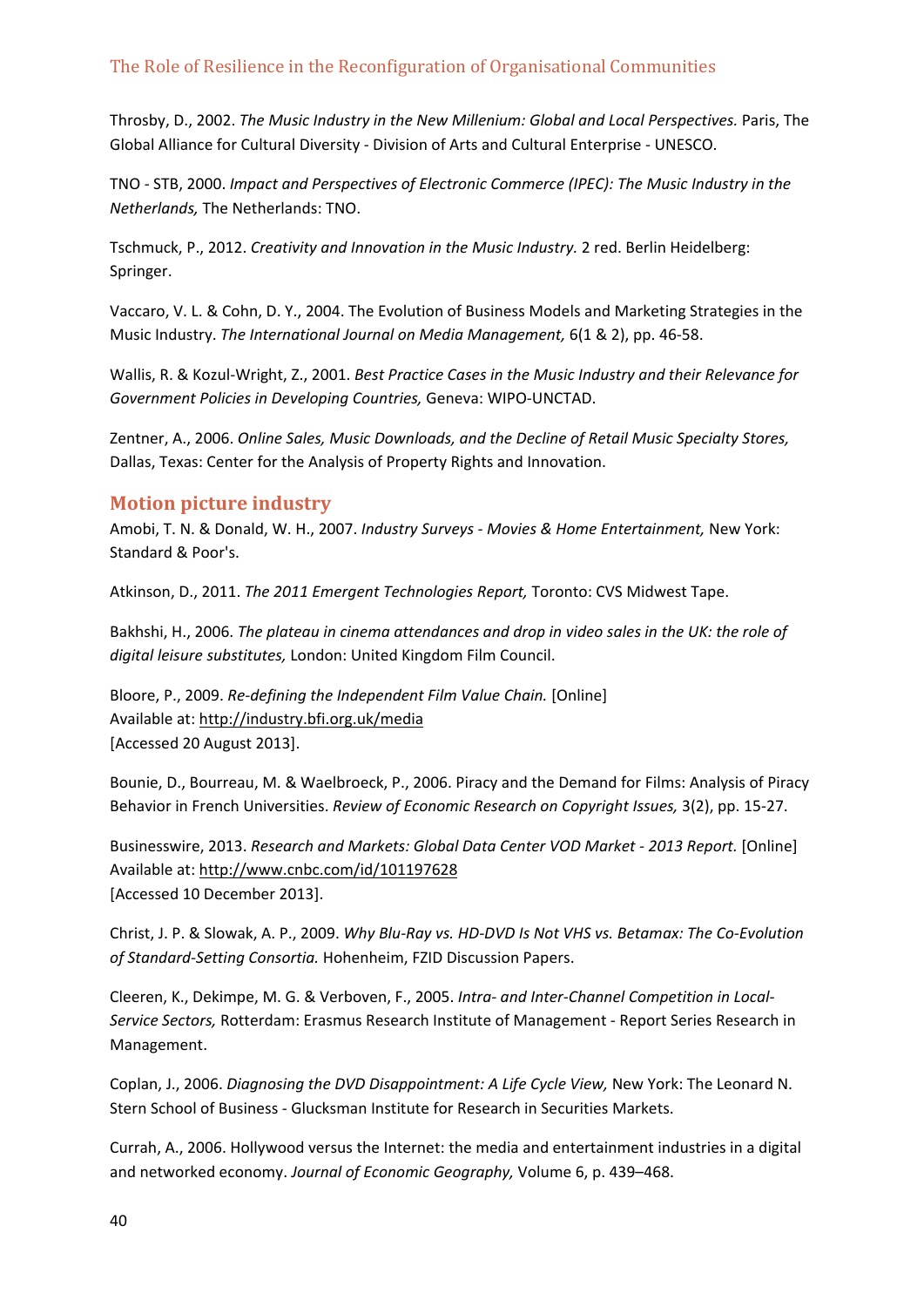Daidj, N., Grazia, C. & Hammoudi, A., 2010. Introduction to the Non‐Cooperative Approach to Coalition Formation: The Case of the Blu‐Ray/HD‐DVD Standards' War. *Journal of Media Economics,* 23(4), pp. 192‐215.

Davis, P., 2002. *Entry, Cannibalization and Bankruptcy in the U.S. Motion Picture Exhibition Market.* London, MIT Sloan.

Dranove, D. & Gandal, N., 2003. The DVD‐vs.‐DIVX Standard War: Empirical Evidence of Network Effects and Preannouncement Effects. *Journal of Economics & Management Strategy,* 12(3), p. 363– 386.

Elberse, A. & Eliashberg, J., 2003. Demand and Supply Dynamics for Sequentially Released Products in International Markets: The Case of Motion Pictures. *Marketing Science,* 22(3), pp. 329‐354.

Eliashberg, J., Elberse, A. & Leenders, M. A. A. M., 2006. The Motion Picture Industry: Critical Issues in Practice, Current Research, and New Research Directions. *Marketing Science,* 25(6), pp. 638‐661.

Epstein, E. J., 2005. *The Big Picture: The New Logic of Money and Power in Hollywood.* 1 red. New York: Random House LLC.

Ferri, M., 2012. *A Detailed Look Inside The Illegal Movie Market.* Chicago, Economics Department ‐ University of Chicago.

Finney, A., 2010. *Value Chain Restructuring In The Global Film Industry.* Grenoble, The 4th Annual Conference on 'Cultural Production in a Global Context: The Worldwide Film Industries, Grenoble Ecole de Management.

Gandel, S., 2010. How Blockbuster Failed at Failing. *Dallas Sunday*, 17 October.

Gil, R., 2009. Revenue Sharing Distortions and Vertical Integration in the Movie Industry. *The Journal of Law, Economics, & Organization,* 25(2), pp. 579‐611.

Guillou, B., 2004. *Online Distribution of Films,* Paris: European Audiovisual Observatory ‐ Mediawise.

Hagiu, A. & Yoffie, D. B., 2009. What's Your Google Strategy?. *Harvard Business Review,* 87(4), pp. 74‐ 81.

Hancock, D., 1998. *Global film production.* Venice, EURO‐MEI Venice Conference.

Holt, J., 2001. In Deregulation We Trust: The Synergy of Politics and Industry in Reagan‐Era Hollywood. *Film Quarterly,* 55(2), pp. 22‐29.

IPTS, 2008. *State of the Art of the European Creative Content Industry and Market and National/Industrial Initiatives,* Seville: European Commission ‐ Joint Research Centre‐ Institute for Prospective Technology Studies ‐ European Techno‐Economic Policy Support Network.

Karaca‐Mandic, P., 2003. *Network Effects in Technology Adoption: The Case of DVD Players,* Berkeley: Industrial Organization Seminar, Department of Economics, UCB, UC Berkeley.

KEA, 2006. *The Economy of Culture in Europe,* Brussels: KEA European Affairs.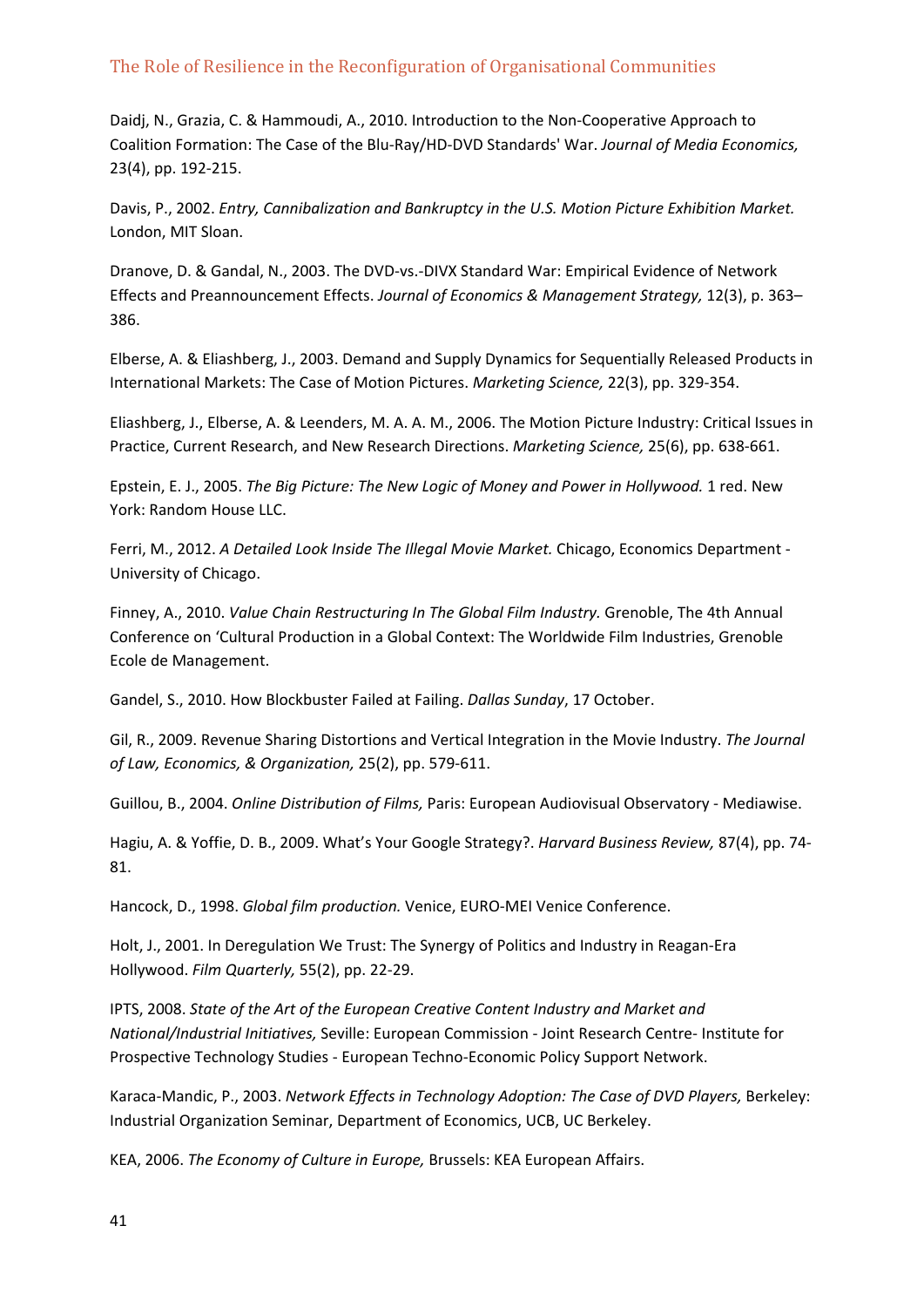Lorenzen, M., 2007. Internationalization vs. Globalization of the Film Industry. *Industry and Innovation,* 14(4), pp. 349‐357.

Lunardi, J. J., 2009. Guerrilla Video: Potential Copyright Liability for Websites That Index Links to Unauthorized Streaming Content. *Fordham Intellectual Property, Media & Entertainment Law Journal,* Volume 19, pp. 1077‐1130.

Martikainen, E., 2013. *Does File‐Sharing Reduce DVD Sales?.* Turku, Turku School of Economics at the University of Turku.

McDonald, A., 2007. Through The Looking Glass: Runaway Productions and "Hollywood Economics". *University of Pennsylvania Journal of Labor and Employment Law,* 9(4), pp. 879‐949.

Mortimer, J. H., 2002. *The Effects of Revenue‐Sharing Contracts on Welfare in Vertically Separated Markets: Evidence from the Video Rental Industry,* Boston: Boston College; National Bureau of Economic Research (NBER); Harvard University ‐ Department of Economics.

MPAA, 2012. *Theatrical Market Statistics 2012,* Los Angeles: Motion Picture Association of America.

OECD, 2013. *OECD Broadband Portal: Historical time series, Fixed and Wirless broadband penetration (Dec. 2012).* [Online] Available at: http://www.oecd.org/internet/broadband/oecdbroadbandportal.htm [Accessed 26 July 2013].

Palia, D., Ravid, S. A. & Reisel, N., 2008. Choosing to Cofinance: Analysis of Project‐Specific Alliances in the Movie Industry. *The Review of Financial Studies,* 21(2), pp. 483‐511.

PwC & Wilkofsky Gruen Associates, 2010. *Global entertainment and media outlook: 2010–2014 ‐ Industry Overview,* New York: PricewaterhouseCoopers LLP.

PwC & Wilkofsky Gruen Associates, 2012. *Global entertainment and media outlook: 2012–2016, Industry overview,* New York: PricewaterhouseCoopers.

Rassool, R. P., 2003. *Antipiracy ‐ Trends and Technologies (A Report From The Front),* Kirkland: Widevine Technologies Inc..

Scott, A., 2002. A new map of Hollywood: the production and distribution of American motion pictures. *Regional Studies,* 36(9), pp. 957‐975.

Seabrook, J., 2012. Streaming Dreams ‐ YouTube turns pro.. *The New Yorker*, 16 January, pp. 24‐30.

Seim, K., 2001. *Spatial Differentiation and Market Structure: The Video Retail Industry,* New Haven: Yale University.

Sigismondi, P., 2012. *The Digital Glocalization of Entertainment ‐ New Paradigms in the 21st Century Global Mediascape.* New York: Springer.

Smith, M. D. & Telang, R., 2010. Piracy or promotion? The impact of broadband Internet penetration on DVD sales. *Information Economics and Policy,* Volume 22, p. 289–298.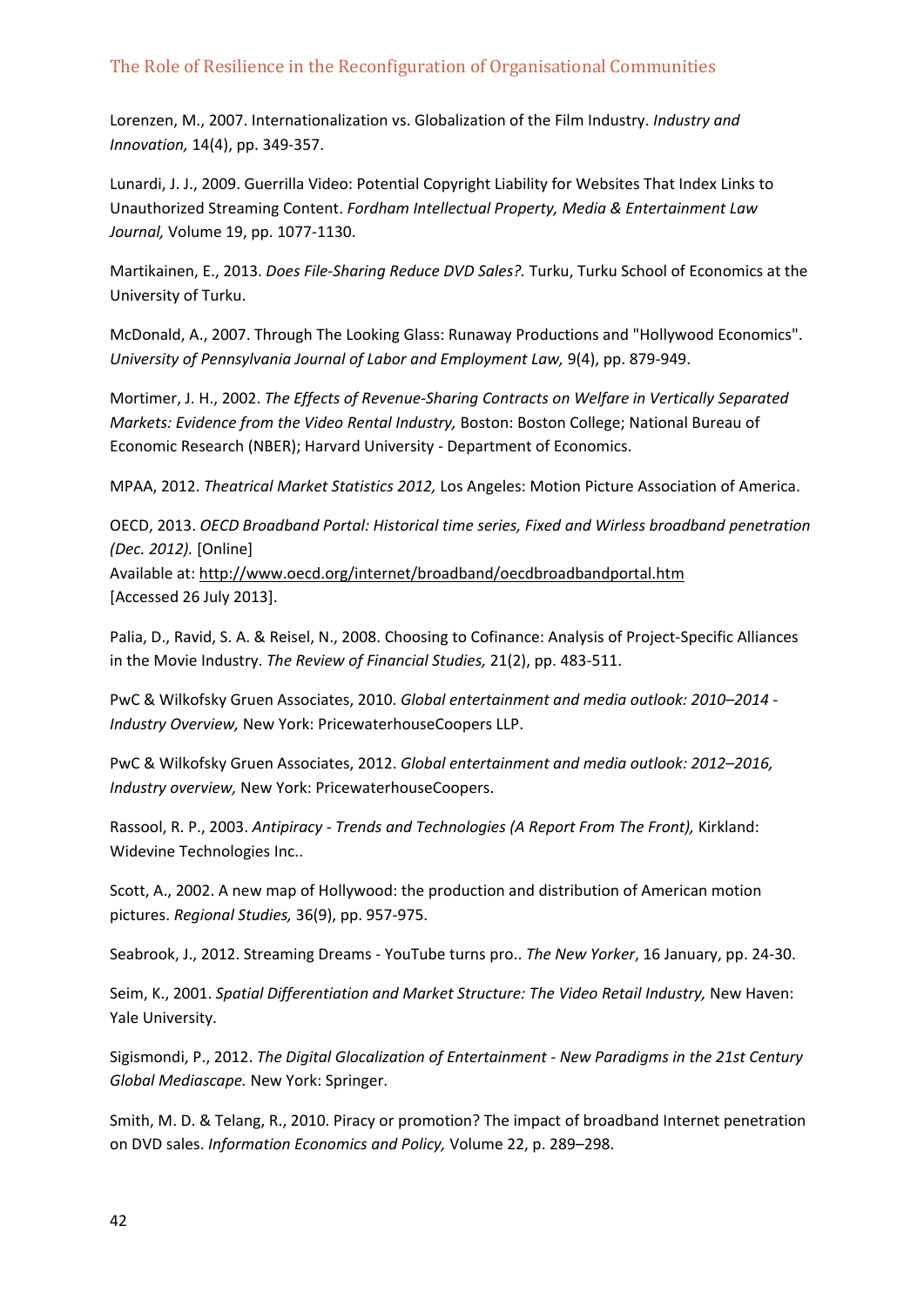SNL Kagan, 2010. *Wholesale DVD revenue drops in 2010.* [Online] Available at: http://www.snl.com/ [Accessed 10 December 2013].

Sobel, L. S., 2003. DRM As An Enabler Of Business Models: ISPs As Digital Retailers. *Berkeley Technology Law Journal,* Volume 18, pp. 666‐696.

The Numbers, 2013. *Domestic Movie Theatrical Market Summary 1995 to 2013.* [Online] Available at: http://www.the‐numbers.com/market/ [Accessed 25 September 2013].

UNESCO Institute for Statistics, 2009. *Analysis of the UIS International Survey on Feature Film Statistics,* Montreal: UNESCO Institute for Statistics & Institut de la statistique du Québec.

Waterman, D., Ji, S. W. & Rochet, L. R., 2007. Enforcement and Control of Piracy, Copying, and Sharing in the Movie Industry. *Review of Industrial Organization,* Volume 30, pp. 255‐289.

Yar, M., 2005. The global 'epidemic' of movie 'piracy': crime‐wave or social construction?. *Media, Culture & Society,* 27(5), p. 677–696.

Zhu, K., 2001. Internet‐based Distribution of Digital Videos: The Economic Impacts of Digitization on the Motion Picture Industry. *Electronic Markets,* 11(4), pp. 273‐280.